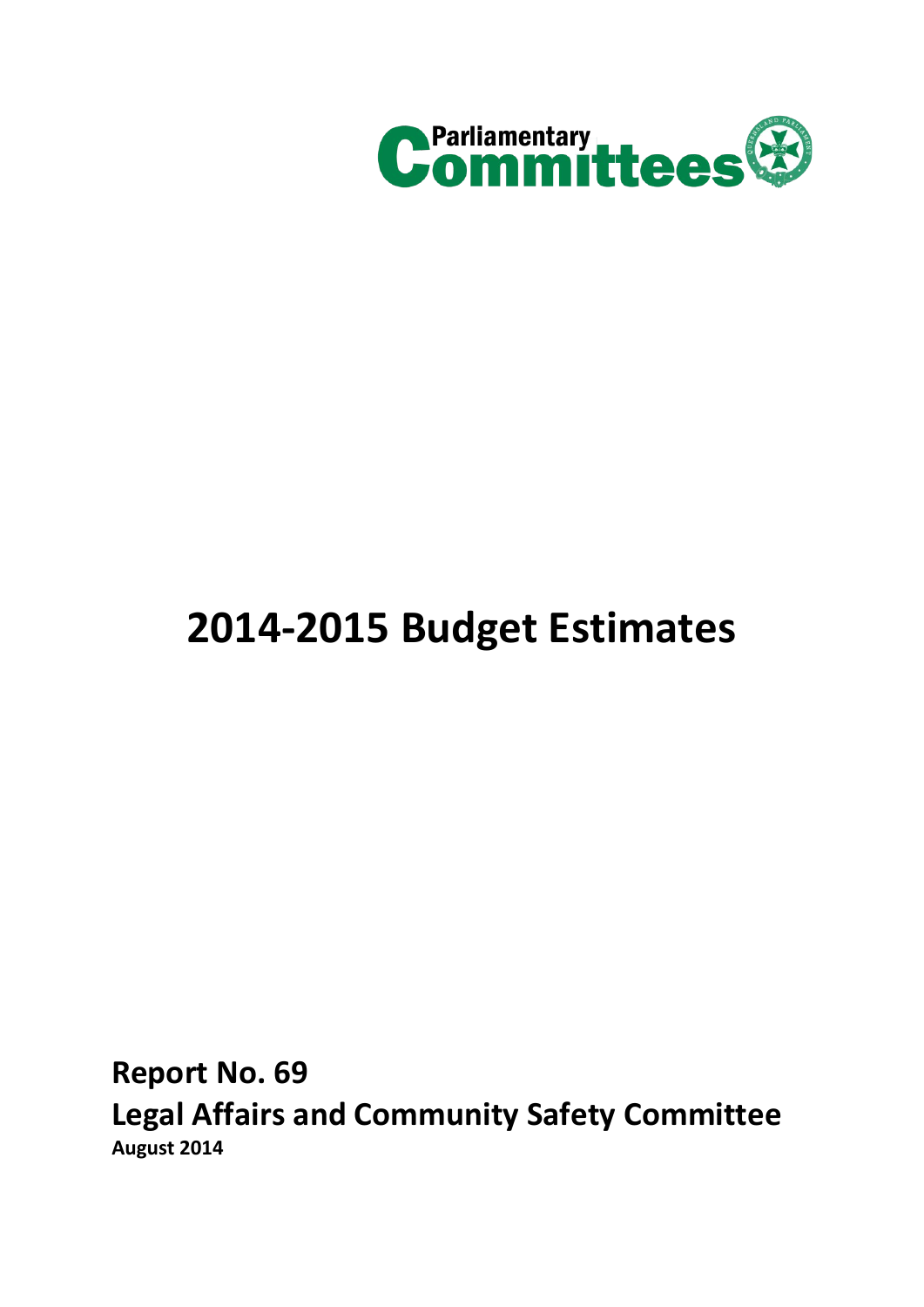## **[Legal Affairs and Community Safety Committee](#page-0-0)**

| Chair                  | Mr Ian Berry MP, Member for Ipswich                                     |
|------------------------|-------------------------------------------------------------------------|
| <b>Deputy Chair</b>    | Mr Peter Wellington MP, Member for Nicklin                              |
| <b>Members</b>         | Miss Verity Barton MP, Member for Broadwater                            |
|                        | Mr Bill Byrne MP, Member for Rockhampton                                |
|                        | Mr Sean Choat MP, Member for Ipswich West                               |
|                        | Mr Aaron Dillaway MP, Member for Bulimba                                |
|                        | Mr Trevor Watts MP, Member for Toowoomba North                          |
|                        |                                                                         |
| <b>Staff</b>           | Mr Brook Hastie, Research Director                                      |
|                        | Mr Peter Rogers, Acting Research Director                               |
|                        | Ms Kelli Longworth, Principal Research Officer                          |
|                        | Ms Lucy Manderson, Principal Research Officer                           |
|                        | Mr Gregory Thomson, Principal Research Officer                          |
|                        | Mrs Gail Easton, Executive Assistant                                    |
|                        |                                                                         |
| <b>Contact details</b> | Legal Affairs and Community Safety Committee<br><b>Parliament House</b> |
|                        | George Street                                                           |
|                        | Brisbane Qld 4000                                                       |
| <b>Telephone</b>       | +61 7 3406 7307                                                         |
| Fax                    | +61 7 3406 7070                                                         |
| <b>Email</b>           | lacsc@parliament.gld.gov.au                                             |
| Web                    | www.parliament.gld.gov.au/lacsc                                         |
|                        |                                                                         |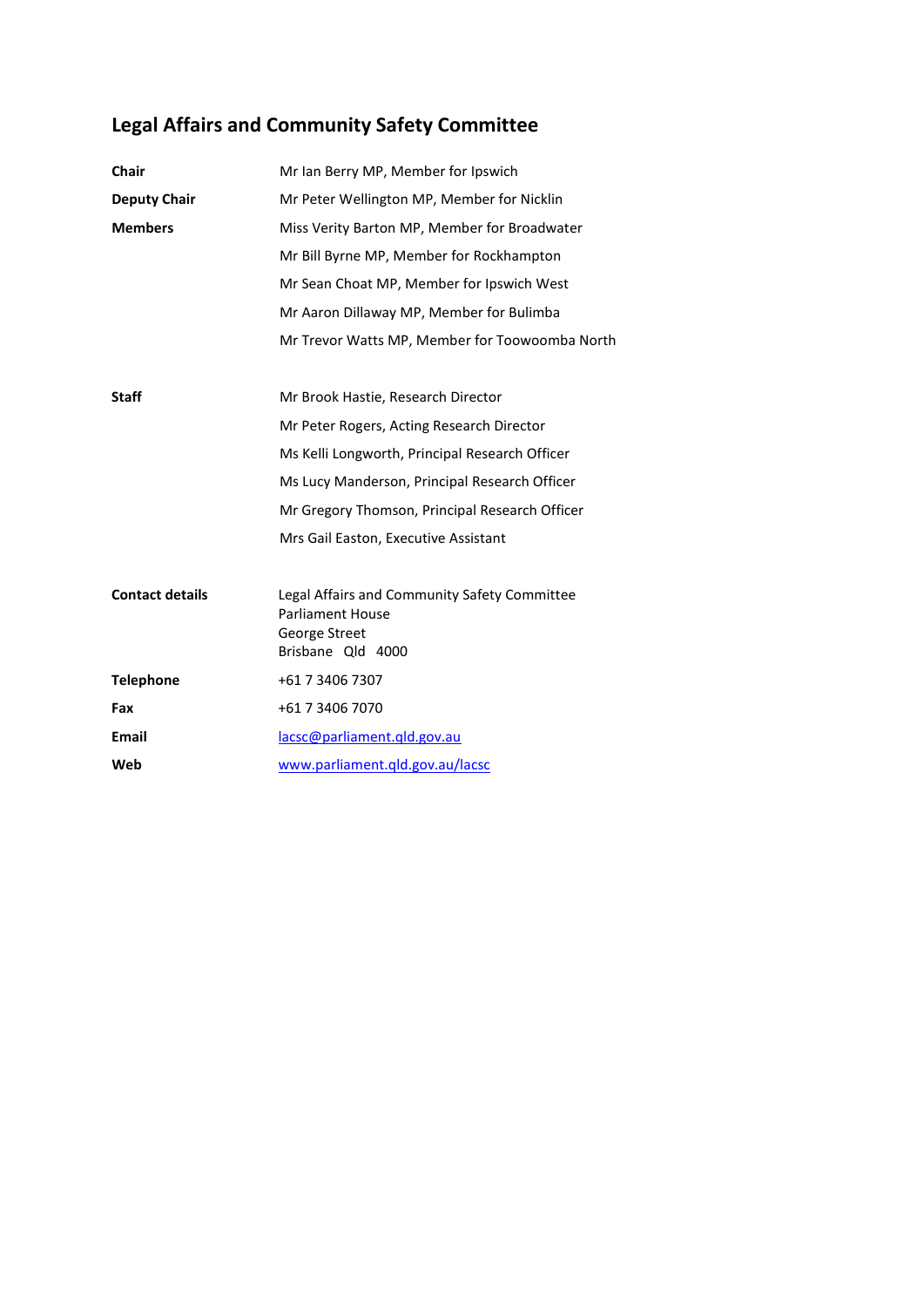| <b>ADCQ</b>          | Anti-Discrimination Commission Queensland                                             |
|----------------------|---------------------------------------------------------------------------------------|
| Attorney-General     | Honourable Jarrod Bleijie MP, Attorney-General and Minister for Justice               |
| Carmody Inquiry      | Queensland Child Protection Commission of Inquiry                                     |
| CCC                  | Crime and Corruption Commission                                                       |
| <b>CCYPCG</b>        | Commission for Children and Young People and Child Guardian                           |
| <b>CMC</b>           | <b>Crime and Misconduct Commission</b>                                                |
| <b>CMGs</b>          | <b>Criminal Motorcycle Gangs</b>                                                      |
| Committee            | Legal Affairs and Community Safety Committee                                          |
| Department           | Department of Justice and Attorney-General                                            |
| ECQ                  | <b>Electoral Commission of Queensland</b>                                             |
| <b>Electoral Act</b> | Electoral Act 1992                                                                    |
| <b>FTE</b>           | Full time equivalent                                                                  |
| ICT                  | Information and Communication Technology                                              |
| <b>IGEM</b>          | Office of the Inspector-General Emergency Management                                  |
| IP Act               | <b>Information Privacy Act 2009</b>                                                   |
| ΙT                   | <b>Information Technology</b>                                                         |
| JP                   | Justice of the Peace                                                                  |
| LAMP                 | Local Area Multicultural Partnerships                                                 |
| LAQ                  | Legal Aid Queensland                                                                  |
| LPITAF               | Legal Practitioner Interest on Trust Account Fund                                     |
| <b>NDIS</b>          | National Disability Insurance Scheme                                                  |
| ODPP                 | Office of the Director of Public Prosecutions                                         |
| <b>OIC</b>           | Office of the Information Commissioner                                                |
| <b>PACSR</b>         | Police and Community Safety Review                                                    |
| PLA                  | Prostitution Licensing Authority                                                      |
| Police Minister      | Honourable Jack Dempsey MP, Minster for Police, Fire and Emergency<br><b>Services</b> |
| <b>PSBA</b>          | <b>Public Safety Business Agency</b>                                                  |
|                      |                                                                                       |

## **Abbreviations**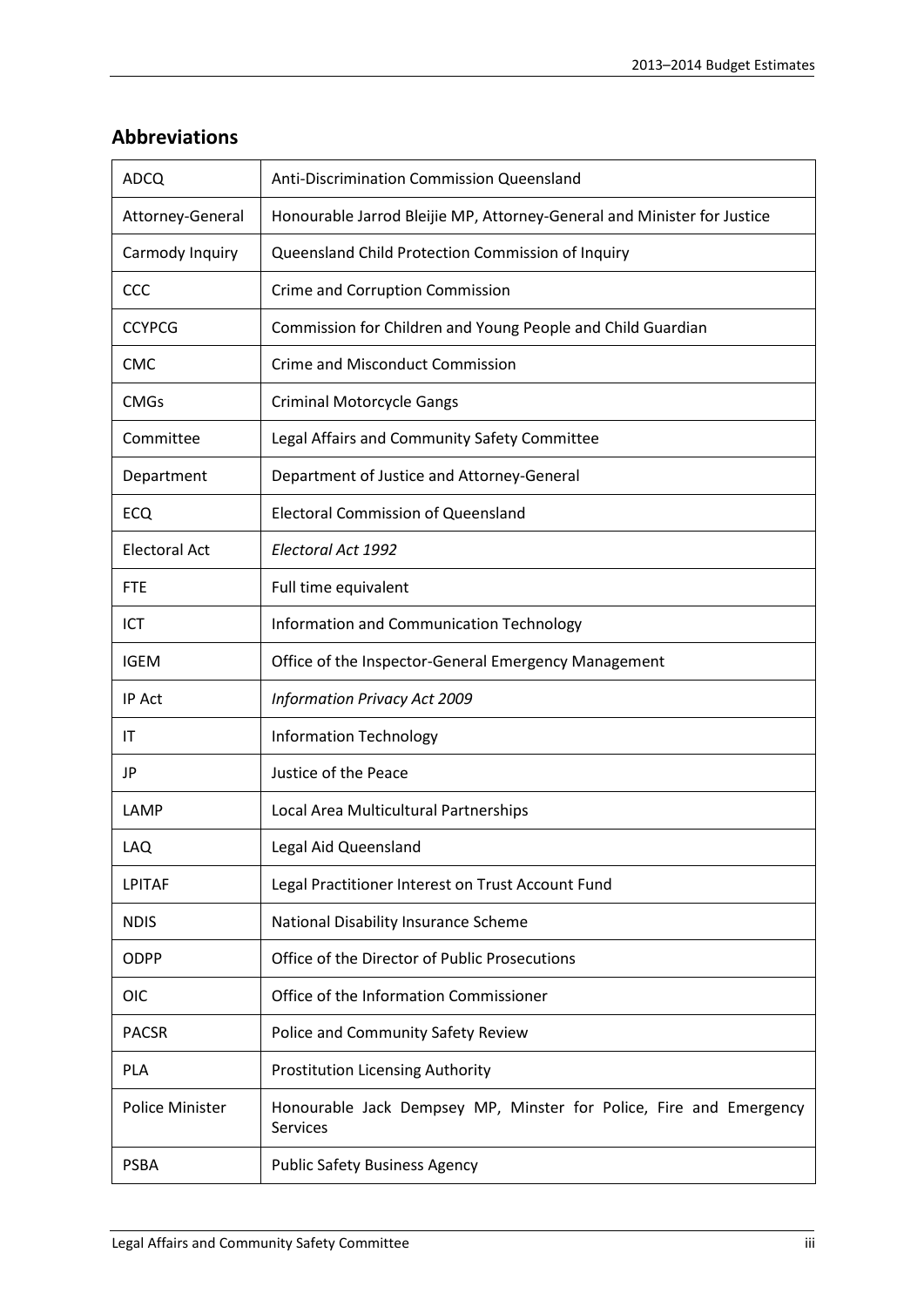| <b>Public Trustee</b>   | <b>Public Trustee of Queensland</b>               |
|-------------------------|---------------------------------------------------|
| QCAT                    | Queensland Civil and Administrative Tribunal      |
| <b>QFES</b>             | Queensland Fire and Emergency Services            |
| <b>QIRC</b>             | Queensland Industrial Relations Commission        |
| QPS                     | <b>Queensland Police Service</b>                  |
| Queensland<br>Ombudsman | Office of the Queensland Ombudsman                |
| <b>SES</b>              | <b>State Emergency Service</b>                    |
| <b>VLAD</b> laws        | Vicious Lawless Association Disestablishment laws |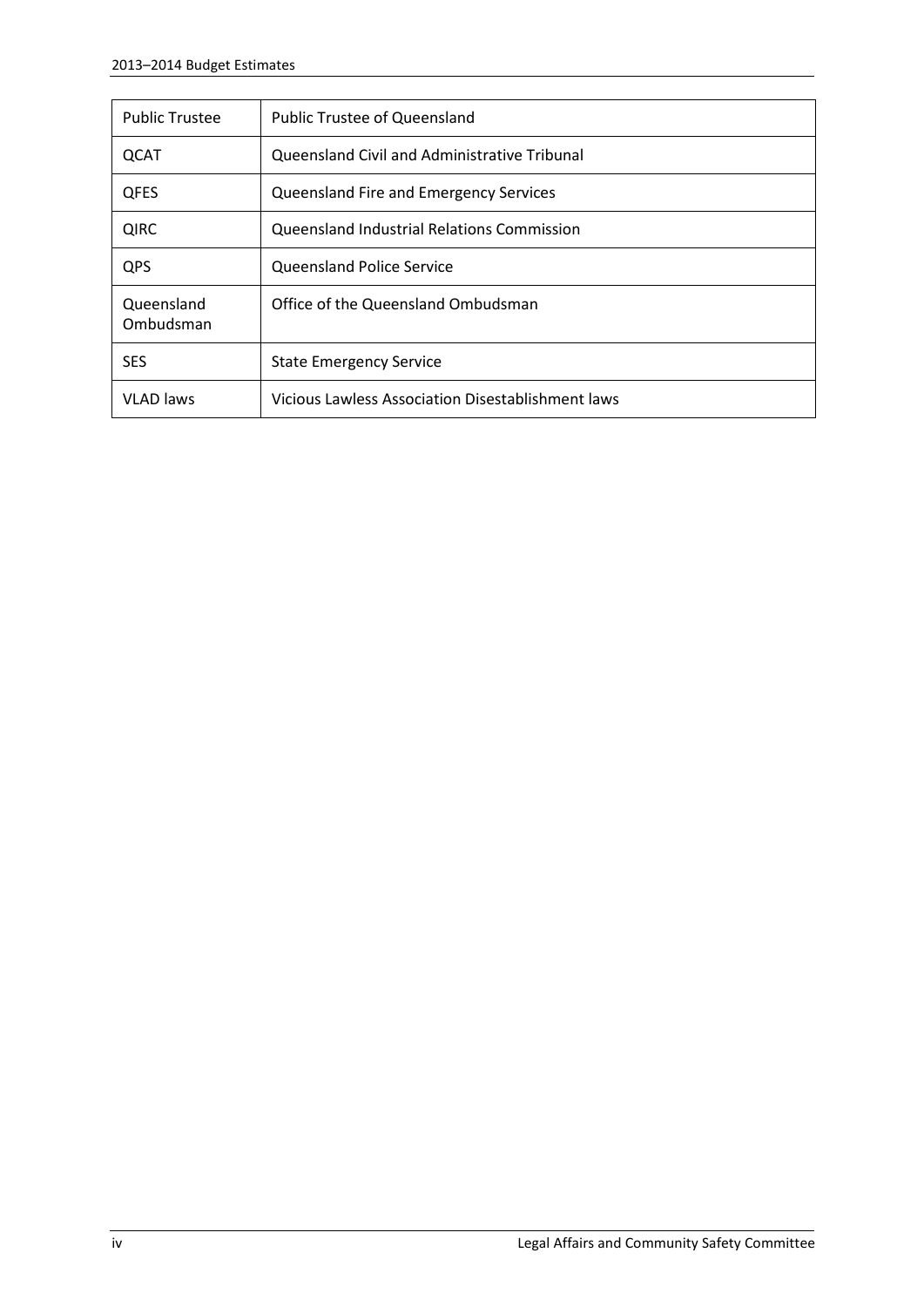## **Chair's foreword**

This report presents a summary of the Legal Affairs and Community Safety Committee's examination of the Budget Estimates for the 2014-2015 financial year.

Consideration of the Budget Estimates allows for the public examination of both the responsible Minister and Chief Executive Officer of each agency within the Committee's portfolio area. This was undertaken through the questions on notice and public hearing process.

The Committee has made one recommendation as follows:

• The proposed expenditure, as detailed in the Appropriation Bill 2014 for the Committee's areas of responsibility, be agreed to by the Legislative Assembly, without amendment.

On behalf of the Committee, I wish to thank the Attorney-General and Minister for Justice and the Minister for Police, Fire and Emergency Services, and their departmental officers for their cooperation in providing information to the Committee throughout this process.

I would also like to thank the Members of the Committee for their hard work and valuable contribution into the Estimates process, and other Members who participated in the Estimates Hearing providing additional scrutiny of the Budget Estimates.

Finally, I wish to thank the Committee's secretariat and other parliamentary officers for their assistance throughout the Estimates process.

Ian Berry MP **Chair**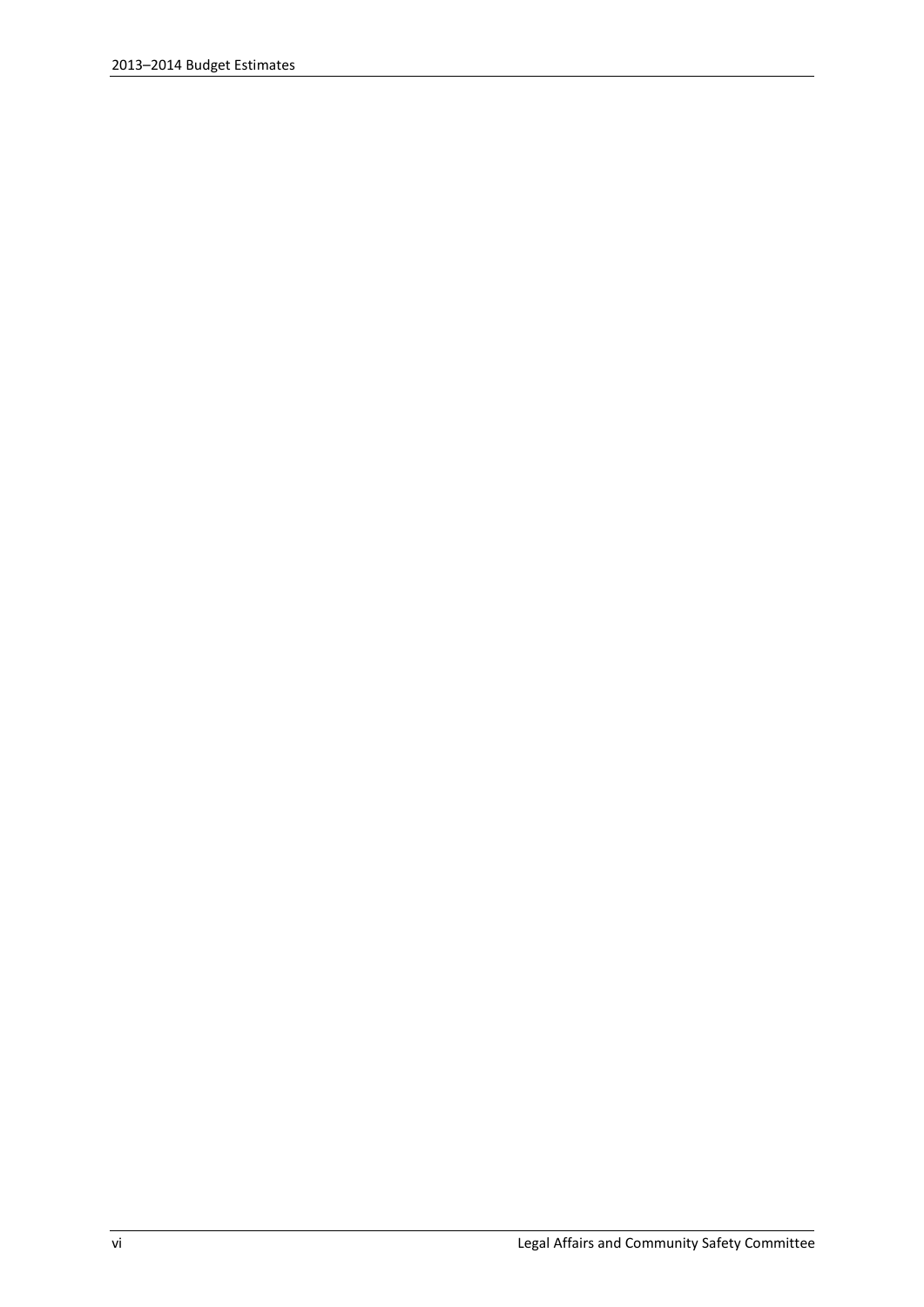## **1. Introduction**

#### **1.1 Role of the Committee**

The Legal Affairs and Community Safety Committee (the Committee) is a portfolio committee of the Legislative Assembly which commenced on 18 May 2012 under the *Parliament of Queensland Act*  200[1](#page-6-0) and the Standing Rules and Orders of the Legislative Assembly.<sup>1</sup>

The Committee's primary areas of responsibility include:

- Justice and Attorney-General;
- Police Service; and
- Fire and Emergency Services.<sup>[2](#page-6-1)</sup>

The Committee also has oversight responsibilities for the Office of the Information Commissioner, the Queensland Ombudsman, the Electoral Commissioner and the Criminal Organisation Public Interest Monitor.

On 3 June 2014, the Appropriation Bill 2014 and the estimates for the Committee's areas of responsibility were referred to the Committee for investigation and report.<sup>[3](#page-6-2)</sup>

On 15 July and 17 July 2014, the Committee conducted public hearings and took evidence about the proposed expenditure from the Attorney-General and Minister for Justice (Attorney-General), the Minister for Police, Fire and Emergency Services, and other witnesses. A copy of the transcripts of the Committee's hearings can be accessed on the Parliament's website.

#### **1.2 Aim of this report**

The Committee considered the estimates referred to it by using information contained in:

- budget papers;
- answers to pre-hearing questions on notice;
- evidence taken at the hearing; and
- additional information provided in relation to answers.

This report summarises the estimates referred to the Committee and highlights some of the issues the Committee examined.

Prior to the public hearing, the Committee provided the Attorney-General and the Minister for Police, Fire and Emergency Services with questions on notice in relation to the estimates. Responses to all the questions were received.

Answers to the Committee's pre-hearing questions on notice; documents tabled during the hearings; answers and additional information provided by Ministers after the hearing; and minutes of the Committee's meetings are included in a volume of additional information tabled with this report.

<span id="page-6-1"></span><span id="page-6-0"></span><sup>&</sup>lt;sup>1</sup> *Parliament of Queensland Act 2001*, section 88 and Standing Order 194.<br><sup>2</sup> Standing Rules and Orders, Schedule 6. The schedule provides that departments, statutory authorities, government owned corporations or other administrative units related to the relevant Minister's responsibilities regarding these

<span id="page-6-2"></span>areas are included.<br>Standing Order 177 provides for the automatic referral of the Annual Appropriation Bills to portfolio committees once the Bills have been read a second time.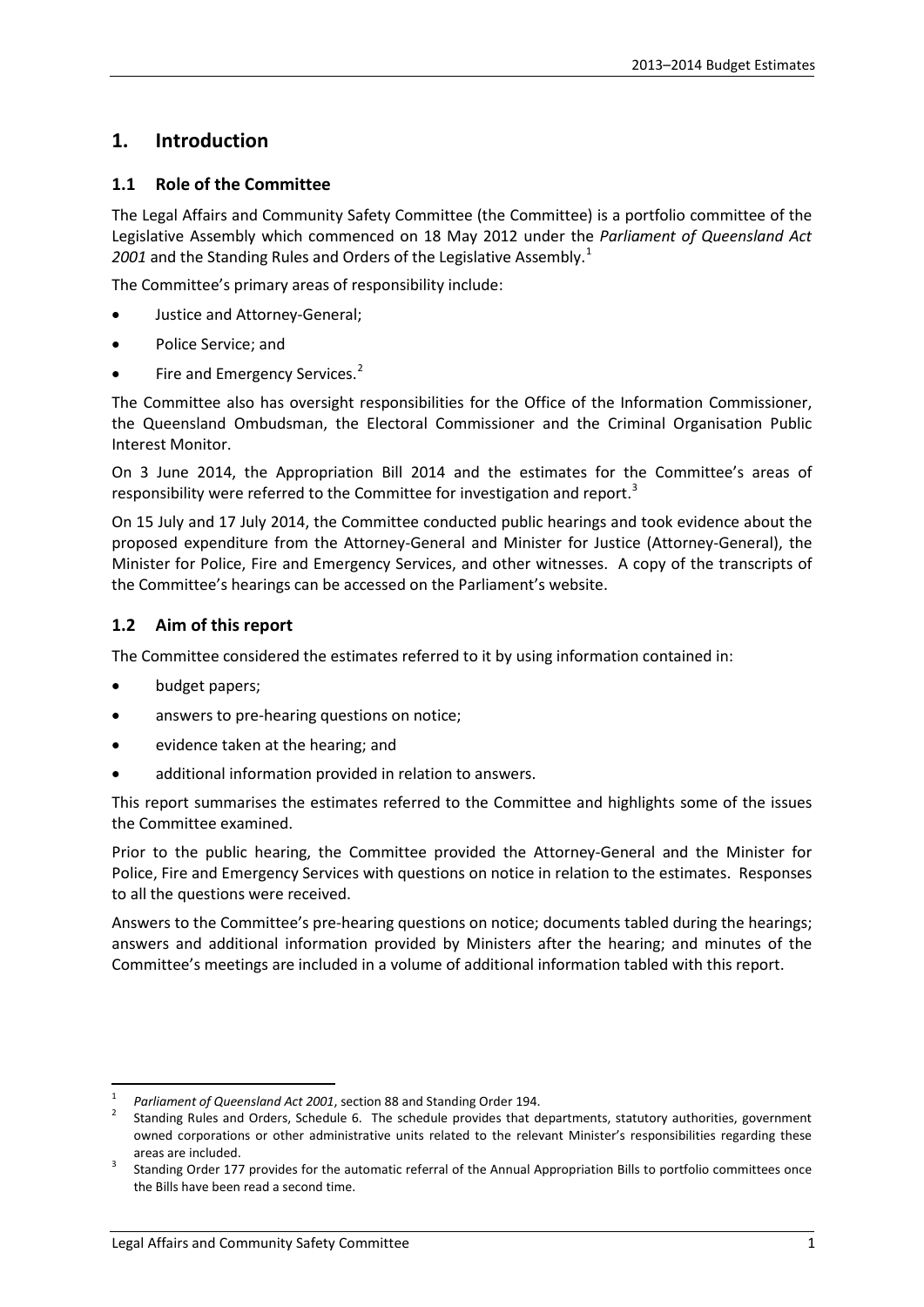#### **1.3 Participation of other Members**

The following members sought, and were granted leave by the Committee to participate in the public hearing and ask questions of witnesses at specified times throughout the two days:

- Hon. Annastacia Palaszczuk MP, Leader of the Opposition and Member for Inala; and
- Mr Carl Judge MP, Member for Yeerongpilly.

#### **2. Recommendation**

The Committee makes the following recommendation.

#### **Recommendation 1**

The Committee recommends the proposed expenditure, as detailed in the Appropriation Bill 2014 for the Committee's area of responsibility, be agreed to by the Legislative Assembly, without amendment.

## **3. Attorney-General and Minister for Justice**

#### **3.1 Department of Justice and Attorney-General**

The Attorney-General is the Minister responsible for the Department of Justice and Attorney-General (the Department). The Department has eight service areas as follows:<sup>[4](#page-7-0)</sup>

**Criminal and Civil Justice**: which includes Queensland's courts and tribunals, coronial and prosecution services, diversion programs to address causes of offending, and Justice of the Peace and mediation services;

**Fair and Safe Work**: which supports an industrial relations framework for Queensland's private sector and provides workplace health and safety services, workers' compensation policy advice, and electrical safety services; including developing and enforcing standards and promoting strategies for improved performance;

**Legal**: which develops and coordinates proposals for justice related legislation, provides advice on and develops law reform and justice policy, and provides independent legal services for public sector agencies and the State;

**Human Rights Protection**: which provides guardianship services, assistance for victims of crime, and life event registration services (births, deaths and marriages);

**Liquor, Gaming and Fair Trading**: which provides regulatory and consumer protection services across the liquor, gaming, and general services sectors, particularly through: encouraging industry integrity; fostering business and consumer confidence; developing and implementing initiatives to minimise harm from liquor and gambling; and educating and protecting vulnerable consumers;

**Youth Justice**: which provides youth justice services, including boot camps, conferencing and detention centres; and develops and implements strategies to meet the needs of youth justice clients and their families;

**Custodial:** which manages Government and privately operated custodial facilities and oversees the containment, supervision and rehabilitation of offenders in correctional centres; and

<span id="page-7-0"></span><sup>&</sup>lt;sup>4</sup> State Budget 2014-15, Service Delivery Statements, Department of Justice and Attorney-General, Electoral Commission of Queensland, Office of the Queensland Ombudsman, The Public Trustee of Queensland, page 13.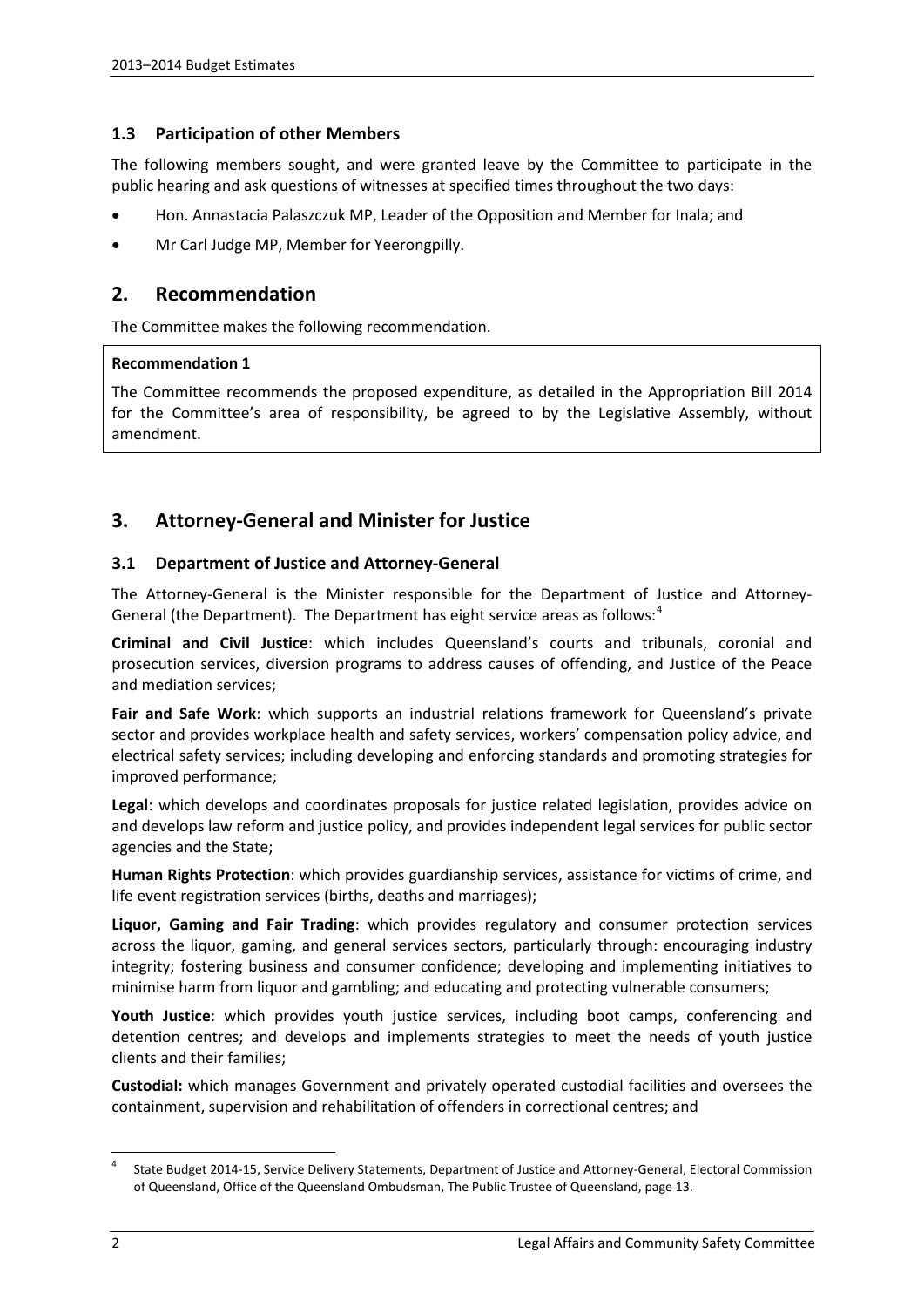**Probation and Parole:** which provides services for the supervision and rehabilitation of offenders in the community.

In addition to its operations across these service areas, in 2014-2015 the Department will administer funds on behalf of the Government (administered items), which were established for managing the following:

- remuneration of judicial officers;
- Appeal Costs Fund payments;
- financial assistance to victims of crime;
- criminal injuries compensation;
- assistance to families of victims of homicide;
- independent agencies:
	- o Anti-Discrimination Commission Queensland;
	- o Crime and Corruption Commission (formerly the Crime and Misconduct Commission);
	- o Legal Aid Queensland;
	- o Office of the Information Commissioner; and
	- o Prostitution Licensing Authority.
- revenue from Fair and Safe Work regulatory fees;
- revenue from Liquor, Gaming and Fair Trading regulation; and
- consumer compensation under the Property Agents and Motor Dealers Act (PAMDA) Claim Fund.<sup>[5](#page-8-0)</sup>

The following table taken from the Appropriation Bill 2014 compares the appropriations for the Department of Justice and Attorney-General for 2013-2014 and 2014-2015.

| <b>Appropriations</b>           | 2013-14<br>\$'000 | 2014-15<br>\$'000 |
|---------------------------------|-------------------|-------------------|
| Controlled Items <sup>6</sup>   |                   |                   |
| departmental services           | 537,412           | 1,215,814         |
| equity adjustment               | (19, 671)         | (35, 494)         |
| Administered Items <sup>7</sup> | 292,564           | 298 041           |
| Vote                            | 810,305           | 1,478,361         |

*Source*: Appropriation Bill 2014, Schedule 2, page 9.

<span id="page-8-1"></span><span id="page-8-0"></span><sup>&</sup>lt;sup>5</sup> State Budget 2014-15, Service Delivery Statements – Department of Justice and Attorney General, pages 28-29.<br><sup>6</sup> Controlled items are assets, liabilities, revenue and expenses that are directly controlled by agencies,

directly to the agency's objectives.<br>Administered items are assets liabilities, revenues and expenses that an agency administers on behalf of the

<span id="page-8-2"></span>Government, but over which the agency does not exercise direct control. Appropriations for administered items relate mainly to transfer payments where the department is acting solely on behalf of the whole of Government, including the distribution of grants payments where the government has no discretion regarding the distribution of those payments; or in relation to the depreciation and maintenance of administered assets.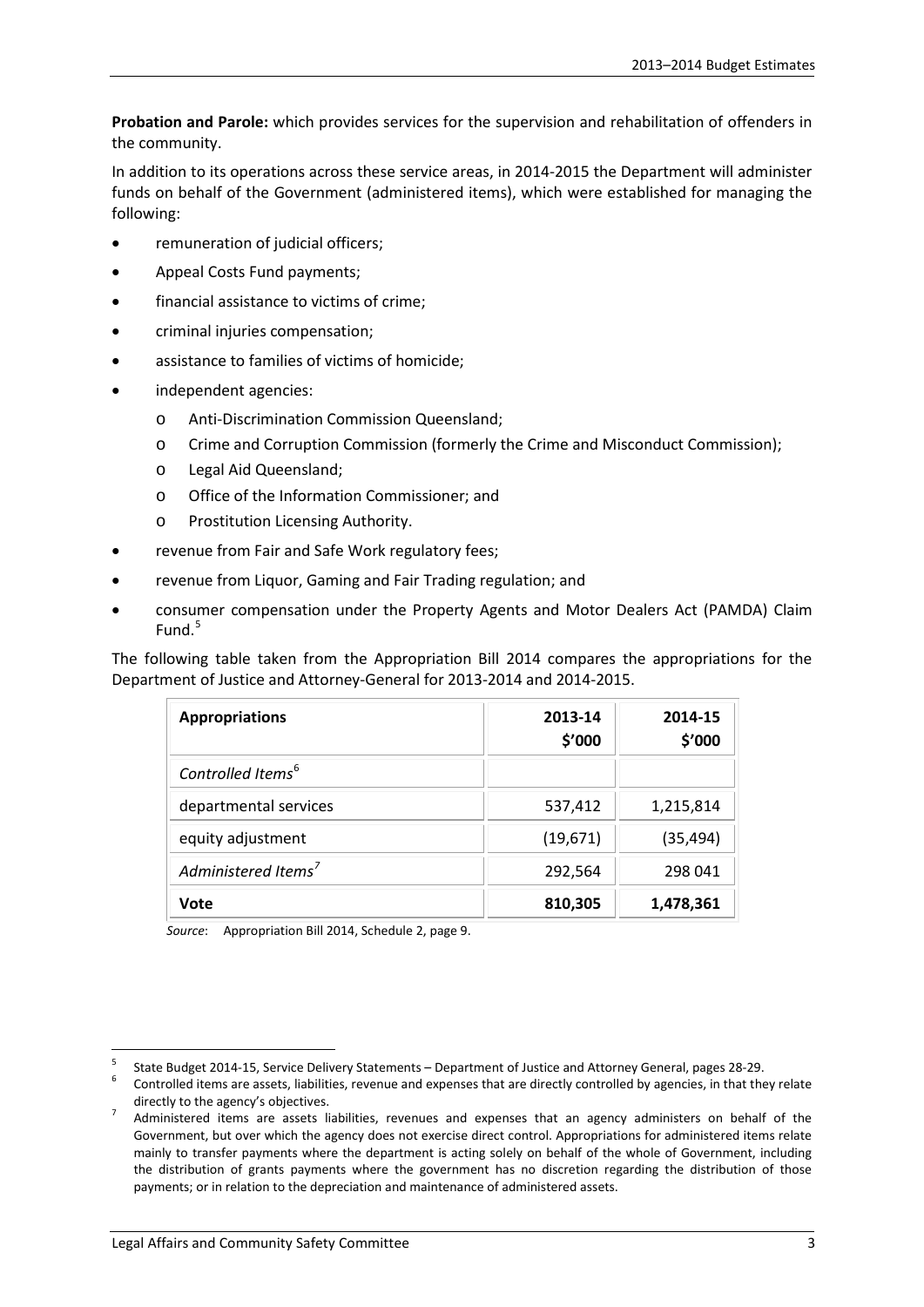The Attorney-General's Ministerial portfolio area of responsibility also includes the following statutory authorities and agencies (examined in further detail later in this report):

- Anti-Discrimination Commission Queensland;
- Crime and Corruption Commission;
- Legal Aid Queensland;
- Office of the Information Commissioner;
- Prostitution Licensing Authority;
- Electoral Commission of Queensland;
- Office of the Queensland Ombudsman; and
- The Public Trustee of Queensland.<sup>[8](#page-9-0)</sup>

Budgeted capital expenditure for Justice and Attorney-General (including the Public Trust Office, Legal Aid Queensland and Crime and Corruption Commission) for 2014-2015 is \$163.1 million,<sup>[9](#page-9-1)</sup> of which \$146.6 million is for capital purchases of the Department.

The Department's capital purchases will primarily focus on additional prison infrastructure, correctional centre enhancements, completion of the Cleveland Youth Detention Centre expansion, and the programmed renewal and minor works of courthouses and Youth Justice facilities.<sup>[10](#page-9-2)</sup>

The following table shows a comparison of the budgets for 2013-2014 and 2014-2015 for the Department of Justice and Attorney-General.<sup>[11](#page-9-3)</sup>

| <b>Agency</b>                                  | 2013-14<br>\$'000 | 2014-15<br>\$'000 |
|------------------------------------------------|-------------------|-------------------|
| Department of Justice and Attorney-<br>General |                   |                   |
| controlled<br>$\bullet$                        | 1,139,573         | 1,435,132         |
| administered<br>$\bullet$                      | 412,495           | 437,646           |

*Source*: State Budget 2014-15, Service Delivery Statements – Department of Justice and Attorney General; Electoral Commission of Queensland; Office of the Ombudsman; and The Public Trustee of Queensland, page 10.

The total 2014-2015 departmental expenses are expected to be \$1.435 billion.<sup>[12](#page-9-4)</sup> In addition to these controlled expenses, the Department is expected to administer funds of \$437.6 million on behalf of the Government (administered expenses).

Budget highlights for the Department in 2014-2015 include:

- progressing the recommendations of the Police and Community Safety Review (PACSR) and the Queensland Commission of Audit, including the transfer of responsibilities for watchhouses and transport services from the Queensland Police Service to Queensland Corrective Services;
- progressing the Queensland Commission of Audit recommendation to make greater use of information and communication technology (ICT) to drive cost savings and efficiencies in court operations by: developing a 10-Year Blueprint for Justice and Courts Services to plan the

<span id="page-9-1"></span>

<span id="page-9-2"></span>

<span id="page-9-0"></span><sup>&</sup>lt;sup>8</sup> State Budget 2014-15, Service Delivery Statements, Department of Justice and Attorney-General, page 1.<br><sup>9</sup> State Budget 2014-15, Capital Statement – Budget Paper No. 3, page 68.<br><sup>10</sup> State Budget 2014-15, Capital Stat

<span id="page-9-4"></span><span id="page-9-3"></span>adjusted budget figures.<br><sup>12</sup> State Budget 2014-15, Service Delivery Statements – Department of Justice and Attorney General, page 31.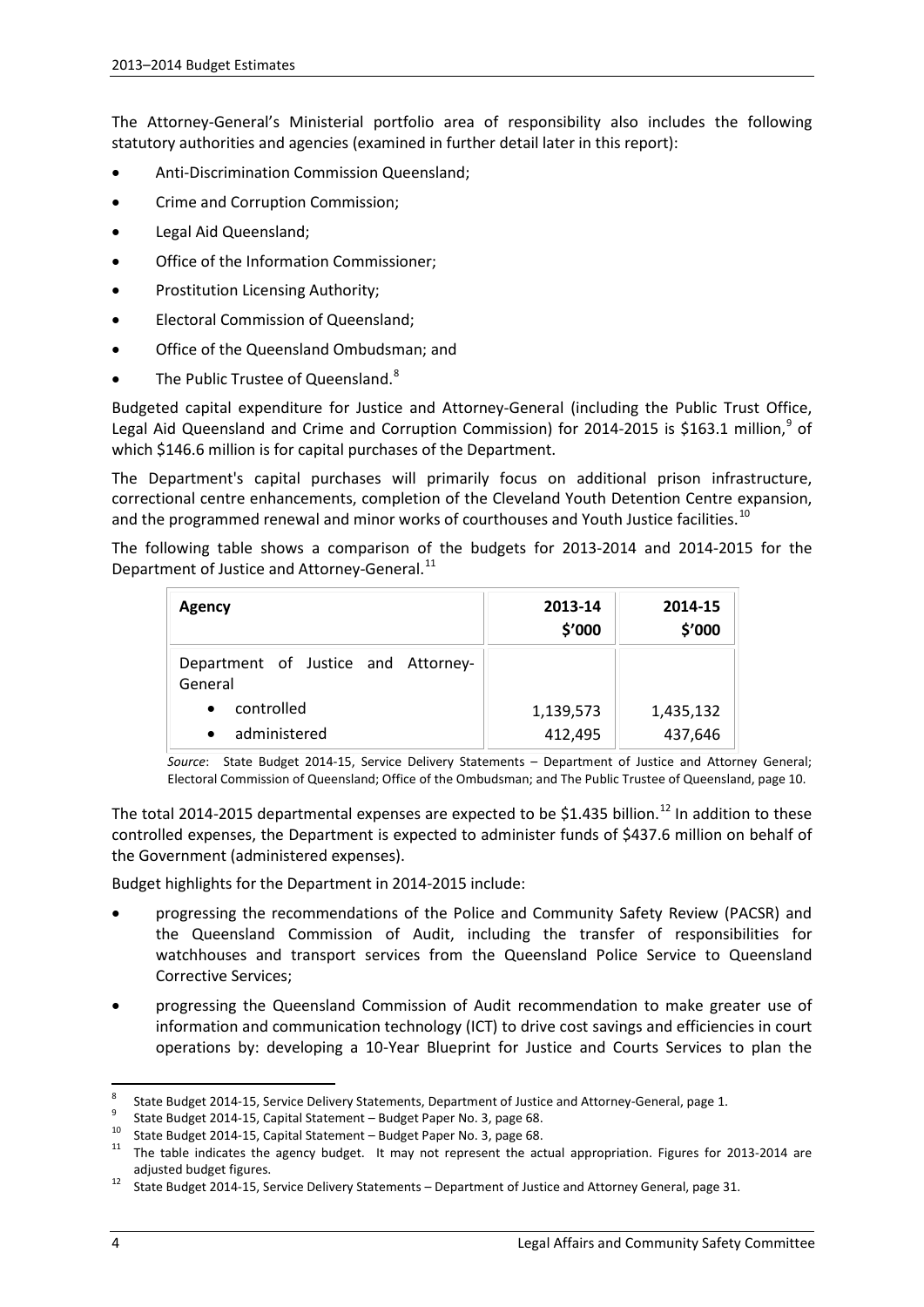reform of information technology, systems and infrastructure, and obtain best-value-formoney from ICT investment;

- expanding the use of videoconferencing in the courts, developing an online jury management system, and improving registry counter processes;
- establishing the Office of the Public Guardian in line with the recommendations of the Queensland Child Protection Commission of Inquiry (the Carmody Inquiry), including installing child advocacy 'hubs' across the State and realigning child visitor functions towards areas of greatest vulnerability;
- providing funding of \$14 million (\$31.1 million over four years) to contribute to the Safe Night Out Strategy to stamp out alcohol and drug related violence, restore responsible behaviour and ensure all Queenslanders can enjoy a safe night out;
- progressing the reform of youth justice by continuing the youth boot camp trial and finalising the development of the Blueprint for the Future of Youth Justice, to break the cycle of youth crime;
- providing \$1.6 million for the final year of funding (\$3.5 million over three years) to expand and better support the role of Justices of the Peace (JPs);
- providing additional funding of \$1.5 million (\$3 million over two years) to support the continuing delivery of sexual offender programs in Queensland correctional facilities, to reduce reoffending and to protect the community;
- providing additional funding of \$3.7 million in 2014-2015 for continued delivery of prisoner reentry services to the community to prevent criminal reoffending;
- managing growth in prisoner numbers by:
	- o commencing recommissioning work on Borallon Correctional Centre to deliver 492 beds for male prisoners in 2015-16;
	- o commencing work to convert Southern Queensland Correctional Centre into a 312 bed women's facility in 2015-16;
	- o delivering 30 additional low security beds for women at Numinbah Correctional Centre;
	- o refurbishing and recommissioning the 72 bed Harold Gregg Unit at Townsville Correctional Centre;
	- o commissioning an additional 72 cells at Lotus Glen Correctional Centre to increase prison capacity in Far North Queensland; and
	- o developing a business case for stage 2 of the Southern Queensland Correctional Precinct at Gatton;
- reviewing the *Victims of Crime Assistance Act 2009* to ensure the legislation is continuing to meet its objectives and the needs of victims of crime in Queensland;
- reviewing the *Births, Deaths and Marriages Registration Act 2003* to modernise it, simplify its operation, and ensure it is adequately meeting the community's needs for the registration of births, deaths, marriages and other life events;
- considering the recommendations and outcomes of the Queensland Civil and Administrative Tribunal (QCAT) Review;
- reducing the QLeave levy rate from 1 July 2014 for construction projects from 0.30 per cent to 0.25 per cent under the Construction and Tourism (Red Tape Reduction) and Other Legislation Amendment Bill 2014;
- streamlining procedures for processing restrictive practices consents by the Office of the Adult Guardian for adults with impaired capacity who exhibit challenging behaviours;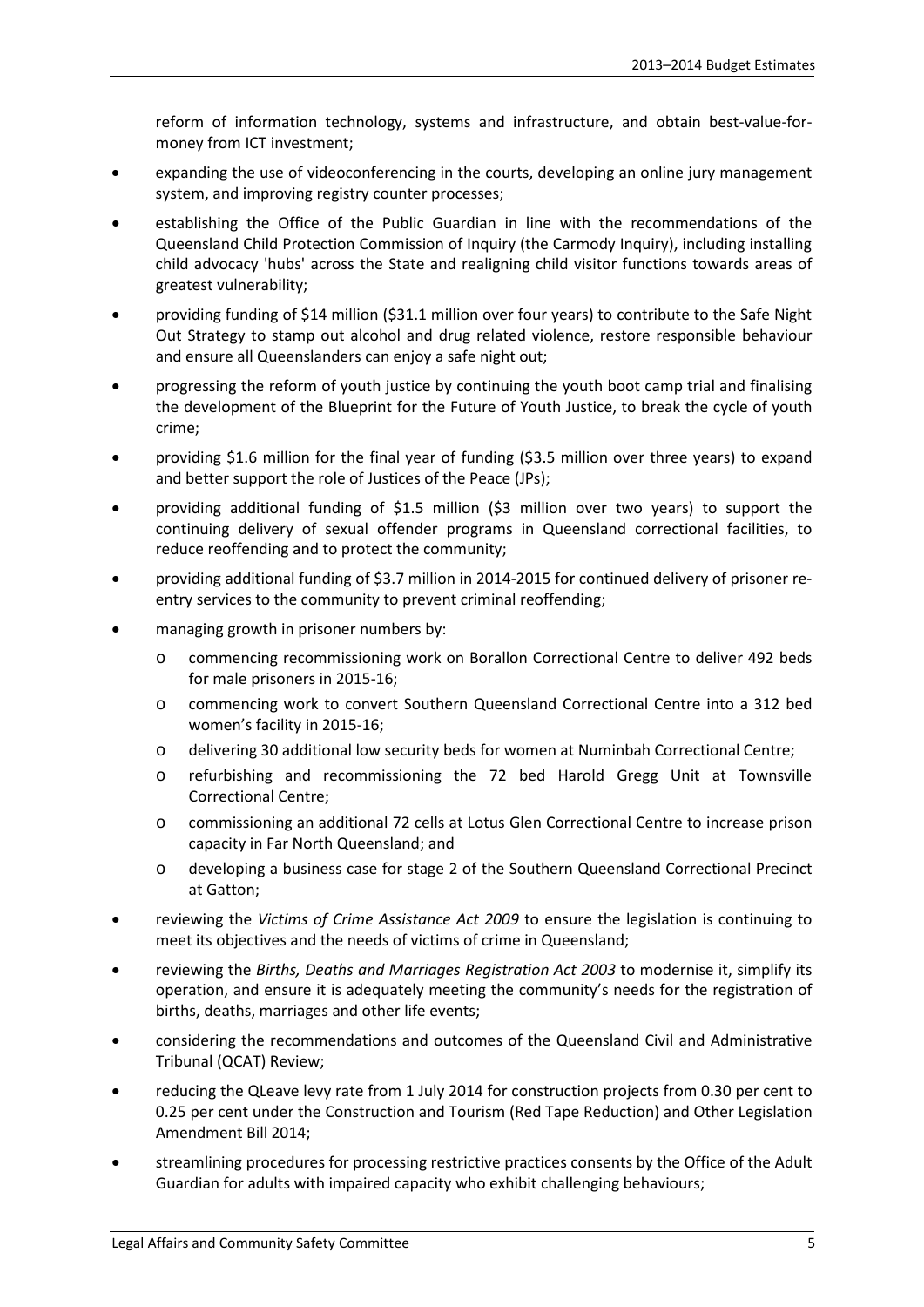- expanding the Injury Prevention and Management Program to assist participating employers to develop strategies that reduce work-related injuries and fatalities; and
- implementing a 'one-stop shop' for safety and workers' compensation matters. The one-stop shop will merge the internet sites of Workplace Health and Safety Queensland, the Electrical Safety Office, WorkCover Queensland and the Workers' Compensation Regulator.

#### **3.2 Anti-Discrimination Commission Queensland**

The Anti-Discrimination Commission Queensland (ADCQ) is an independent statutory body established by the *Anti-Discrimination Act 1991*. The ADCQ contributes to the Government's objectives by: managing complaints received under the *Anti-Discrimination Act 1991*; delivering training to business, government and the community; and promoting public discussion on human rights.<sup>[13](#page-11-0)</sup>

The budget comparison for 2013-2014 and 2014-2015 for the Anti-Discrimination Commission Queensland is shown below.[14](#page-11-1)

| Agency                                              | 2013-14<br>\$'000 | 2014-15<br>\$'000 |
|-----------------------------------------------------|-------------------|-------------------|
| <b>Anti-Discrimination Commission</b><br>Queensland | 5,323             | 5,366             |

*Source*: State Budget 2014-15, Service Delivery Statements – Department of Justice and Attorney General; Electoral Commission of Queensland; Office of the Ombudsman; and The Public Trustee of Queensland, page 50.

The focus for 2014-2015 for the ADCQ will be on expanding resources for schools and enhancing services to the business community through targeted consultation, education and increased use of online services.<sup>[15](#page-11-2)</sup>

#### **3.3 Crime and Corruption Commission**

The Crime and Corruption Commission (CCC) is an independent specialist agency which strives to combat and reduce the incidence of major crime and corruption in the public sector in Queensland. The agency was established under the *Crime and Corruption Act 2001* to replace the Crime and Misconduct Commission (CMC) from 1 July 2014, following significant reform of the former agency and the renaming of the *Crime and Misconduct Act 2001* to reflect the changes to body and its operations.

The primary activities of the CCC include:

- investigating organised crime, paedophilia, terrorist activity and other serious crime referred to it for investigation;
- receiving and investigating allegations of serious or systemic corrupt conduct;
- helping recover the proceeds of crime;
- providing the witness protection service for the State of Queensland; and
- conducting research on crime, policing or other relevant matters.<sup>[16](#page-11-3)</sup>

<span id="page-11-0"></span><sup>&</sup>lt;sup>13</sup> State Budget 2014-15, Service Delivery Statements – Department of Justice and Attorney General, page 48.<br><sup>14</sup> The table indicates the agency budget. It may not represent the actual appropriation. The figure for 2013-

<span id="page-11-3"></span>

<span id="page-11-2"></span><span id="page-11-1"></span>adjusted budget figure.<br><sup>15</sup> State Budget 2014-15, Service Delivery Statements – Anti-Discrimination Commission Queensland, page 48.<br><sup>16</sup> Crime and Corruption Commission, 'CCC commences operation in Queensland – 1 July 20 2014; Crime and Corruption Commission, Role of the CCC,<https://www.ccc.qld.gov.au/about-the-ccc>, accessed 18 July 2014.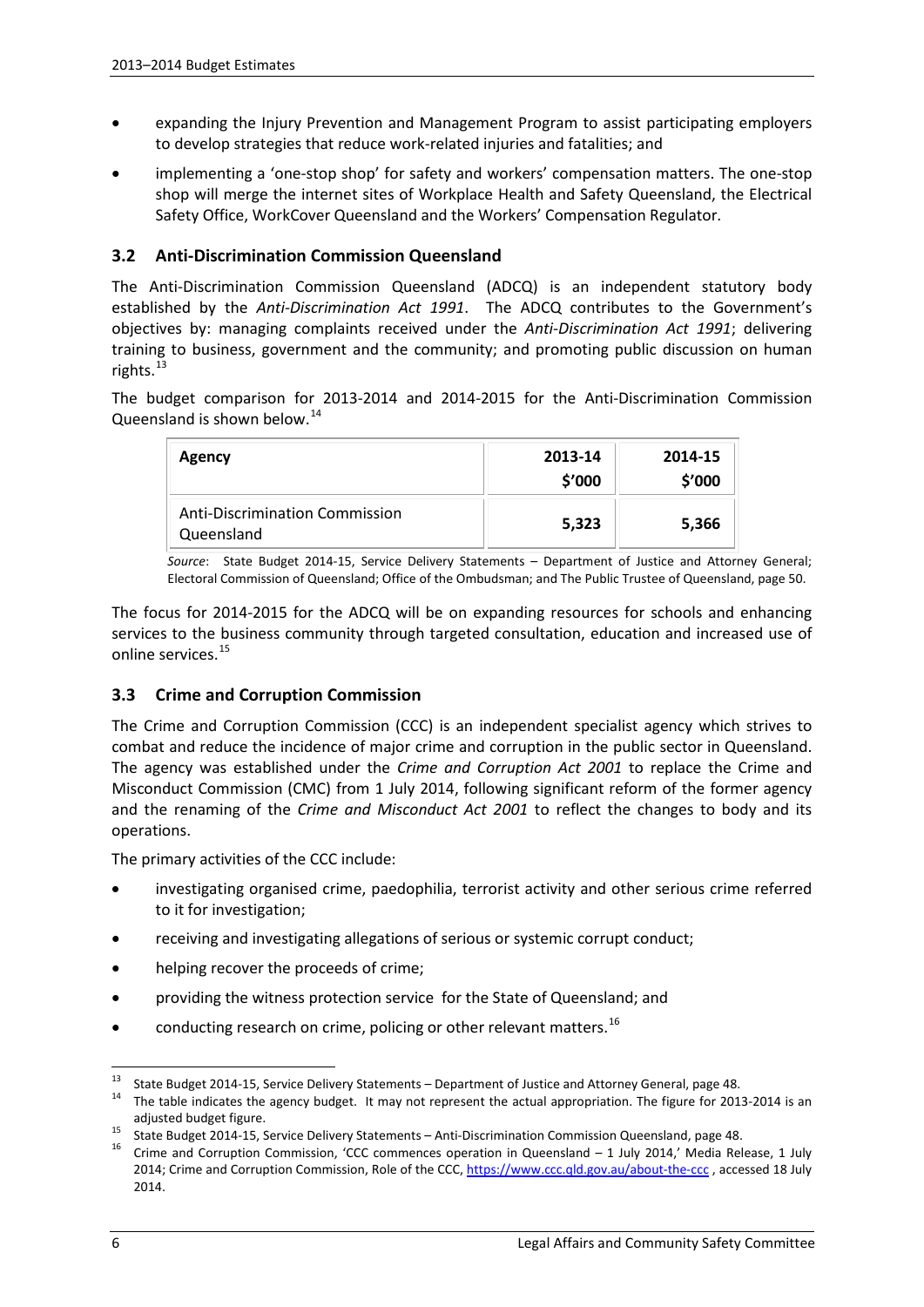In carrying out these activities, the agency aims to meet four key objectives identified in the both the *CCC 2014-18 Strategic Plan (interim)*, [17](#page-12-0) and in the previous *CMC 2013-17 Strategic Plan*. [18](#page-12-1) These objectives are:

- reduce the impact of major crime in Queensland;
- reduce the incidence of serious corruption in the public sector;
- an effective witness protection service; and
- an organisation of high public value.

The agency budget comparison for 2013-2014 (Crime and Misconduct Commission) and 2014-2015 is shown below.<sup>[19](#page-12-2)</sup>

| Agency                          | 2013-14<br>\$'000 | 2014-15<br>\$'000 |
|---------------------------------|-------------------|-------------------|
| Crime and Corruption Commission | 49,596            | 52,954            |

*Source*: State Budget 2014-15, Service Delivery Statements – Department of Justice and Attorney General; Electoral Commission of Queensland; Office of the Ombudsman; and The Public Trustee of Queensland, page 60.

The 2014-2015 Budget includes an allocation of \$1.2 million for the CCC's replacement of computer equipment, other equipment and motor vehicles.<sup>[20](#page-12-3)</sup>

Identified priorities for the CCC in 2014-2015 are to:

- progress the implementation of changes under the *Crime and Misconduct Amendment and Other Legislation Act 2014*, following on from the legislative review of the *Crime and Misconduct Act 2001* and the Parliamentary Crime and Misconduct Committee's *Report No 90 Inquiry on the CMC's release and destruction of Fitzgerald Inquiry documents*; and
- focus on the delivery of criminal motorcycle gang (CMG) related initiatives.<sup>[21](#page-12-4)</sup>

#### **3.4 Legal Aid Queensland**

Legal Aid Queensland's (LAQ) purpose is to provide frontline legal services to financially disadvantaged Queenslanders. These services include community legal education, information, advice, duty lawyer services, court and tribunal representation and dispute resolution.<sup>[22](#page-12-5)</sup>

The budget comparison for 2013-2014 and 2014-2015 for Legal Aid Queensland is shown below.<sup>[23](#page-12-6)</sup>

| <b>Agency</b>        | 2013-14<br>\$′000 | 2014-15<br>\$′000 |
|----------------------|-------------------|-------------------|
| Legal Aid Queensland | 125,540           | 131,909           |

*Source*: State Budget 2014-15, Service Delivery Statements – Department of Justice and Attorney General; Electoral Commission of Queensland; Office of the Ombudsman; and The Public Trustee of Queensland, page 68.

<span id="page-12-1"></span>

<span id="page-12-0"></span><sup>&</sup>lt;sup>17</sup> Crime and Corruption Commission, Crime and Corruption Commission 2014-18 Strategic Plan, 2014.<br><sup>18</sup> State Budget 2014-15, Service Delivery Statements – Crime and Misconduct Commission, page 56.<br><sup>19</sup> The table indicat

<span id="page-12-4"></span>

<span id="page-12-6"></span><span id="page-12-5"></span>

<span id="page-12-3"></span><span id="page-12-2"></span>adjusted budget figure.<br>
<sup>20</sup> State Budget 2014-15, Capital Statement – Budget Paper No. 3, page 69.<br>
<sup>21</sup> State Budget 2014-15, Service Delivery Statements – Crime and Misconduct Commission, page 57.<br>
<sup>22</sup> State Budget 20 adjusted budget figure.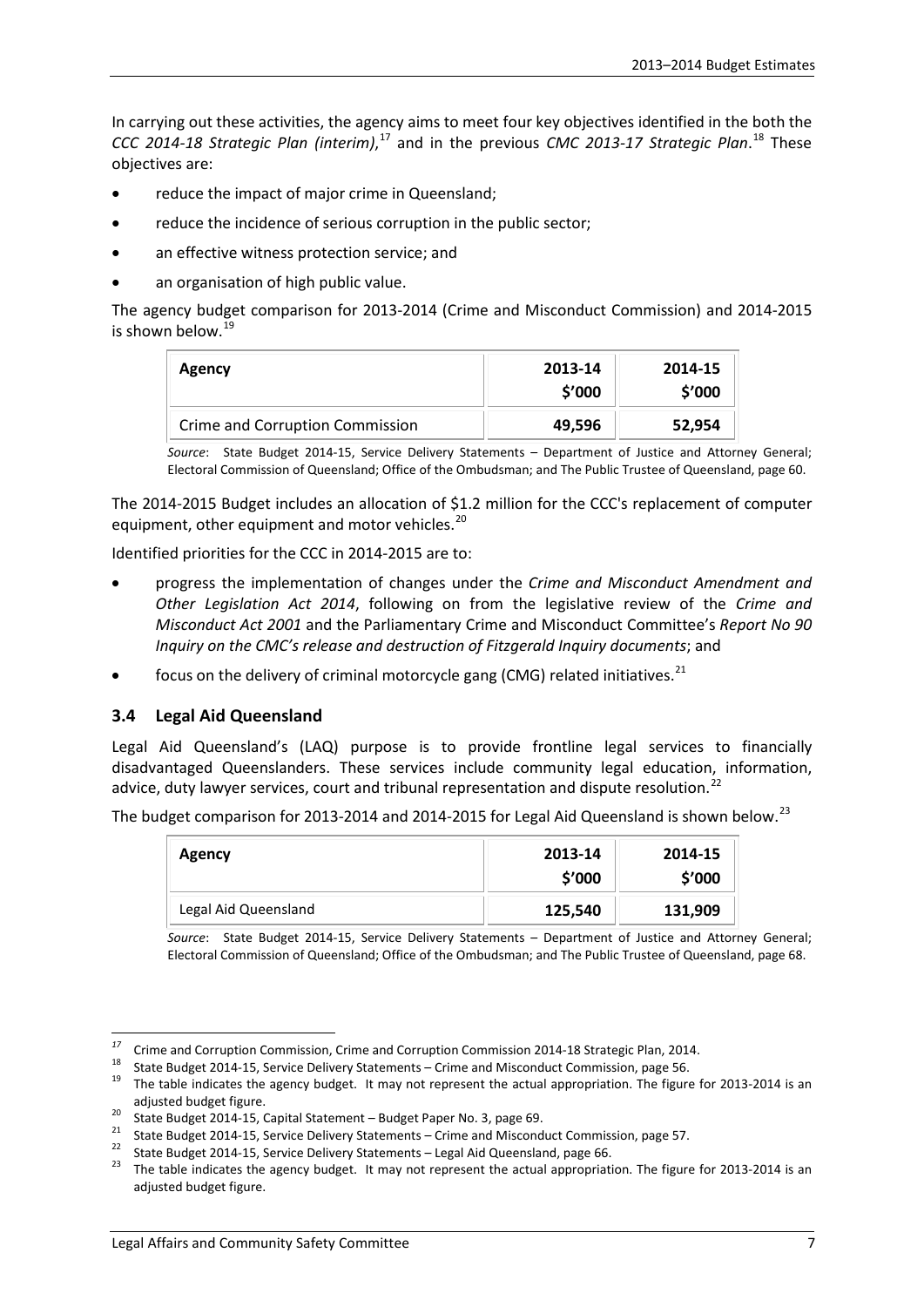The Budget allocates \$3.3 million for LAQ to invest on major property, plant and equipment projects; including the refurbishment of offices and replacement of business systems and motor vehicles.<sup>[24](#page-13-0)</sup>

During 2014-2015, LAQ expects to:

- continue to provide quality frontline legal services;
- complete the Microsoft Windows 7 and Microsoft 2010 upgrade project;
- complete the LAQ website redevelopment to improve its usability and accessibility;
- complete the first phase of its head office refurbishment to ensure ongoing rental savings; and
- refurbish the Bundaberg, Rockhampton, Woodridge and Southport offices.<sup>[25](#page-13-1)</sup>

#### **3.5 Office of the Information Commissioner**

The Office of the Information Commissioner (OIC) has a statutory role to assist in the achievement of more open, accountable and transparent government by:

- providing independent, timely and fair review of decisions made under the *Right to Information Act 2009* (RTI Act) and the *Information Privacy Act 2009* (IP Act);
- providing an independent, timely and fair privacy complaint mediation service;
- improving agency practices in right to information and information privacy;
- promoting greater awareness of right to information and information privacy in the community and within government; and
- assisting agencies to achieve compliance with the privacy principles. $^{26}$  $^{26}$  $^{26}$

The budget comparison for 2013-2014 and 2014-2015 for the Office of the Information Commissioner is shown below.[27](#page-13-3)

| Agency                                 | 2013-14<br>\$'000 | 2014-15<br>\$'000 |
|----------------------------------------|-------------------|-------------------|
| Office of the Information Commissioner | 6,614             | 6,216             |

*Source*: State Budget 2014-15, Service Delivery Statements – Department of Justice and Attorney General; Electoral Commission of Queensland; Office of the Ombudsman; and The Public Trustee of Queensland, page 76.

Major deliverables for the OIC in 2014-2015 include:

- supporting agencies to meet right to information and information privacy obligations and apply good practices in implementing initiatives such as outsourcing, open data, the 'one-stop shop' portal and increased information sharing;
- reviewing training, information resources and knowledge management systems to reflect any legislative amendments which may arise from the review of the RTI Act and IP Act;
- encouraging agency leaders to champion an open culture to maximise information access;
- promoting greater use of online access to information and administrative access schemes;
- continuing to improve regional awareness and compliance; and
- continuing to finalise external reviews and privacy complaints in a timely manner.<sup>[28](#page-13-4)</sup>

<span id="page-13-1"></span>

<span id="page-13-3"></span><span id="page-13-2"></span>

<span id="page-13-4"></span><span id="page-13-0"></span><sup>&</sup>lt;sup>24</sup> State Budget 2014-15, Capital Statement – Budget Paper No. 3, page 69.<br><sup>25</sup> State Budget 2014-15, Service Delivery Statements – Legal Aid Queensland, page 66.<br><sup>26</sup> State Budget 2014-15, Service Delivery Statements – adjusted budget figure.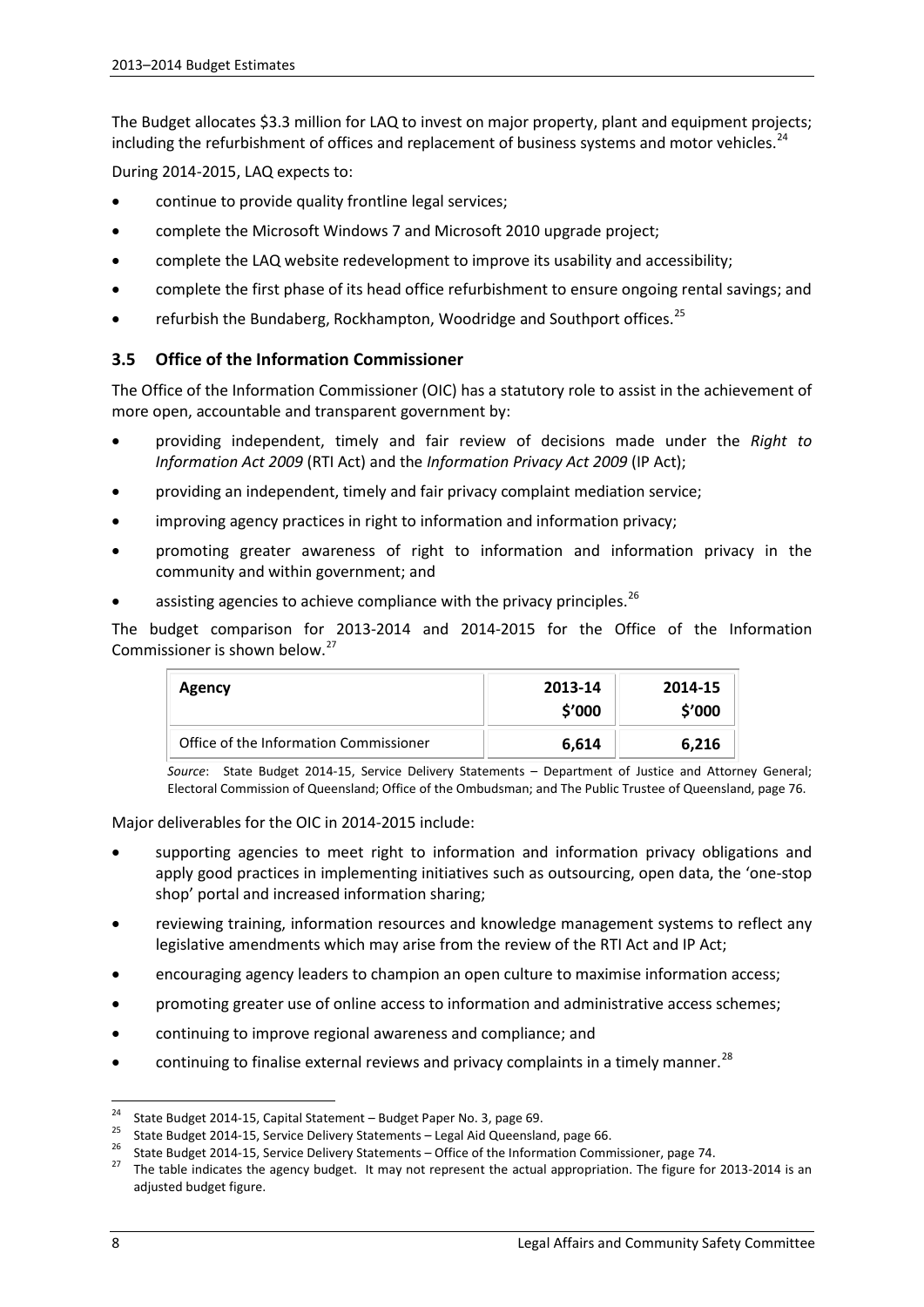#### **3.6 Prostitution Licencing Authority**

The Prostitution Licensing Authority (PLA) was established under the *Prostitution Act 1999* and commenced operation on 1 July 2000. Ministerial responsibility for the Act and consequently, the PLA, was transferred to the Attorney-General on 1 November 2013, in response to a recommendation of the final report of the PACSR. Prior to this, the Authority had formed part of the police portfolio.<sup>[29](#page-14-0)</sup>

The PLA's established statutory functions include deciding applications for brothel licences and approved manager's certificate applications, and monitoring the provision of prostitution through licensed brothels. The PLA's activities contribute to the Government's objectives for the community by:

- ensuring an effective and efficient brothel licensing regime that operates in accordance with community expectations and statutory requirements;
- promoting the health and safety of sex workers and clients;
- limiting the impact of prostitution on the community; and
- preventing the infiltration of organised crime and corruption in licensed brothels.

During 2014-2015, the PLA will continue to engage with the Attorney-General and other agencies on proposed refinements to state's sex industry laws.<sup>[30](#page-14-1)</sup>

The following table provides a comparison of the budgets for the Prostitution Licencing Authority for 2013-2014 and 2014-2015.<sup>[31](#page-14-2)</sup>

| <b>Agency</b>                           | 2013-14<br>\$'000 | 2014-15<br>\$'000 |
|-----------------------------------------|-------------------|-------------------|
| <b>Prostitution Licencing Authority</b> | 1,502             | 1,558             |

*Source*: State Budget 2014-15, Service Delivery Statements – Department of Justice and Attorney General; Electoral Commission of Queensland; Office of the Ombudsman; and The Public Trustee of Queensland, page 82.

#### **3.7 Electoral Commission of Queensland**

The Electoral Commission of Queensland (ECQ) is an independent statutory authority established by the *Electoral Act 1992*. The ECQ carries out the functions set down in section 7 of the Act, including conducting State elections and by-elections; promoting public awareness of electoral matters; and implementing strategies to encourage elector enrolment and maintain the integrity of electoral rolls. [32](#page-14-3)

<span id="page-14-0"></span>

<span id="page-14-1"></span>

<sup>&</sup>lt;sup>28</sup> State Budget 2014-15, Service Delivery Statements – Office of the Information Commissioner, page 74.<br>
<sup>29</sup> State Budget 2014-15, Service Delivery Statements – Prostitution Licensing Authority, page 80.<br>
<sup>30</sup> State Bu

<span id="page-14-3"></span><span id="page-14-2"></span>adjusted budget figure.<br>32 State Budget 2014-15, Service Delivery Statements – Department of Justice and Attorney General, page 87.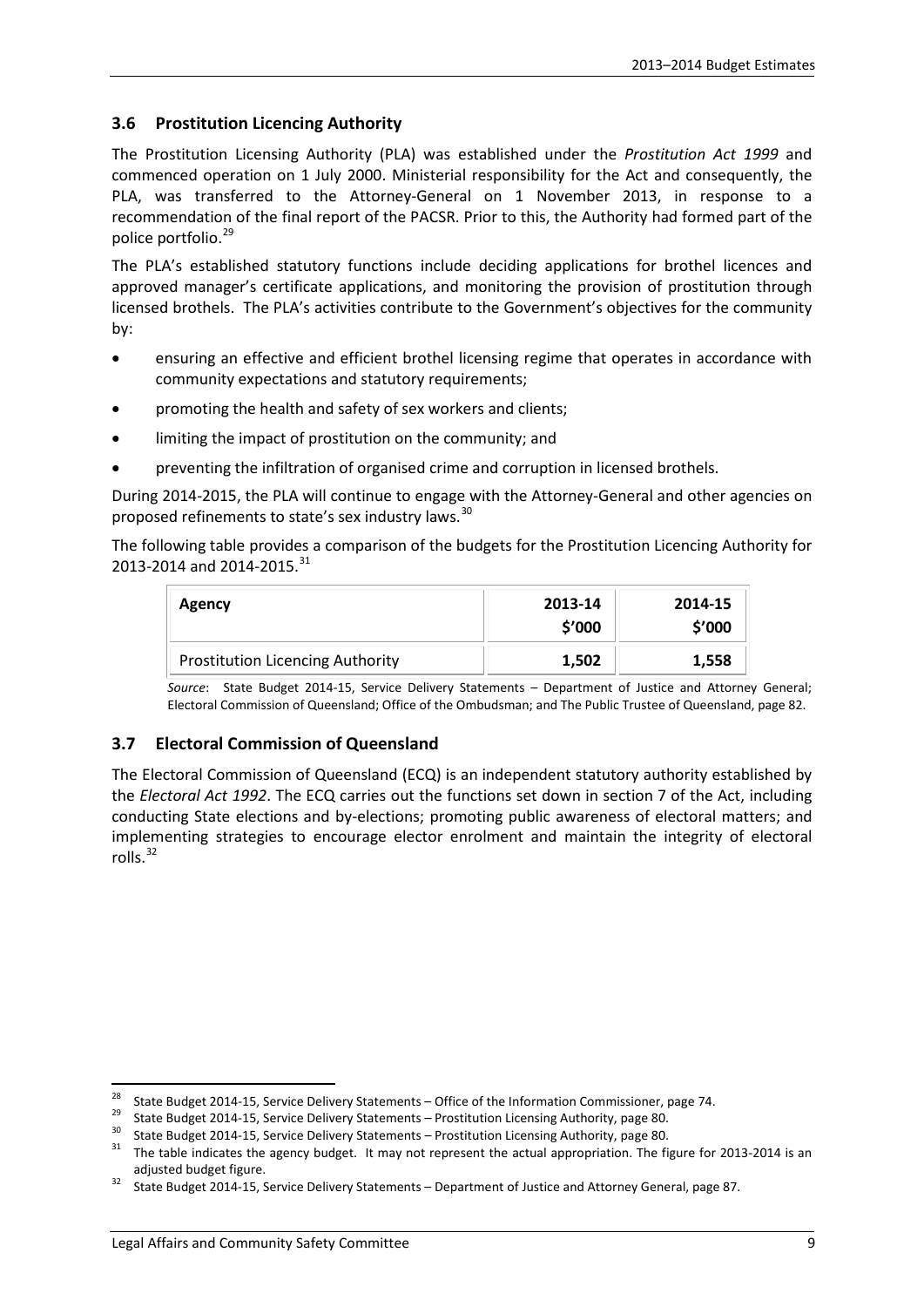The following table taken from the Appropriation Bill 2014 compares the appropriations for the Electoral Commission of Queensland for 2013-2014 and 2014-2015.

| <b>Appropriations</b> | 2013-14<br>\$'000 | 2014-15<br>\$'000 |
|-----------------------|-------------------|-------------------|
| Controlled Items      |                   |                   |
| departmental services | 22,703            | 54,048            |
| equity adjustment     | 1,334             | 610               |
| Administered Items    | $\cdot \cdot$     |                   |
| Vote                  | 24,037            | 54,694            |

*Source:* Appropriation Bill 2014, Schedule 2, page 11.

The major activities of the ECQ in 2014-2015 will include:

- preparation for and the conduct of the election for Queensland's 55<sup>th</sup> Parliament:
- continued delivery of the Commission's community and awareness program to increase electors' awareness of their responsibilities towards enrolment and voting;
- conduct of industrial elections, as well as protected action ballots as required under the *Industrial Relations Act 1999*;
- continued administration of political party registration and financial disclosure requirements;
- delivery of vision-impaired voting systems and processes to enable vision impaired electors to cast their vote in secret;
- creation of a new public website to make key electoral information easier to find as well as being compatible with mobile electronic devices;
- development and progressive roll out of electronic electoral rolls for use at select polling booths to more efficiently and accurately mark names off the electoral roll, reducing queuing times for voters;
- conduct of local government change reviews as requested or legislatively required; and
- management of Queensland's electoral roll in conjunction with the Australian Electoral Commission.<sup>[33](#page-15-0)</sup>

The budget comparison for the Electoral Commission of Queensland for 2013-2014 and 2014-2015 is shown below. $34$ 

| Agency                                    | 2013-14<br>\$'000 | 2014-15<br>\$'000 |
|-------------------------------------------|-------------------|-------------------|
| <b>Electoral Commission of Queensland</b> |                   |                   |
| controlled<br>$\bullet$                   | 22,380            | 54,124            |
| administered                              | 4,240             | 4,900             |

*Source*: State Budget 2014-15, Service Delivery Statements – Department of Justice and Attorney General; Electoral Commission of Queensland; Office of the Ombudsman; and The Public Trustee of Queensland, page 89.

<span id="page-15-1"></span><span id="page-15-0"></span><sup>&</sup>lt;sup>33</sup> State Budget 2014-15, Service Delivery Statements – Electoral Commission of Queensland, page 87.<br><sup>34</sup> The table indicates the agency budget. It may not represent the actual appropriation. The figure for 2013-2014 is adjusted budget figure.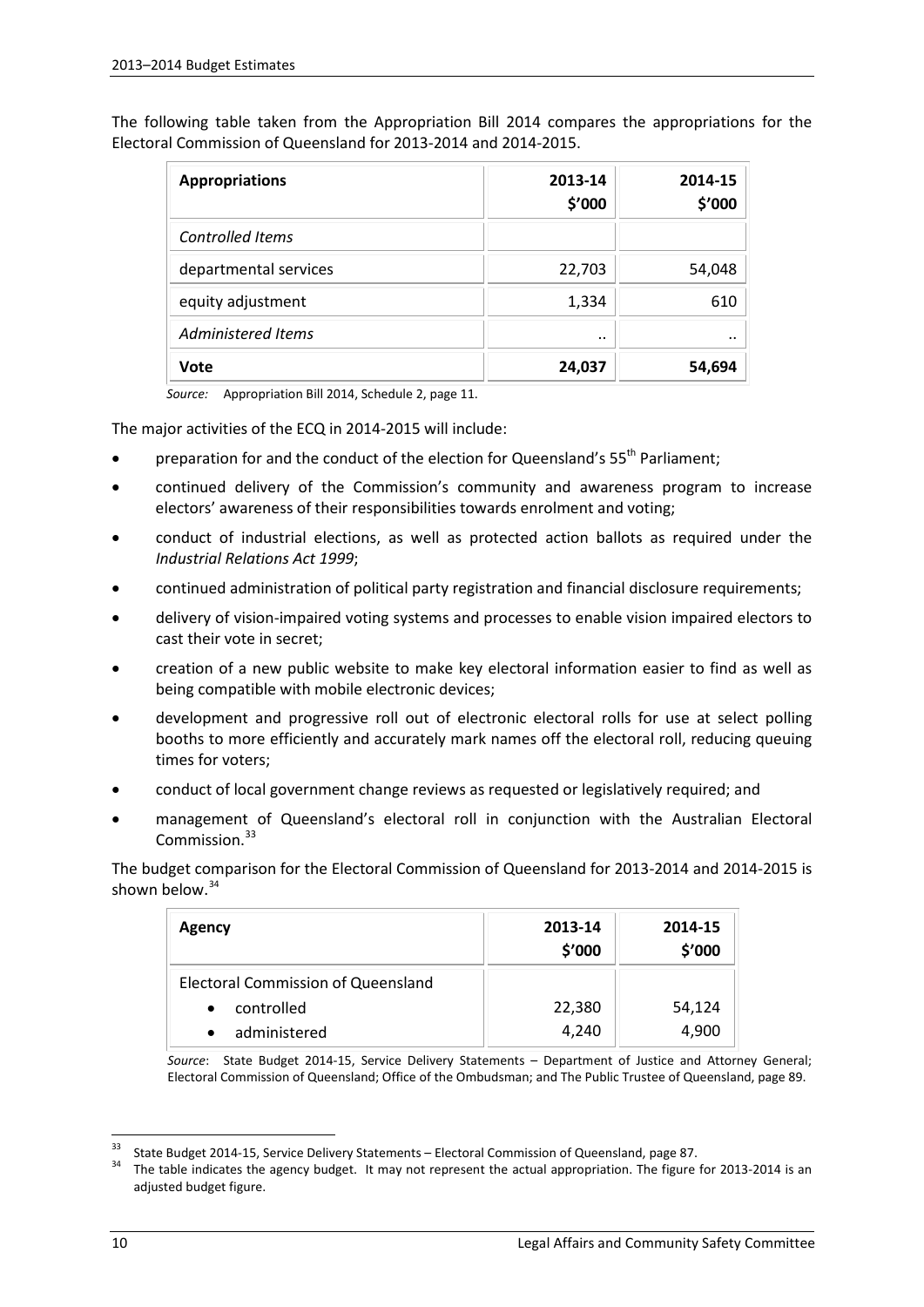Budgeted 2014-2015 capital purchases include an allocation of \$0.7 million to finalise the Commission's ICT disaster recovery facility and prepare core election IT systems for the next State general election; and \$0.1 million for the ongoing replacement of plant and equipment.<sup>[35](#page-16-0)</sup>

#### **3.8 Office of the Queensland Ombudsman**

The Office of the Queensland Ombudsman (Queensland Ombudsman) is a department for the purposes of the *Financial Accountability Act 2009*, established under the *Ombudsman Act 2001.*

The Queensland Ombudsman is responsible for investigating complaints and public sector administrative actions, and providing agencies with information and recommendations to enhance their procedures and practice.<sup>[36](#page-16-1)</sup>

In discharging these responsibilities, the Queensland Ombudsman aims to improve fairness in public administration and decision making to facilitate better service delivery for Queenslanders. The key objectives of the Office are:

- fair and reasonable treatment of people's complaints;
- unfair or unjust public agencies decisions are rectified;
- public sector agencies improve their decision making; and
- to be a capable and accountable organisation. $37$

The following table taken from the Appropriation Bill 2014 compares the appropriations for the Office of the Queensland Ombudsman for 2013-2014 and 2014-2015.

| <b>Appropriations</b>   | 2013-14<br>\$'000 | 2014-15<br>\$'000 |
|-------------------------|-------------------|-------------------|
| <b>Controlled Items</b> |                   |                   |
| departmental services   | 7,634             | 8,222             |
| equity adjustment       |                   |                   |
| Administered Items      | $\cdot \cdot$     |                   |
| Vote                    | 7,634             | 8,222             |

*Source:* Appropriation Bill 2014, Schedule 2, page 12.

Throughout 2014-2015, the Queensland Ombudsman will focus its efforts on continuing to:

- complete high quality investigations;
- use own-initiative investigations to address systemic problems in public administration;
- provide timely assessment and investigation of complaints;
- monitor the implementation of recommendations;
- encourage the use of agency complaints management systems;
- audit agency complaints management systems;
- build community awareness about the Queensland Ombudsman to ensure community members know when and how to access services;

<span id="page-16-1"></span><span id="page-16-0"></span><sup>&</sup>lt;sup>35</sup> State Budget 2014-15, Capital Statement – Budget Paper No. 3, page 34.<br><sup>36</sup> The table indicates the agency budget. It may not represent the actual appropriation. The figure for 2013-2014 is an adjusted budget figure.<br><sup>37</sup> State Budget 2014-15, Service Delivery Statements – Office of the Queensland Ombudsman, page 107.

<span id="page-16-2"></span>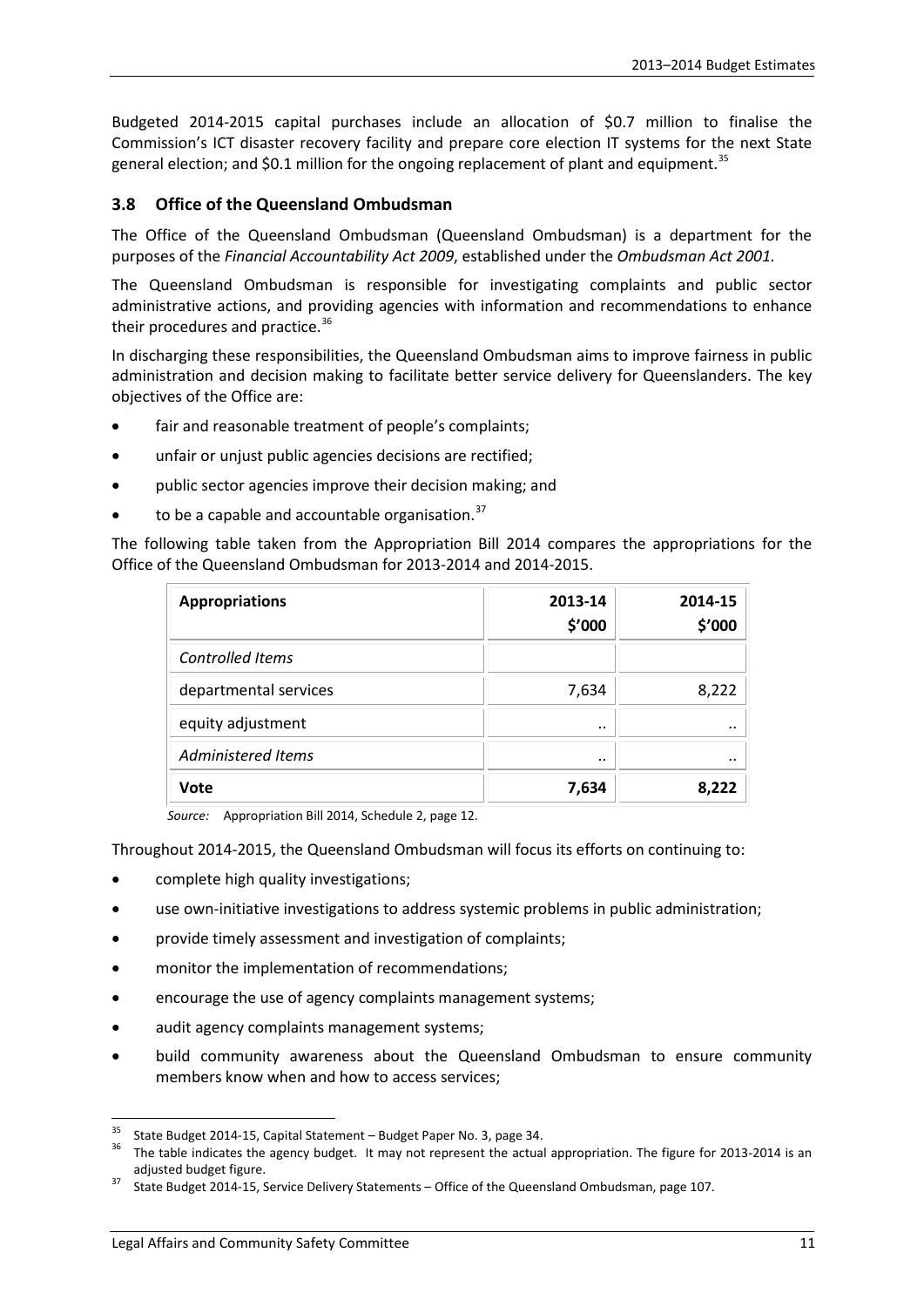- provide equitable access to services and target areas of need;
- deliver high quality training, information and guidance materials; and
- recruit, retain and develop a skilled workforce.<sup>[38](#page-17-0)</sup>

The budget comparison for the Office of the Queensland Ombudsman for 2013-2014 and 2014-2015 is shown below. $39$ 

| Agency                             | 2013-14<br>\$′000 | 2014-15<br>\$'000 |
|------------------------------------|-------------------|-------------------|
| Office of the Queensland Ombudsman | 7.644             | 8,602             |

*Source*: State Budget 2014-15, Service Delivery Statements – Department of Justice and Attorney General; Electoral Commission of Queensland; Office of the Ombudsman; and The Public Trustee of Queensland, page 109.

The Queensland Ombudsman has been allocated \$0.2 million in 2014-2015 for the ongoing replacement and upgrade of ICT hardware and software and office equipment.<sup>[40](#page-17-2)</sup>

In addition, funds of \$0.5 million annually will be transferred from the Commission for Children and Young People and Child Guardian (CCYPCG), to support the Queensland Ombudsman's assumption of oversight of the child safety complaints system across government from 1 July 2014. The Queensland Ombudsman assumed responsibility for these activities after the CCYPCG ceased operations on 30 June 2014, as part of the Government's response to the recommendations of the Queensland Child Protection Commission of Inquiry.<sup>[41](#page-17-3)</sup>

#### **3.9 Public Trustee of Queensland**

The Public Trustee of Queensland (Public Trustee) is a corporation solely established under the *Public Trustee Act 1978*. The Public Trustee provides financial, trustee and legal services to the people of Queensland.

The Public Trustee delivers its services through a network of 16 regional offices and is supported by both the Queensland Government Agent Program and the local court networks as its agents. The Public Trustee's services aim to:

- ensure prudent management of the financial assets of members of the community, with minimum recourse to the Queensland Civil and Administrative Tribunal (QCAT) or the courts;
- ensure an orderly succession of property between generations with minimum recourse to the court system;
- assist the Queensland community by making wills free of charge and Enduring Powers of Attorney at an affordable cost; and
- provide members of the community with the assurance that The Public Trustee will act as their attorney.<sup>[42](#page-17-4)</sup>

In addition to its core services, the Public Trustee also provides the following services:

- trustee services for philanthropic foundations;
- unclaimed moneys processing;

<span id="page-17-0"></span><sup>&</sup>lt;sup>38</sup> State Budget 2014-15, Service Delivery Statements – Office of the Queensland Ombudsman, page 107.<br><sup>39</sup> The table indicates the agency budget. It may not represent the actual appropriation. The figure for 2013-2014 is

<span id="page-17-2"></span><span id="page-17-1"></span>adjusted budget figure.<br>
40 State Budget 2014-15, Capital Statement – Budget Paper No. 3, page 83.<br>
41 State Budget 2014-15, Service Delivery Statements – Office of the Queensland Ombudsman, page 108.<br>
42 State Budget 2014

<span id="page-17-4"></span><span id="page-17-3"></span>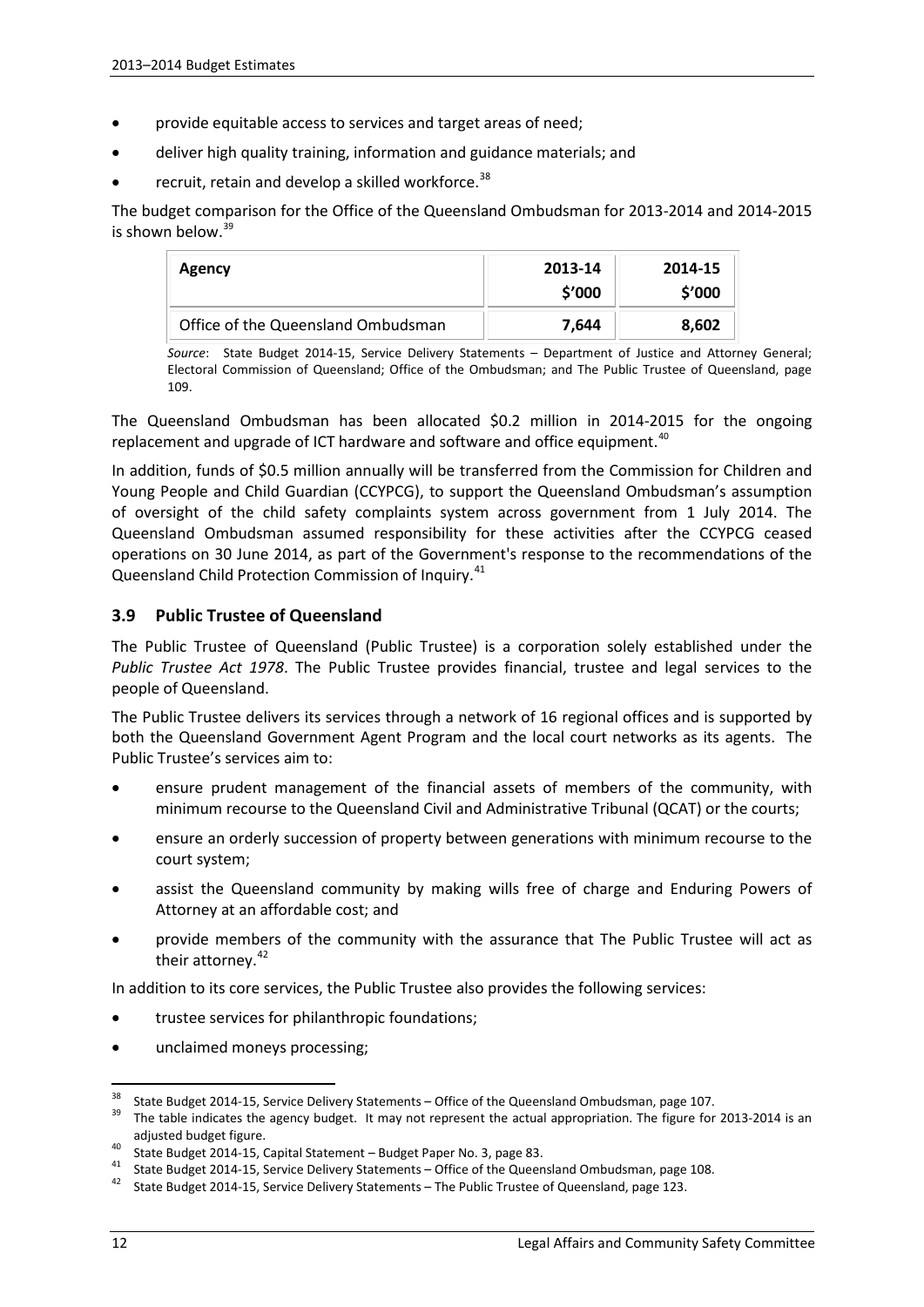- undertaking functions pursuant to various pieces of legislation, including the *Criminal Proceeds Confiscation Act 2002*; *Associations Incorporation Act 1981*; and *Trusts Act 1973*; and
- managing the financial affairs of prisoners who fall within Part 7 of the *Public Trustee Act 1978*.

Budget highlights for 2014-2015 include:

- provision of a range of Community Service Obligations (CSOs) at no cost to Government, which are expected to increase by \$2 million to \$30.7 million;
- further investment in upgrading regional offices throughout the State to provide better frontline services to the Queensland regional community;
- a review of frontline service delivery locations in Brisbane to determine whether additional locations are required in suburban areas to meet population growth and the changing demographic needs of Queenslanders;
- assessment and determination of a strategy for existing technology supporting frontline service delivery; and
- developing and implementing an inter-agency program to inform and educate the people of Queensland on the importance of enduring powers of attorney and advanced health directives (Empowering Queenslanders).<sup>[43](#page-18-0)</sup>

The budget comparison for 2013-2014 and 2014-2015 for the Public Trustee of Queensland is shown below.<sup>[44](#page-18-1)</sup>

| <b>Agency</b>                       | 2013-14<br>\$'000 | 2014-15<br>\$'000 |
|-------------------------------------|-------------------|-------------------|
| <b>Public Trustee of Queensland</b> |                   |                   |
| controlled<br>$\bullet$             | 79,653            | 87,705            |
| administered<br>$\bullet$           | 3,237             | 3,446             |

*Source*: State Budget 2014-15, Service Delivery Statements – Department of Justice and Attorney General; Electoral Commission of Queensland; Office of the Ombudsman; and The Public Trustee of Queensland, page 125.

Budgeted capital expenditure for the Public Trustee in 2014-2015 includes \$9.3 million to redevelop regional offices and review suburban Brisbane offices, and \$2.7 million for ongoing upgrades to business systems (computer hardware and software).<sup>[45](#page-18-2)</sup>

#### **3.10 Issues raised at the public hearing – Attorney-General and Minister for Justice**

The Committee raised the following issues with the Attorney-General:

- the Queensland courts and their role in administering justice in Queensland:
- the introduction of the Criminal Law Amendment Bill 2014 to implement the recommendations of the Queensland Commission of Audit in delivering faster, more effective justice in Queensland:
- the Government's commitment to implementing reforms in response to recommendations from the Moynihan Review of Queensland's civil and criminal justice systems;

<span id="page-18-1"></span><span id="page-18-0"></span><sup>&</sup>lt;sup>43</sup> State Budget 2014-15, Service Delivery Statements – The Public Trustee of Queensland, page 124.<br><sup>44</sup> The table indicates the agency budget. It may not represent the actual appropriation. The figure for 2013-2014 is a adjusted budget figure.<br><sup>45</sup> State Budget 2014-15, Capital Statement – Budget Paper No. 3, pages 69; 71.

<span id="page-18-2"></span>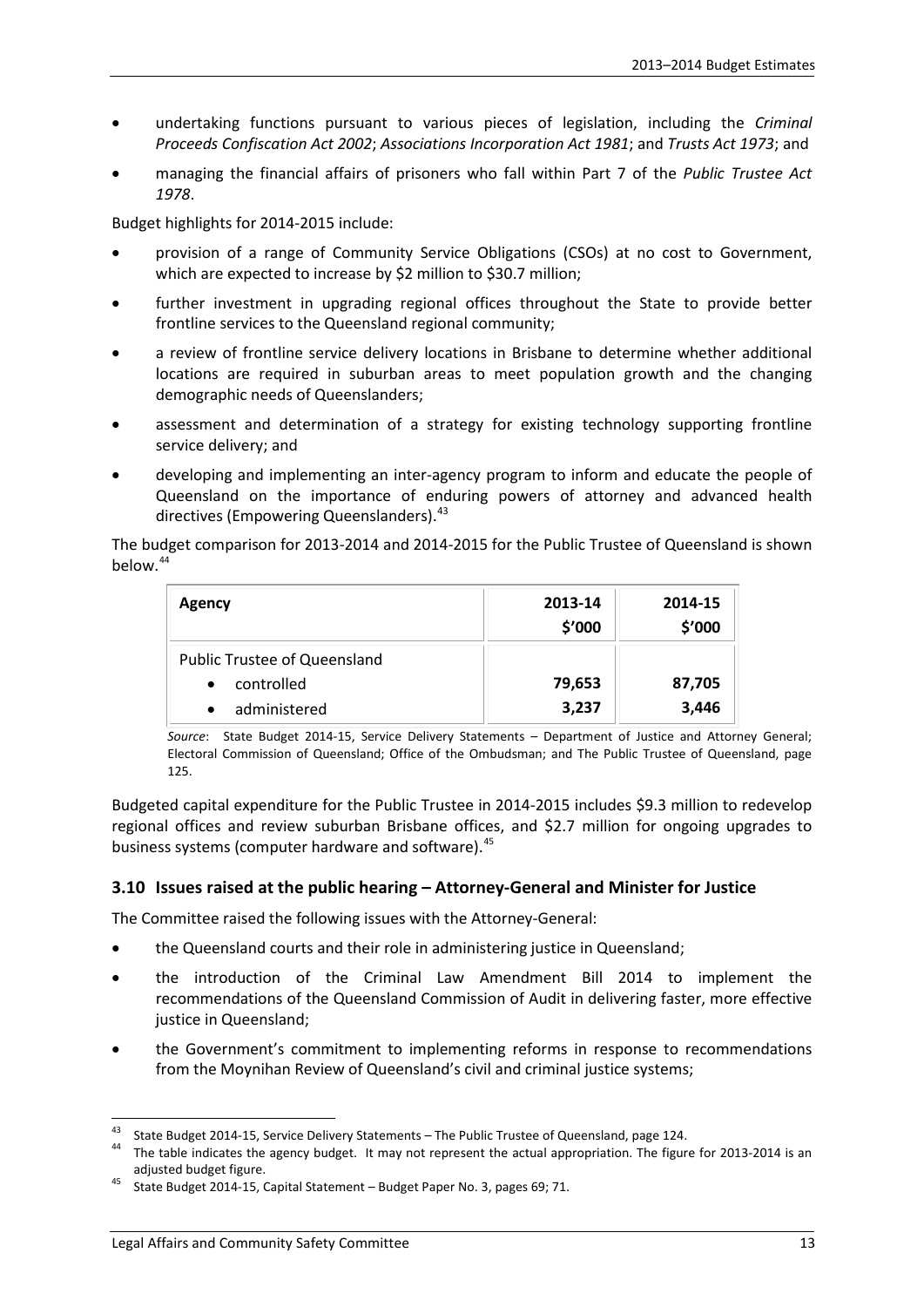- support for an increase in the jurisdiction and numbers of judicial registrars to process minor matters and alleviate court burdens;
- the Government's commitment to the Justice of the Peace scheme, including the JP QCAT trial, operation of JP signing sites, and support of JP training opportunities;
- the reintroduction of the JP Advisory Council and outsourcing of training operations to the JP branch;
- the review of QCAT operations and clearance rates;
- investment in the Community Justice Group Program;
- the cost of court transcription services under outsourcing arrangements compared to previous in-house service costs, and associated savings;
- the use of ICT to drive cost savings and efficiencies in court operations, including the expansion of videoconferencing options for bail, procedural and committal matters; and use of interactive court forums across Queensland;
- the workload of the Office of the Director of Public Prosecutions (ODPP), including handling of high profile matters such as the trials of Brett Peter Cowan and Gerard Baden Clay;
- changes to the organisational structure of the ODPP resulting from a review into its performance and resourcing by former ODPP Director-General, Brian Stewart;
- the impact of the early guilty plea schemes and economic benefits associated with reduced trial time;
- outcomes achieved through the Indigenous Sentencing List and Queensland Courts Referral process;
- the current whole-of-government review of the State Penalties Enforcement Registry (SPER);
- the operation of the offender levy to pay for SPER enforcement and administration costs;
- funding for the provision of legal services by Crown Law, including representation of the State in significant matters;
- selection criteria for the engagement of Crown Law counsel;
- Crown Law's role in relation to the Mental Health Review Tribunal;
- the cost to taxpayers of the High Court challenge to the *Vicious Lawless Association Disestablishment Act 2013* (VLAD Act) ;
- the impact of the VLAD Act as represented in convictions, sentences of imprisonment, bail refusals and related outcomes;
- the number of people wearing pink jumpsuits in the Queensland corrections system;
- changes to right to information legislation;
- reforms of child sex offender laws and strengthening of penalties for child exploitation material offences;
- the implementation of the *Child Protection Reform Amendment Act 2014* and establishment of the Office of Public Guardian and the Family and Child Commission from 1 July 2014; in response to recommendations of the Carmody Inquiry;
- progressing the Government's response to the Queensland Law Reform Commission's *Report 67: A Review of Queensland's Guardianship Laws*, including plans for draft legislation to ensure Queensland has a strong and accessible guardianship system to protect the rights and interests of people with impaired decision-making capacity;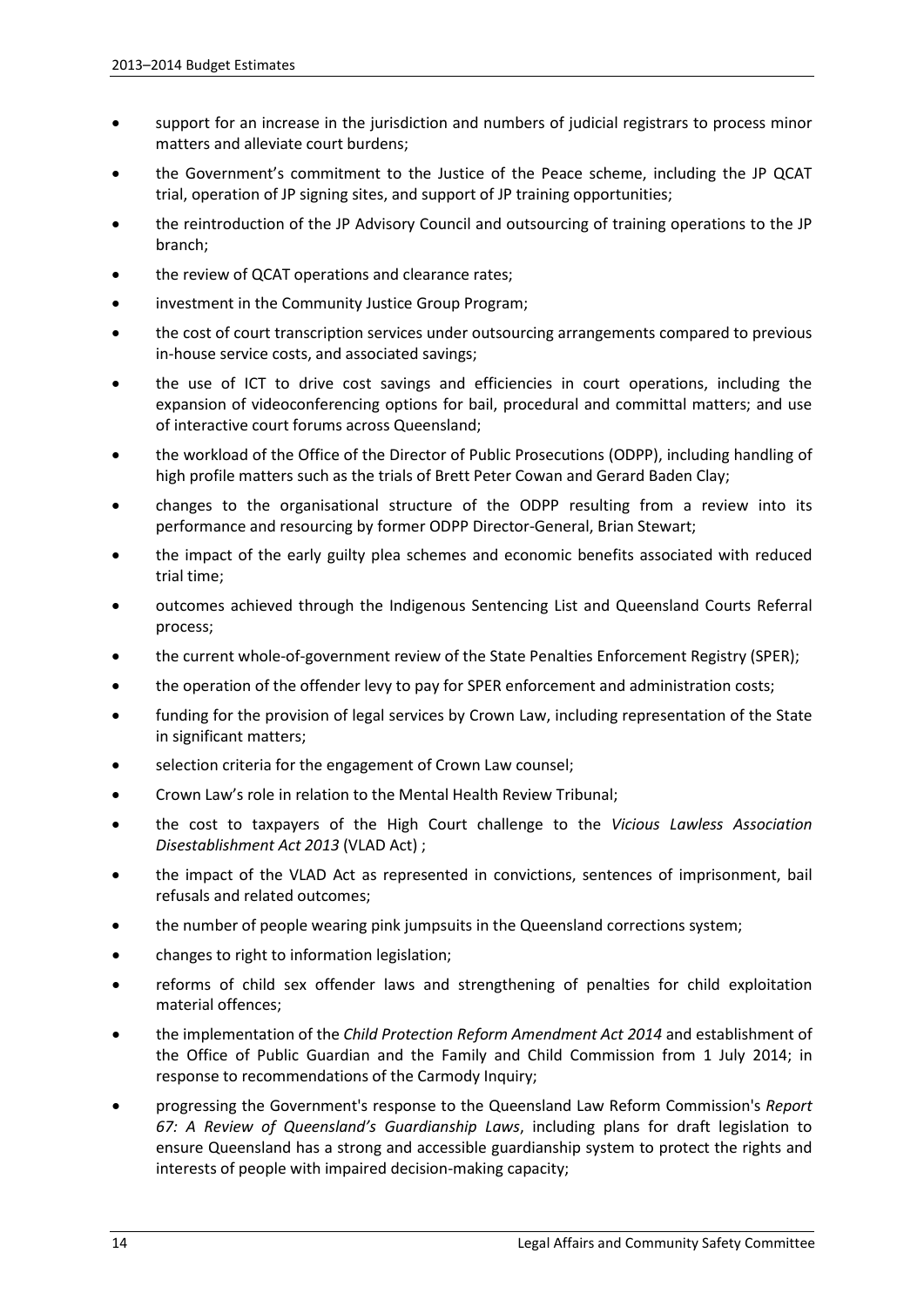- the implementation of the Blueprint for the Future of Youth Justice;
- the provision of education programs to young offenders in youth detention, and steps to ensure appropriate and cost-effective program delivery;
- the trial of a Family Action Plan Program in key regional centres;
- plans for a Youth Justice Innovation Lab to explore priority issues and develop coordinated and collaborative responses to address underlying causes of youth justice problems;
- the operation of early intervention boot camps and the new motor vehicle offender program;
- current assessments of the outcomes of sentence boot camps, their impact on recidivism, and associated economic benefits due to diversion from detention;
- the decision-making process, decision criteria and decision time-frame surrounding the procurement process for the Hervey Bay boot camp and eventual contract conferral;
- the rationale behind the decision to overturn evaluation panel recommendations in the awarding of the Hervey Bay boot camp contract;
- the potential expansion of the boot camp trial into other areas of the State;
- the implementation of the Safe Night Out Strategy, at a cost of \$44 million over four years;
- the introduction of tougher penalties and creation of a new offence of unlawful striking causing death and related sentencing provisions, to address 'coward punches' and the incidence of alcohol and drug related violence;
- school education and a public awareness campaign to be conducted as part of the Safe Night Out strategy;
- the introduction of Safe Night Precincts in 15 areas across Queensland and establishment of local boards to oversee their governance;
- the introduction of ID scanning regimes in licensed venues that trade past midnight;
- an update on the review of the *Victims of Crime Assistance Act 2009*, and government support to victims of violent crime;
- costs associated with the development, implementation and enforcement of the *Industrial Relations (Transparency and Accountability of Industrial Organisations) And Other Acts Amendment Act 2013*, and in defending the legal challenge to the legislation;
- specific legal cost implications of industrial negotiations due to the government's award modernisation;
- the number of staff seconded to the Queensland Industrial Relations Commission (QIRC) for the award modernisation process;
- the contribution of Workplace Health and Safety Queensland to reducing serious injury rates across the State;
- the implementation of 2013 reforms to improve the sustainability of workers' compensation in Queensland;
- the merging of the Workers' Compensation Regulatory Authority (trading as Q-COMP) into the Office of Fair and Safe Work Queensland, and associated consultations and impacts on staffing;
- changes in the number of workplace health and safety inspectors employed by the Department and its agencies across Queensland's regions over the last two years;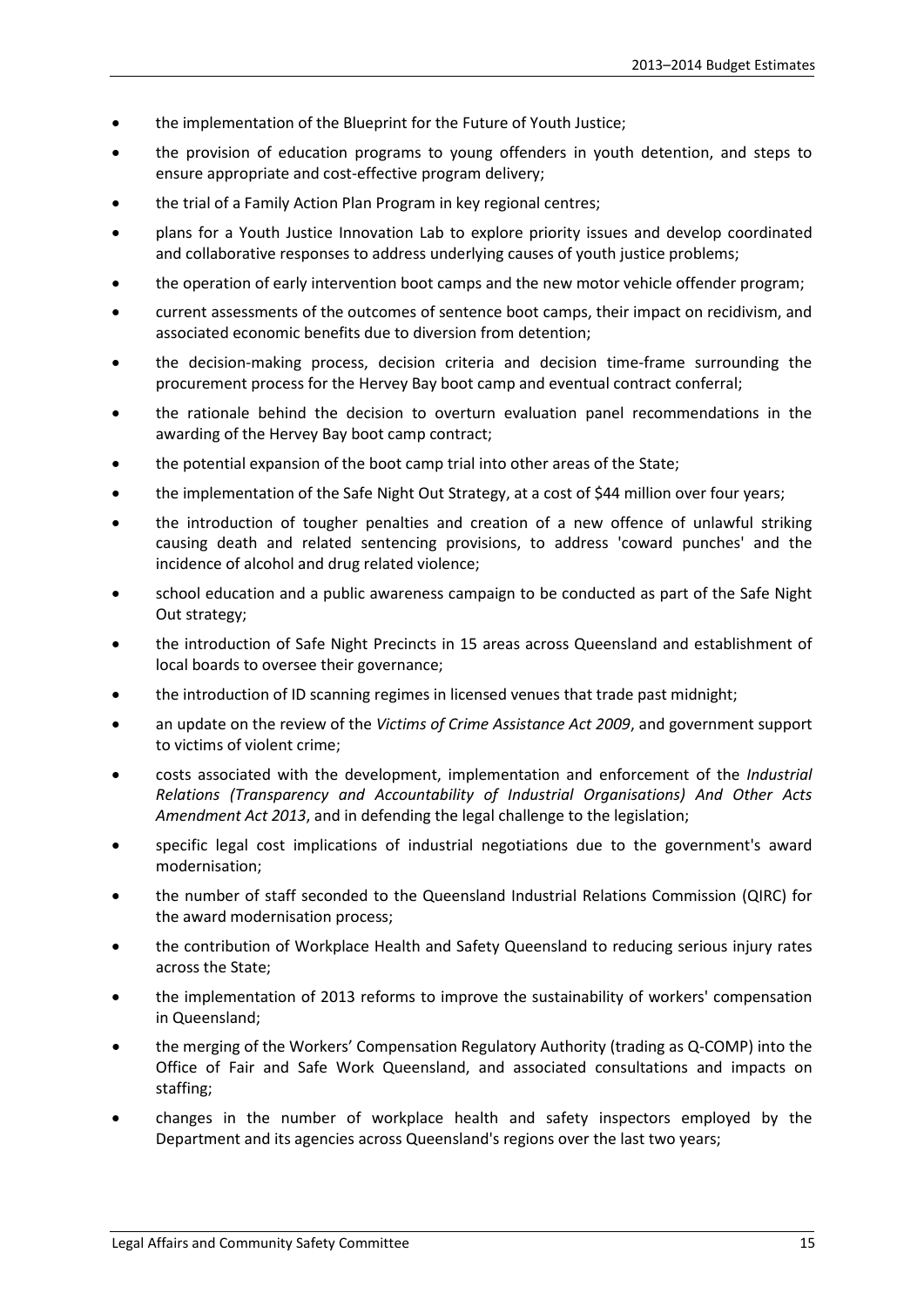- the Government's commitment to the Zero Harm at Work Leadership Program and the promotion of positive work safety cultures through the State's safety ambassador;
- the provision of additional funding to support the expansion of the Injury Prevention and Management Program;
- the incidence of quad bike injuries and fatalities in Queensland, and efforts to engage with the community through quad bike safety education and promotional activities;
- initiatives to raise awareness about asbestos in the community, including public awareness activities and the release of a strategic plan for the safe management of asbestos in Queensland;
- the Government's response to the State Coroner's inquest into fatalities resulting from electric shocks while installing insulation in ceiling spaces in Queensland, including the release of the 'Stay Safer Up There, Switch Off Down Here' campaign;
- Electrical Safety Office initiatives and a recorded reduction in serious workplace electrical incidents from 2012-2013 to 2013-2014;
- the implementation of Queensland's new online renewal system for High Risk licenses;
- an update on the review of the *Births, Deaths and Marriages Registration Act 2003* and the Government's commitment to modernising and improving registration processes and service accessibility (including increased online service capacity);
- the introduction of commemorative birth certificates for certain occasions or milestone years, and review of registration designs;
- initiatives undertaken by the Office of Fair Trading to educate young Queenslanders, including the Buy Smart Competition and Get Out There website and mobile app;
- the amalgamation of the four community benefit funds under the Office of Liquor and Gaming Regulation, and the associated consolidation of funding guidelines and funding rounds, in response to two significant audits undertaken in 2012-2013;
- the current review of body corporate legislation in Queensland;
- ADCQ's fulfilment of targets in the core function areas of complaint management, training and information services;
- ADCQ's engagement with small business operators and local communities, including the work of the Local Area Multicultural Partnerships (LAMP) office in the Lockyer Valley Regional Council area;
- the completion of phase one of the ADCQ's schools project and launch of the discrimination and sexual harassment at work resource kit for Queensland senior school students and teachers;
- the development of an educational video and informational materials on 'how to prepare for a QCAT hearing' and key issues such as incapacity in work;
- the cost of the Callinan/Aroney Review of the *Crime and Misconduct Act 2001*;
- the implementation of the *Crime and Misconduct and Other Legislation Act 2014* and establishment of the CCC;
- the refocussing of the functions and activities of the state's independent corruption watchdog in response to the Callinan/Aroney report, the PACSR report, and the report of the Parliamentary Crime and Misconduct Committee in relation to the inquiry into the CMC's release and destruction of Fitzgerald inquiry documents;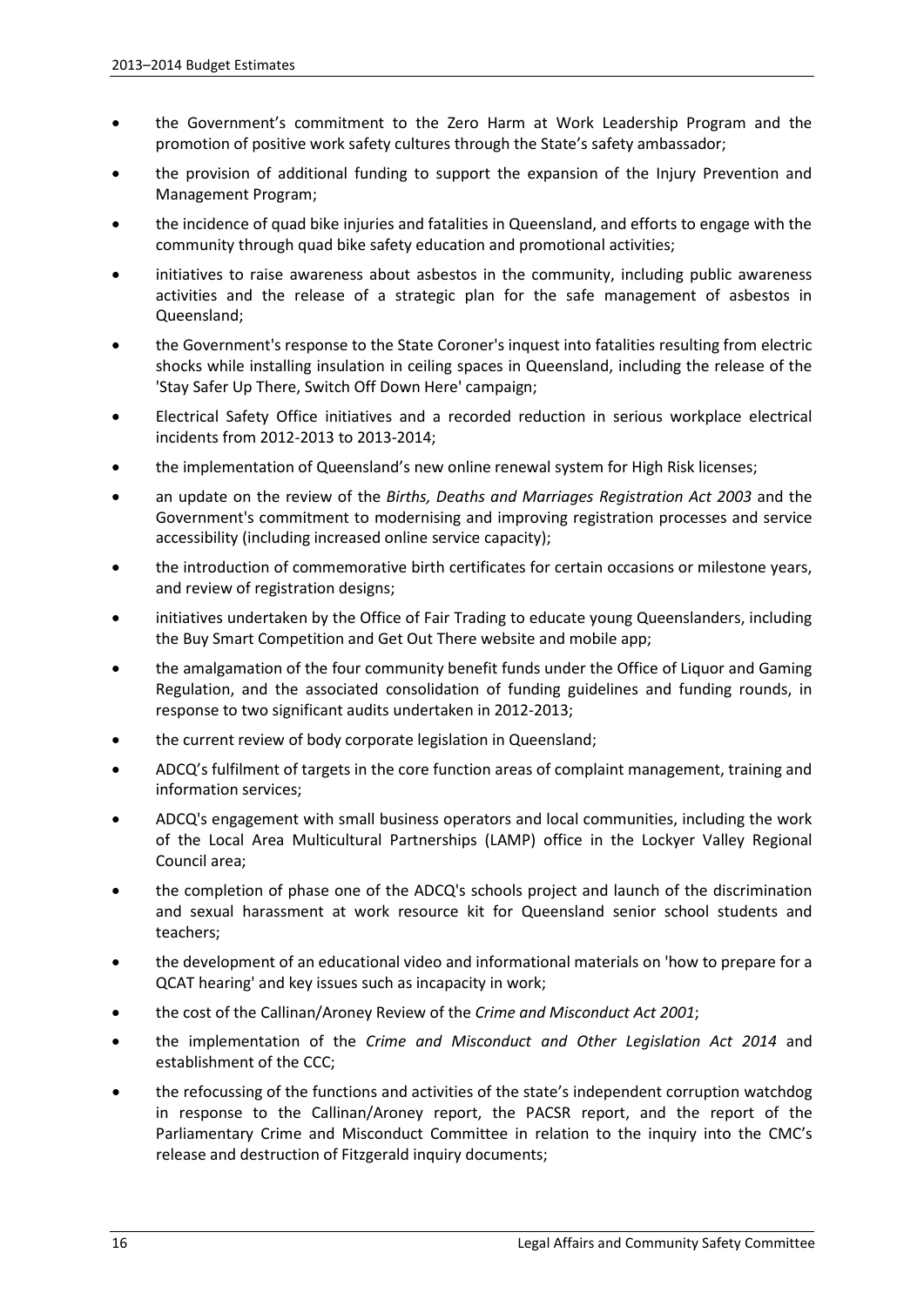- measures implemented to ensure that oversight and the operations of the CCC are more transparent;
- the operation of the CCC's serious corruption function, and scope for allocation of CCC resources to investigate links between political donations and public sector administration outcomes;
- additional funding for the CCC to combat organised crime in Queensland in four key areas proceeds of crime, intelligence hearings, criminal investigations, and organised crime links;
- the opening of new Legal Aid Queensland offices during the last financial year and their impact on the provision of frontline services;
- new funding arrangements for community legal centres through the Legal Practitioner Interest on Trust Account Fund (LPITAF) and government grants;
- the review of the LPITAF and Government response to its seven recommendations;
- funding for the Queensland Law Society, Supreme Court and community legal centres under the LPITAF and government grants;
- the Government's review of the Electoral Act and implementation of amendments under the *Electoral Reform Amendment Act 2014*;
- funding for the ECQ to handle new voter proof of identity requirements;
- funding for political parties under the Policy Development Fund, including the disbursement time frame and accounting requirements; and
- the Government's commitment to reviewing the ECQ's report on its inquiry into the 2014 Redcliffe by-election.

#### *Anti-Discrimination Commission Queensland*

- the ADCQ's focus on the delivery of frontline services to the business sector, organisations, vulnerable groups and the general community;
- initiatives to address discrimination in Queensland;
- the challenge of quantifying the impacts of initiatives targeting racism and other discrimination, and efforts to develop appropriate evaluative metrics;
- research on the development of discriminatory predispositions and the benefits of public discussion in increasing awareness of unconscious biases;
- the ADCQ's submission to the Federal Government's review of amendments to section 19C of the Commonwealth *Racial Discrimination Act 1975*;
- potential impacts on the ADCQ workload due to the removal of the Federal Disability Discrimination Commissioner;
- the development of strategic partnerships between public agencies and community groups, to promote cooperation and understanding;
- engagement with the Public Safety Business Agency to support its objectives of cultural reform and change;
- preliminary steps to develop a strategic government plan for future housing that meets universal design principles, supporting the needs of the ageing population and roll-out of the National Disability Insurance Scheme (NDIS); and
- the ACDQ's role in encouraging initiatives to ensure citizens' ability to access electoral facilities and exercise their right to vote.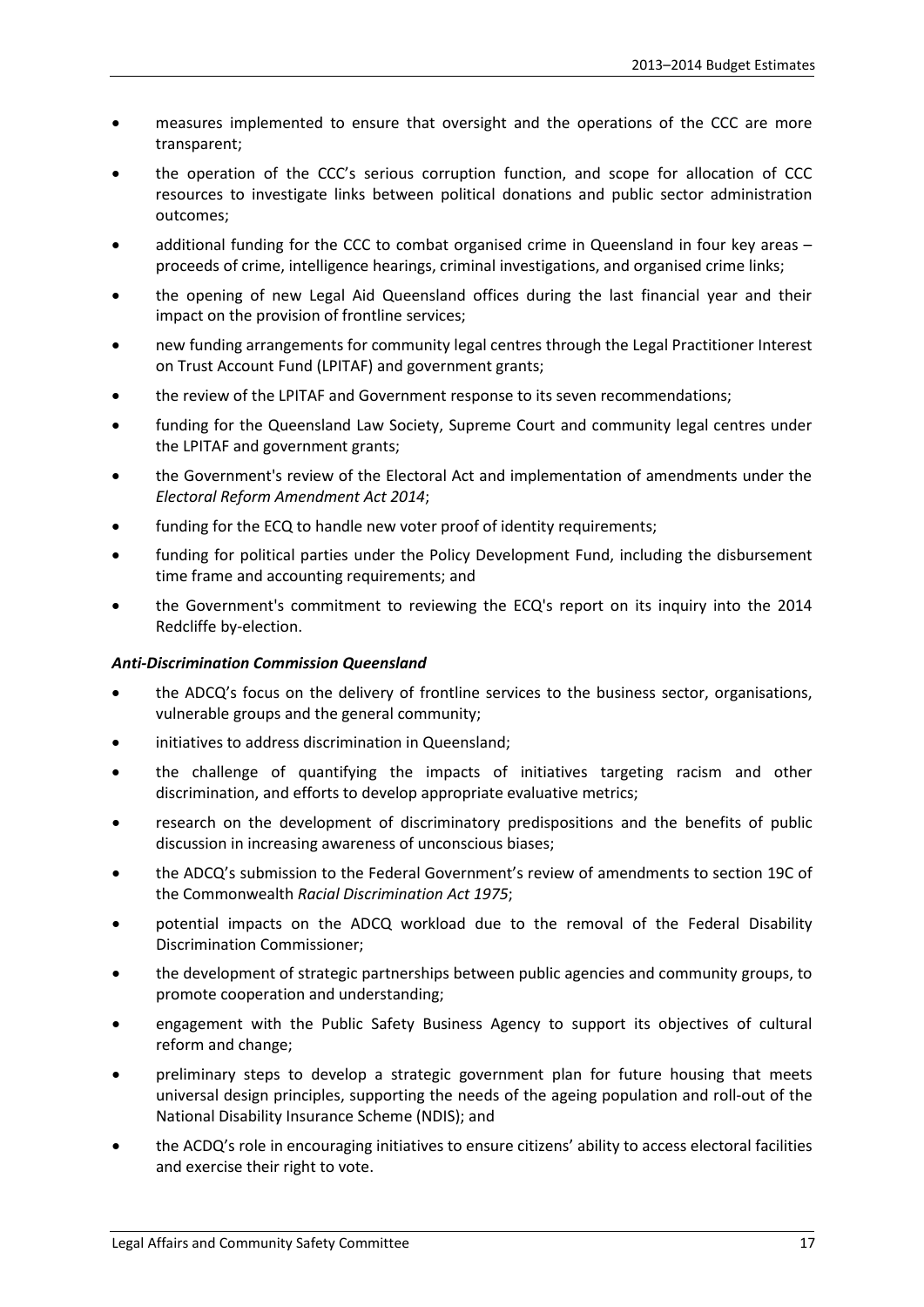#### *Crime and Corruption Commission*

- the finalisation of the CCC's organisational structure to reflect functional changes resulting from the administrative review of the CMC and the *Crime and Misconduct and Other Legislation Amendment Bill 2014*;
- the scope of the CCC's changed remit and focus on defined 'corrupt conduct';
- changes to organisational units and staffing levels;
- the approach to the allocation of resources across the CCC's specialist units, in support of its various organisational objectives;
- new complaint assessment procedures and principles, based on based on best practice in corruption and value for money;
- the comparative proportion and allocation of resources to matters initiated on the basis of CCC investigative activities and complaints made to the Commission;
- the timeliness of CCC investigations and the finalisation of matters;
- the CCC's operating budget as compared to the previous financial year, and the key components of a projected budgetary increase;
- changes to funding in relation to staffing, including increased funding for enterprise bargaining remuneration and salary increases;
- the allocation of resources to gain maximum impact from proceeds of crime activity;
- the total amount of money restrained by the CMC in 2013-2014 and the impact of judicial delay and staff recruitment on the achievement of targets;
- the prioritisation of additional resources to fight serious corruption in Queensland;
- the allocation or scope for resourcing to deal with serious political corruption, including links between political donors and public administration outcomes; and
- measures taken to ensure the independence of the CCC and the increased oversight and transparency of its operations.

#### *Legal Aid Queensland*

- LAQ's service delivery model, and mix of private counsel and in-house representation;
- LAQ's quality assurance framework and merit-based recruitment and selection principles;
- auditing of in-house lawyers against case and practice management standards, and equivalent compliance management audits of private counsel;
- the operation of the LAQ complaints management system and regular client satisfaction surveys;
- continuing professional development programs for staff and the introduction of a legal profession supervision policy;
- red tape reduction initiatives including the introduction of standardised disbursement fees to reduce administrative burdens, and a shift towards use of fixed fee amounts;
- the release of an LAQ discussion paper, *Improving criminal law grants of aid*, to ensure best value service provision for criminal law matters across the state;
- LAQ's shift to electronic document management:
- the establishment of a new industry reference group;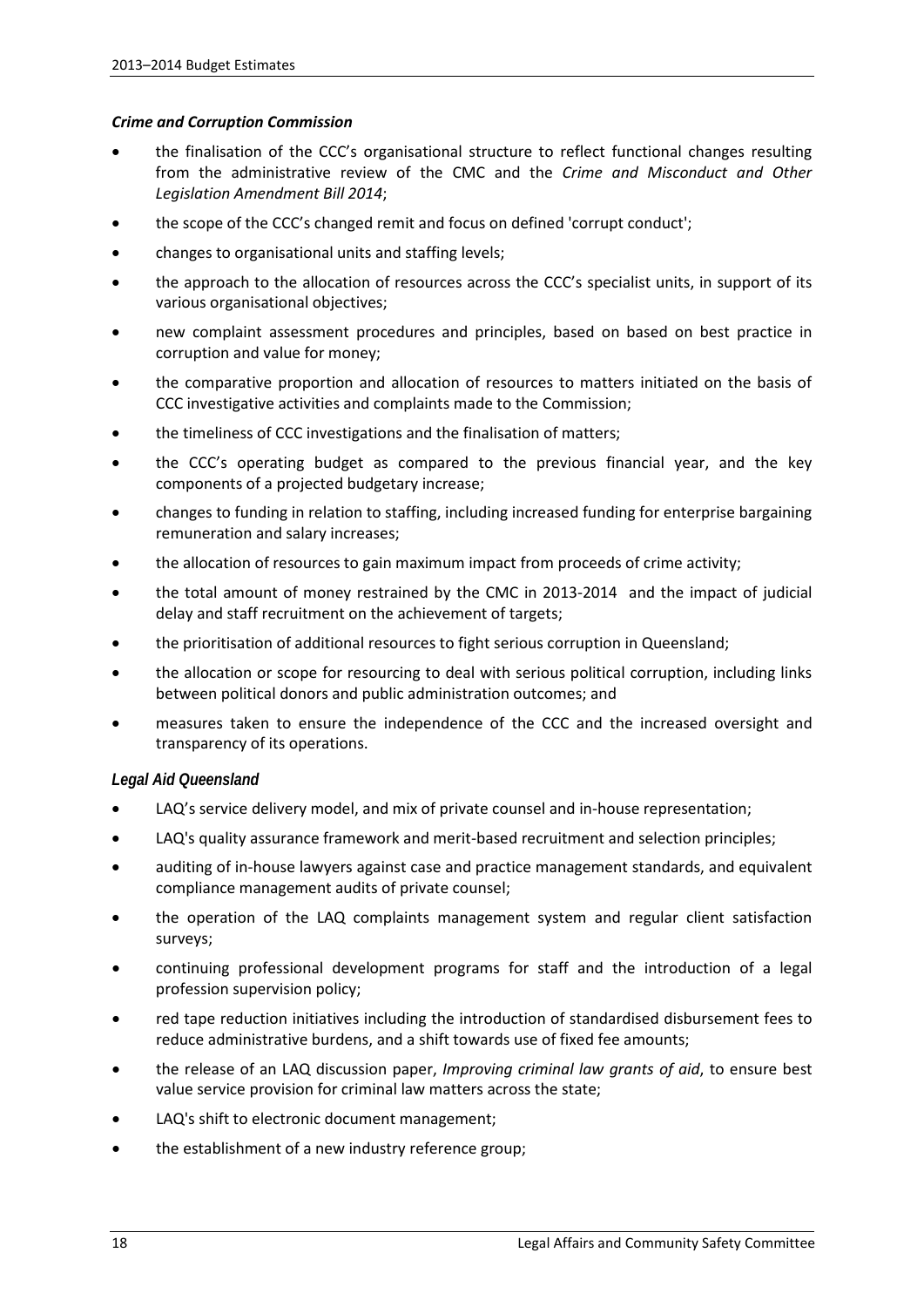- the delivery of services through regional and remote offices, and operation of legal outreach clinics and telephone information helplines;
- funding for community legal centres, including the operation of the Community Legal Education Collaboration Fund; and
- pathways and programs for graduate lawyers to work in Legal Aid Queensland.

#### *Office of the Information Commissioner*

- efforts to encourage agency leaders to promote openness in their organisations;
- consideration of external review applications for the release of documents requested under right to information or information privacy applications;
- the trend towards more substantive and complex external review applications as a result of increasing awareness and practice qualities;
- the allocation of resources and staffing to the OIC's external review function; inquiry service for advice and assistance to community agencies; and performance monitoring team;
- the OIC's program of desktop audits of online information agencies; and
- efforts to promote awareness of requirements under the IP Act in rural and regional communities.

#### *Prostitution Licensing Authority*

• current business trading conditions for legal brothels.

#### *Electoral Commission of Queensland*

- the 2014-2015 budget for the Queensland State election;
- ECQ funding and efforts to educate the community about the State's optional preferential system of voting and how to cast an optional preferential vote;
- the ECQ's proactive efforts to educate electors to ensure their vote is clear and easily validated;
- practical implications of the Government's amendments to the Electoral Act, including the implementation of new voter ID requirements and their operation at the Stafford by-election and upcoming State general election; and
- current voting options and procedures for visually impaired citizens, and plans to have a full service of electronically assisted voting for the next general State election.

#### *Office of the Queensland Ombudsman*

- funding for own-initiative investigations to address systematic problems in public administration;
- anticipated workload impacts on the Queensland Ombudsman due to the change in the CCC's investigative focus from 'misconduct' to 'corrupt conduct';
- public interest disclosures received in 2013-2014 as compared with 2012-2013;
- whether the Queensland Ombudsman has jurisdictional responsibility for complaints of misconduct at the local government level;
- the process for assessing complaints and determining whether matters should be investigated and proceeded;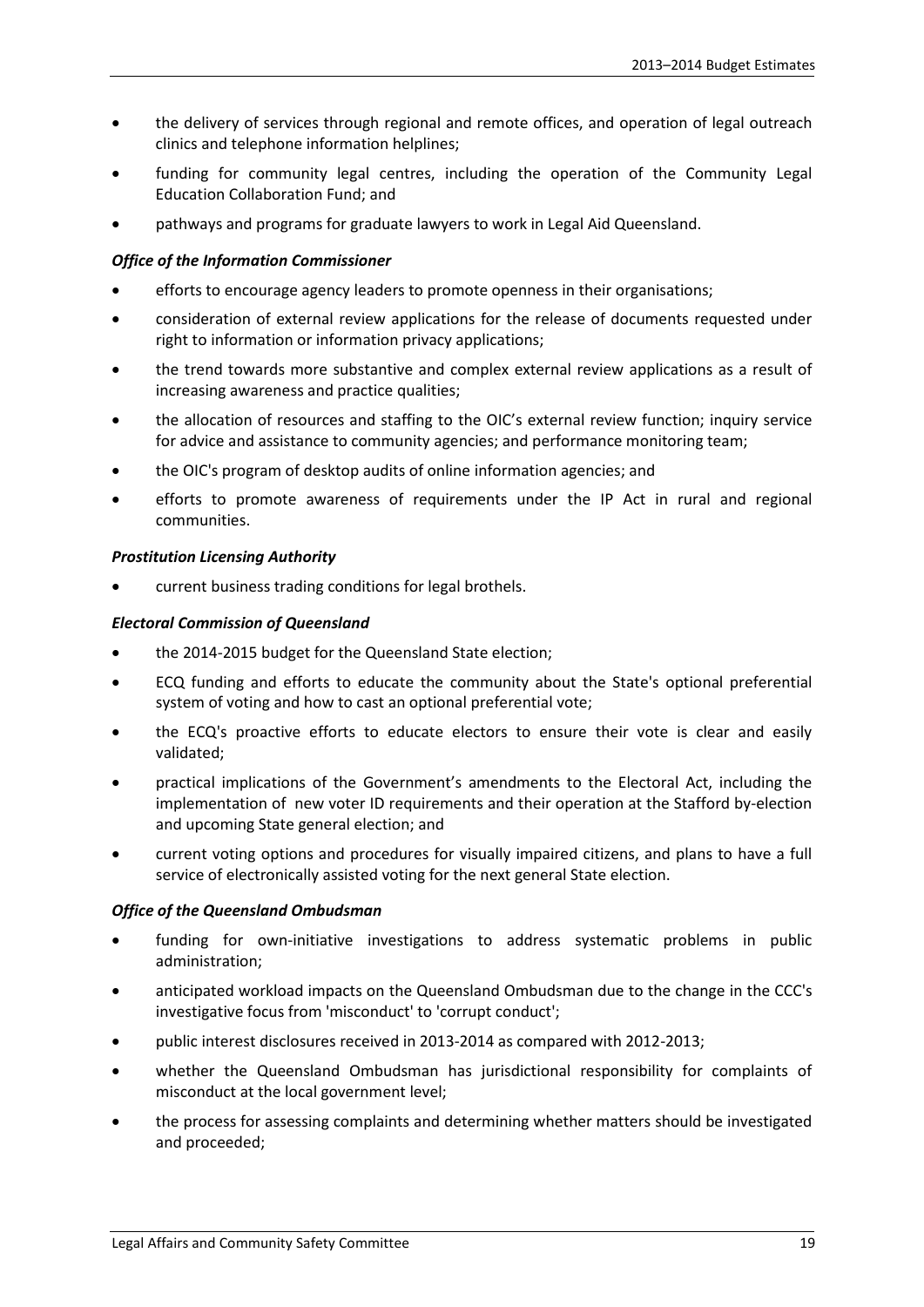- processes for the referral of matters to the Public Service Commission or other appropriate agencies; and
- professional development programs, training and information sessions for agencies to drive best practice in effective complaints management.

#### *Public Trustee of Queensland*

- the Public Trustee's financial planning service provider and conditions and assurances associated with its contractual agreement;
- service standards and requirements for the prudent financial management of funds and property, and the provision of financial planning services to clients;
- insurance measures for protection against flawed advice provided by service providers; and
- the Public Trustee's commitment to continuous business improvement through program restructure and outsourcing arrangements.

## **4. Minister for Police, Fire and Emergency Services**

The Minister for Police, Fire and Emergency Services has Ministerial responsibility for a public safety portfolio that comprises the Queensland Police Service (QPS), Queensland Fire and Emergency Services (QFES), the Public Safety Business Agency (PSBA), and the Office of the Inspector-General Emergency Management (IGEM). [46](#page-25-0)

The current portfolio arrangements were established following machinery-of-government changes implemented in November 2013 and subsequent amendments to the *Disaster Management Act 2003* commencing on 1 July 2014; in response to the recommendations of the PACSR.

The QPS is the primary law enforcement agency in the State and is responsible for providing aroundthe-clock services with a focus on preserving peace and good order; protecting the community; preventing and detecting crime; administering the law fairly and efficiently; and bringing offenders to justice.

Established on 1 November 2013, QFES focuses on enhancing community safety by minimising the impact of fire and emergency incidents on the people, environment and the economy of Queensland.

The PSBA was also established on 1 November 2013, with the purpose of enabling the QPS, QFES and the IGEM to concentrate on frontline service delivery by assuming responsibility for their strategic and corporate service portfolio components, and certain operational functions.

The IGEM previously operated within QFES, but was established as a separate entity from 1 July 2014 (under the *Disaster Management Act 2003* amendments). The IGEM has overall oversight of the delivery of emergency services in Queensland.<sup>[47](#page-25-1)</sup>

#### **4.1 Queensland Police Service**

The QPS is the primary law enforcement agency for the State of Queensland. The QPS aims to carry out its mission to stop crime, make the community safer and build relations with the community, by:

- reducing and preventing the incidence of crime, public disorder and road trauma;
- delivering its services with fairness and integrity;

<span id="page-25-1"></span><span id="page-25-0"></span><sup>&</sup>lt;sup>46</sup> State Budget 2014-15, Service Delivery Statements – Minister for Police, Fire and Emergency Services, page 2.<br><sup>47</sup> State Budget 2014-15, Service Delivery Statements – Minister for Police, Fire and Emergency Services,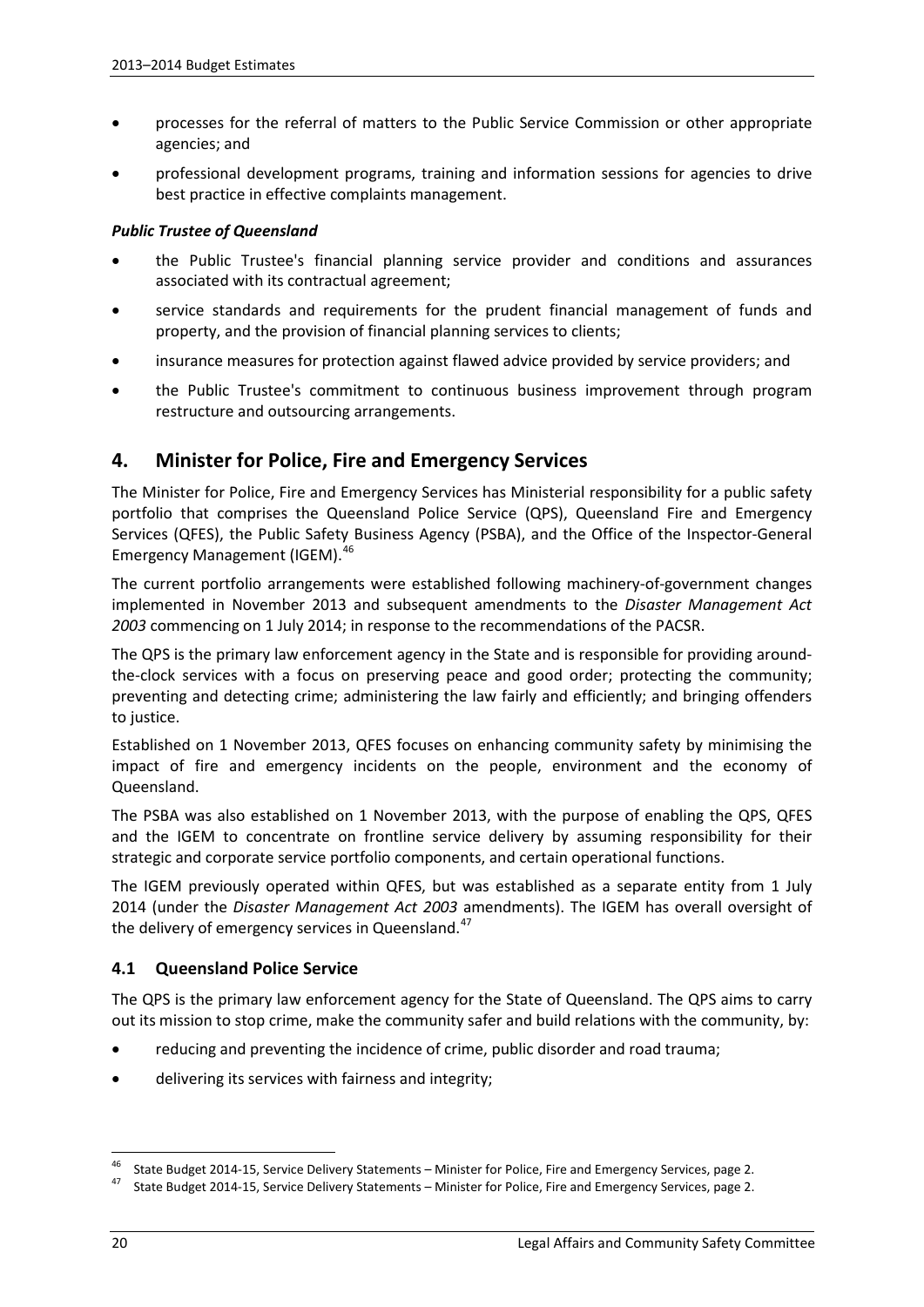- collaborating with all sectors of the community to deliver a problem solving approach to crime reduction;
- using technology and innovative strategies to be more mobile, flexible and capable of working across boundaries to deliver services the community needs;
- focussing its resources to identify and deliver efficient services that maximise public safety;
- taking a leading role to prepare the community for managing major events and disasters;
- implementing an environment of continuous improvement based on learning, development and empowered leadership; and
- implementing a proactive intelligence-led integrated service delivery model.<sup>[48](#page-26-0)</sup>

The QPS carries out its activities through two key service areas: Crime and Public Order and Road Safety.

#### *Crime and Public Order*

Crime and Public Order services:

- protect personal safety, and prevent and detect related offences, including homicide, assault, sexual assault and robbery;
- protect property, and prevent and detect related offences, including unlawful entry, other property damage, motor vehicle theft, and other theft (excluding unlawful entry);
- maintain public order and safety during major events and natural disasters, from planning to recovery; address public space enjoyment, street and nuisance offences, and liquor licensing issues; and engage environmental design to reduce crime including alcohol fuelled violence.

#### *Road Safety*

Road safety services enforce traffic law and reduce road trauma through activities including the prevention and detection of: speeding; red light offences; driving under the influence of alcohol and drugs; driving while fatigued; and not wearing seatbelts.

In addition to these key service area missions, the QPS conducts various activities to promote ethical behaviour, discipline and professional practice to ensure the community and visitors to the community have confidence in and respect for Queensland police.<sup>[49](#page-26-1)</sup>

The following table taken from the Appropriation Bill 2014 compares the appropriations for the Queensland Police Service for 2013-2014 and 2014-2015.

| <b>Appropriations</b>   | 2013-14<br>\$'000 | 2014-15<br>\$'000 |
|-------------------------|-------------------|-------------------|
| <b>Controlled Items</b> |                   |                   |
| departmental services   | 1,923,604         | 1,704,904         |
| equity adjustment       | (3, 369)          | 6,157             |
| Administered Items      | 708               |                   |
| Vote                    | 1,920,943         | 1,711,061         |

*Source:* Appropriation Bill 2014, Schedule 2, page 13.

<span id="page-26-0"></span>State Budget 2014-15, Service Delivery Statements – Queensland Police Service, page 5.<br>59 State Budget 2014-15, Service Delivery Statements – Queensland Police Service, page 11.

<span id="page-26-1"></span>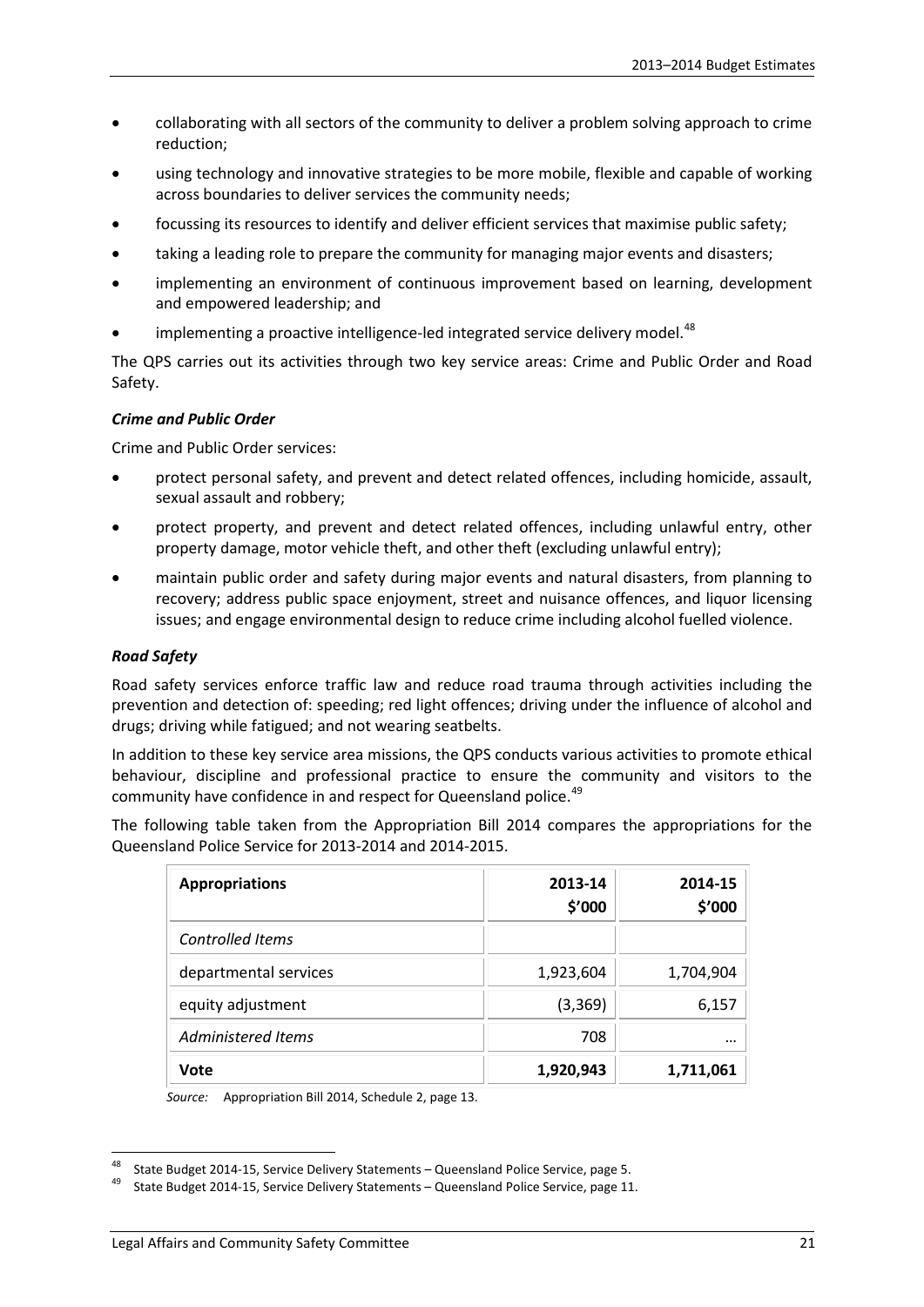In 2014-2015, most new and ongoing capital initiatives to support QPS operational capabilities will be delivered by the PSBA. This includes police accommodation facilities, motor vehicles, vessels and information technology.<sup>[50](#page-27-0)</sup> However, the QPS will invest \$24.2 million in capital purchases to deliver specific operational equipment, as part of a suite of key 'frontline', 'equipment' and 'community' budget measures. [51](#page-27-1) These key budget measures include:

#### *More frontline officers*

- \$109.4 million for the additional 567 police officers already recruited in 2012-2013 and 2013- 2014, and a further 267 officers in 2014-2015, for the third year of the \$358.3 million commitment to provide an extra 1,100 police officers over four years;
- moving the third tranche of 50 existing police positions from behind desks back to the frontline as part of the Government's commitment to return 200 police officers to the frontline over four years; and
- \$0.92 million towards the cost of operating a policing hub on the Gold Coast and to commence a trial of a policing hub in Townsville. The hubs are designed to provide agile, highly visible policing resources with the flexibility to focus on problem places, cases and crime types.

#### *Better equipment*

- \$3 million to continue delivering police helicopter services as part of the Government's commitment of \$18 million over four years to deliver police helicopter services on the Gold Coast and in South East Queensland;
- \$3 million for a second police helicopter based in Brisbane at Archerfield; and
- \$27.2 million in additional operational funding and \$1 million in additional capital funding to support the continued deployment of speed and red light cameras throughout Queensland to reduce road trauma and improve road safety.

#### *Safe communities*

- \$4.3 million to continue the crackdown on dismantling and eliminating criminal motorcycle gangs (CMGs) across the State;
- \$2.1 million to support the Government's Safe Night Out Strategy to address alcohol and drug related violence which will restore responsible behaviour and provide a safer community; and
- \$1 million for the third year of the Government commitment to provide \$4 million over four years to revitalise Neighbourhood Watch and Crime Stoppers.

<span id="page-27-1"></span><span id="page-27-0"></span><sup>&</sup>lt;sup>50</sup> State Budget 2014-15, Capital Statement – Budget Paper No. 3, page 84.<br><sup>51</sup> State Budget 2014-15, Capital Statement – Budget Paper No. 3, page 84.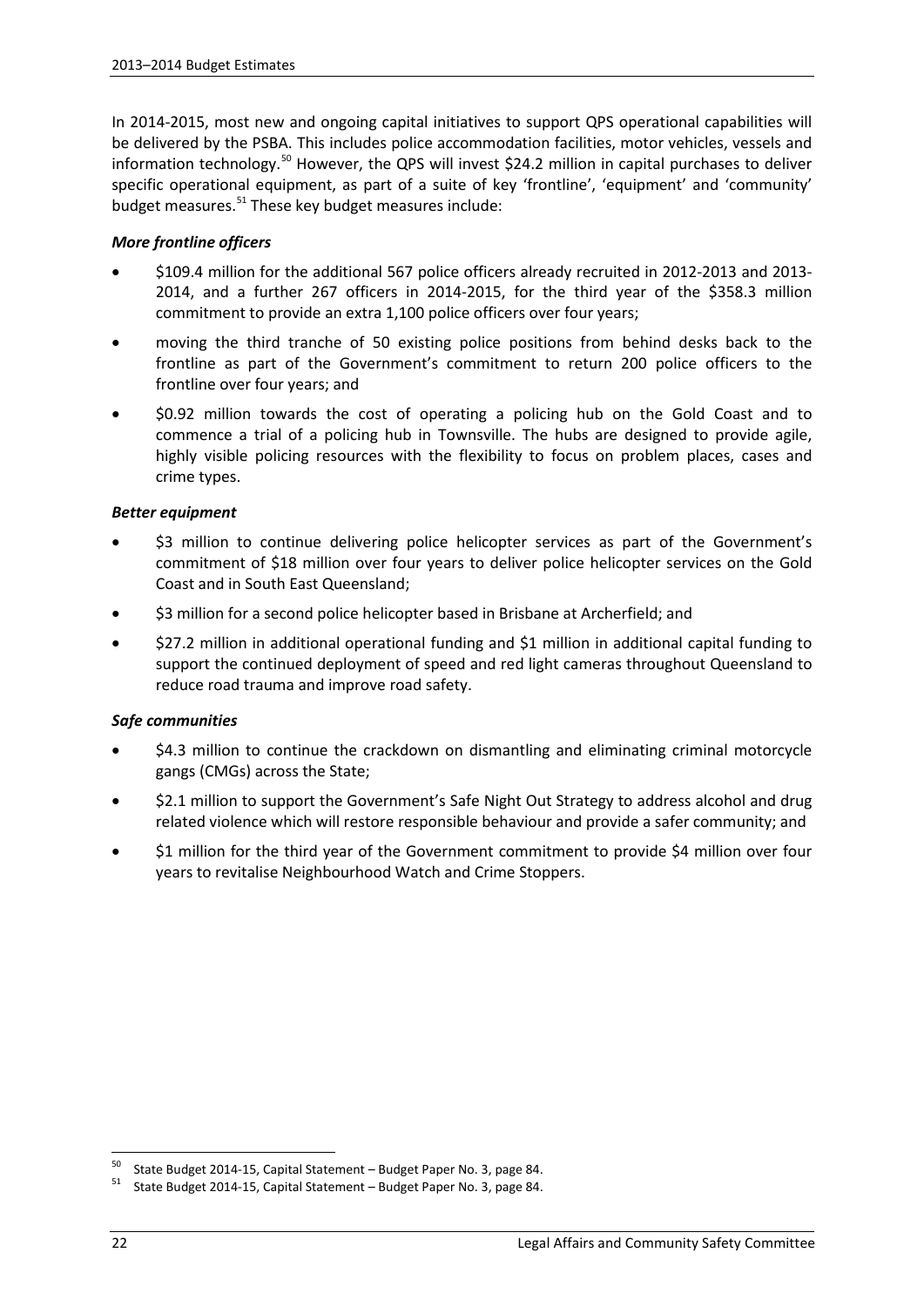The following table provides a comparison of the budgets for the Queensland Police Service for 2013-2014 and 2014-2015. [52](#page-28-0)

| Agency                           | 2013-14<br>\$'000 | 2014-15<br>\$'000 |
|----------------------------------|-------------------|-------------------|
| <b>Queensland Police Service</b> |                   |                   |
| controlled<br>-                  | 1,931,124         | 2,070,324         |
| administered                     | 9,717             | 9,293             |

*Source*: State Budget 2014-15, Service Delivery Statements – Queensland Police Service; Queensland Fire and Emergency Services; Public Safety Business Agency; and Office of Inspector-General Emergency Management, page 9.

#### **4.2 Queensland Fire and Emergency Services**

The QFES was established on 1 November 2013 to deliver a coordinated emergency service for Queenslanders that engages with communities in disaster mitigation, prevention and preparedness, in addition to providing traditional hazard response and rescue support. The new department brings together parts of two divisions of the former Department of Community Safety – the Queensland Fire and Rescue Service and Emergency Management Queensland.<sup>[53](#page-28-1)</sup> The QFES also includes the volunteer-based State Emergency Service (SES), which works to enhance community resilience and mitigate risk through various community safety programs.

The key service objectives for QFES include:

- responsive fire and emergency services to reduce the impact of incidents;
- emergency management support to local government and other agencies;
- encouraging communities and individuals to take action in partnership with QFES volunteers and staff to mitigate risk and build resilience; and
- a business and safety environment that provides for good governance, safe work, resource efficiency and effectiveness and value to the community.

The following table taken from the Appropriation Bill 2014 identifies appropriations for QFES for 2014-2015. No comparative estimate is provided for 2013-2014. However, the 2014-2015 Service Delivery Statement for QFES identifies a part-year appropriations estimate of \$47.1 million for 2013- 2014 for the period from 1 November 2013 to 30 June 2014, to reflect the establishment of the Queensland Fire and Emergency Services from 1 November 2013.<sup>[54](#page-28-2)</sup>

| <b>Appropriations</b>   | 2013-14<br>\$'000 | 2014-15<br>\$'000 |
|-------------------------|-------------------|-------------------|
| <b>Controlled Items</b> |                   |                   |
| departmental services   |                   | 79,158            |
| equity adjustment       |                   | $\cdot$           |
| Administered Items      |                   | $\cdot$ .         |
| Vote                    | $\cdot$           | 79,158            |

*Source:* Appropriation Bill 2014, Schedule 2, page 13.

<span id="page-28-0"></span> $52$  The table indicates the agency budget. It may not represent the actual appropriation. The figure for 2013-2014 is an

<span id="page-28-2"></span>

<span id="page-28-1"></span>adjusted budget figure.<br>53 State Budget 2014-15, Service Delivery Statements – Queensland Fire and Emergency Services, page 29.<br>54 State Budget 2014-15, Service Delivery Statements – Queensland Fire and Emergency Services,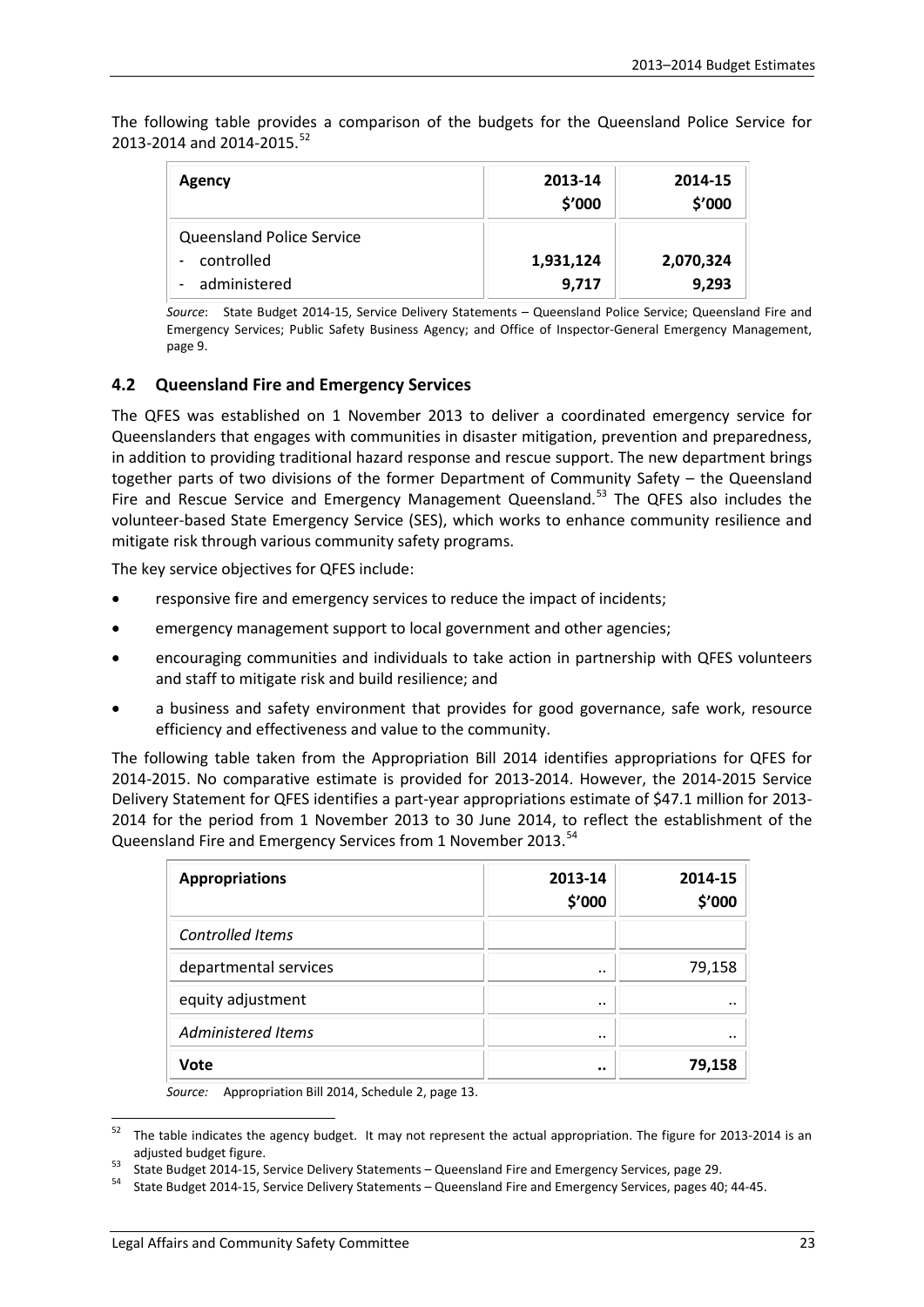In 2014-2015, the QFES will focus on continuing to implement relevant recommendations from the PACSR and the Malone Review, including:

- appointing the Deputy Commissioner with responsibility for Rural Fire Service Queensland, the SES and other volunteer workforces;
- fitting out all rural brigade trucks with red and blue flashing lights;
- providing fully funded essential firefighting equipment and training needs, including protective clothing and communication equipment to Rural Fire Service Queensland volunteers (RFSQ); and
- engaging with volunteers in policy and procedure development.

QFES will also work to progress ongoing red-tape reduction efforts, including implementing identified opportunities and initiatives stemming from the following current review activities:

- reviewing the *Building Fire Safety Regulation 2008* to identify options to simplify requirements placed on occupiers and owners of buildings; and
- reviewing smoke alarm and fire warden provisions in the *Fire and Rescue Service Act 1990* to assess alarm effectiveness from a safety and compliance perspective, and look at streamlining appointment processes for some categories of fire wardens.

The following table provides a comparison of the 2013-2014 and 2014-2015 budgets for the Queensland Fire and Emergency Services and its previous equivalent departmental service areas.<sup>[55](#page-29-0)</sup>

| Agency                                 | 2013-14<br>\$′000 | 2014-15<br>\$′000 |
|----------------------------------------|-------------------|-------------------|
| Queensland Fire and Emergency Services | 411,747           | 620,024           |

*Source*: State Budget 2014-15, Service Delivery Statements – Queensland Police Service; Queensland Fire and Emergency Services; Public Safety Business Agency; and Office of Inspector-General Emergency Management, page 32.

The 2014-2015 Budget allocates \$8.6 million to the QFES for capital purchases, including \$4.4 million for operational equipment and \$3.1 million for minor works.<sup>[56](#page-29-1)</sup> However, most new and ongoing capital initiatives to support the QFES operational capabilities will be delivered by the PSBA.

#### **4.3 Public Safety Business Agency**

The PSBA was established on 1 November 2013 to provide strategic and corporate services to the QPS, QFES and the IGEM, allowing them to focus on frontline service delivery. In addition to undertaking asset procurement and management for the public safety agencies, the PSBA also executes operational functions including the Queensland Government Air Service, State Government Security, and Blue Cards (Working with Children suitability checks).<sup>[57](#page-29-2)</sup>

The PSBA's objectives, as outlined in its *2014-18 Strategic Plan*, are to:

- ensure a more effective and sustainable approach to delivering public safety outcomes;
- allow frontline staff to focus on delivering professional public safety services to the community;
- enhance the Queensland community's ability to access public safety services, when and where they need them;

<span id="page-29-0"></span><sup>&</sup>lt;sup>55</sup> The table indicates the agency budget. It may not represent the actual appropriation. The figure for 2013-2014 is an

<span id="page-29-2"></span>

<span id="page-29-1"></span>adjusted budget figure.<br>
<sup>56</sup> State Budget 2014-15, Capital Statement – Budget Paper No. 3, page 52.<br>
<sup>57</sup> State Budget 2014-15, Service Delivery Statements – Public Safety Business Agency, page 49.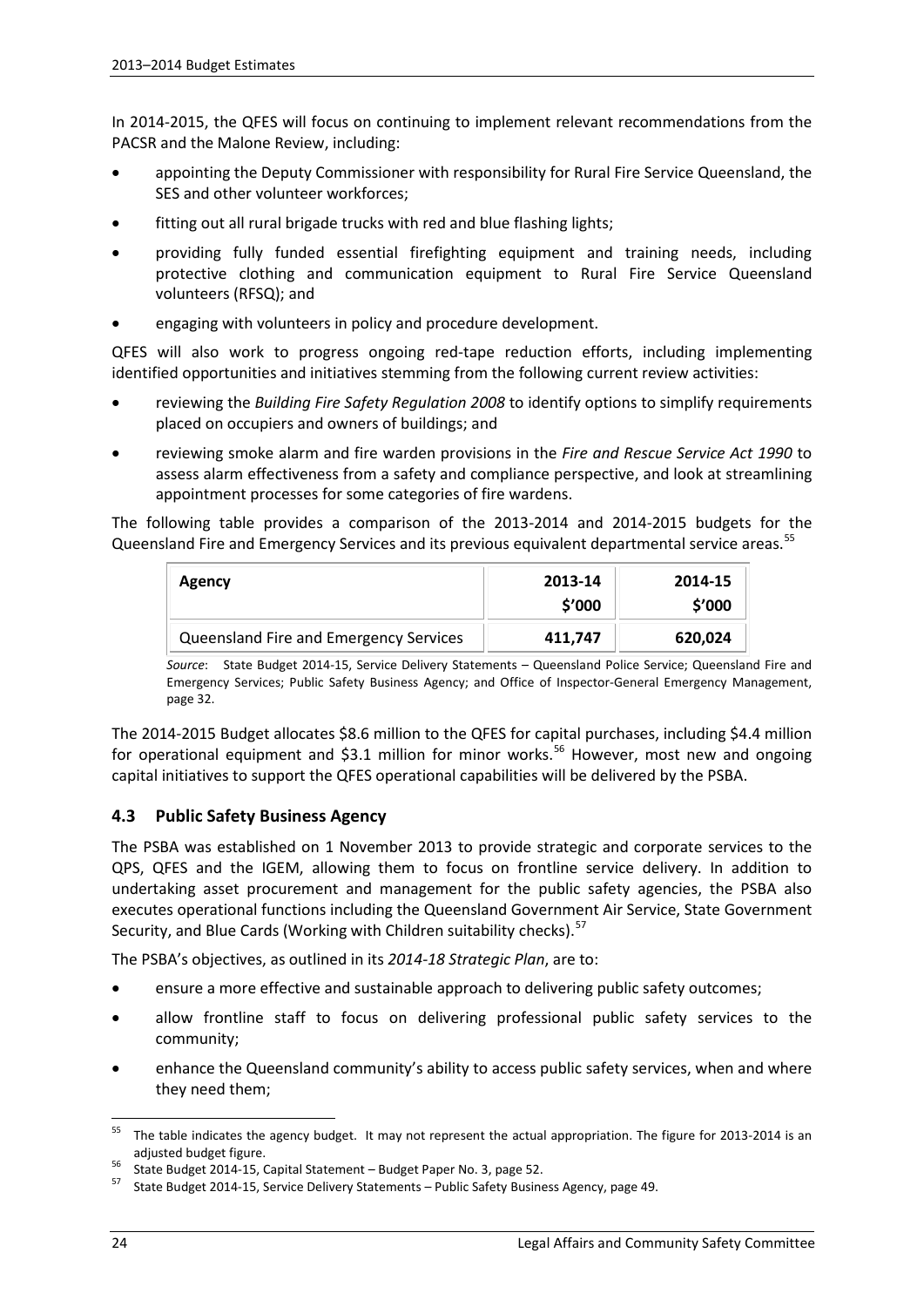- ensure Queenslanders get the best quality public safety services;
- improve the portfolio's efficiency to ensure Queenslanders get value-for-money public safety services;
- increase interoperability and eliminate duplication and waste, within and between the public safety agencies;
- provide transparency and accountability to government and the community; and
- promote innovation and cultural change.<sup>[58](#page-30-0)</sup>

The following table taken from the Appropriation Bill 2014 compares the appropriations for the Public Safety Business Agency for 2013-2014 (Department of Community Safety) and 2014-2015.

| <b>Appropriations</b>   | 2013-14<br>\$'000 | 2014-15<br>\$'000 |
|-------------------------|-------------------|-------------------|
| <b>Controlled Items</b> |                   |                   |
| departmental services   | 1,326,797         | 362,287           |
| equity adjustment       | (83, 353)         | (15, 949)         |
| Administered Items      |                   | $\cdot$ .         |
| Vote                    | 1,243,444         | 346,338           |

*Source:* Appropriation Bill 2014, Schedule 2, page 12.

The 2014-2015 Budget provides \$610.3 million for operating expenditure, of which \$140.7 million is for capital purchases to promote community safety and resilience, and support frontline officers through provision of better equipment and new technology.

Key budget measures include:

#### *More frontline officers*

• providing training to police recruits in support of the Government's commitment to deliver an extra 1,100 police officers over four years.

#### *Better equipment*

- \$20.2 million for replacement or upgraded police and fire and rescue stations across the State;
- \$3.1 million to deliver three replacement water police catamarans at Cairns, Townsville and Whitsunday at a total project cost of \$12.7 million; and
- \$60.9 million for new and replacement police, fire and emergency service vehicles.

#### *New technology*

- funding to deliver a range of information and technology initiatives across the public safety portfolio to help officers work smarter and safer including:
	- \$30 million for the third year of a \$100 million project to replace the existing human resource and payroll systems for the PSBA, QFES, the Queensland Ambulance Service and Queensland Corrective Services with an integrated human resource, payroll and human capital management solution. This solution will provide sustainable and supported human resource and payroll services. It will also provide managers with strategic human resource capability to support workforce development, performance and safety; and

<span id="page-30-0"></span><sup>58</sup> State Budget 2014-15, Service Delivery Statements – Public Safety Business Agency, page 49.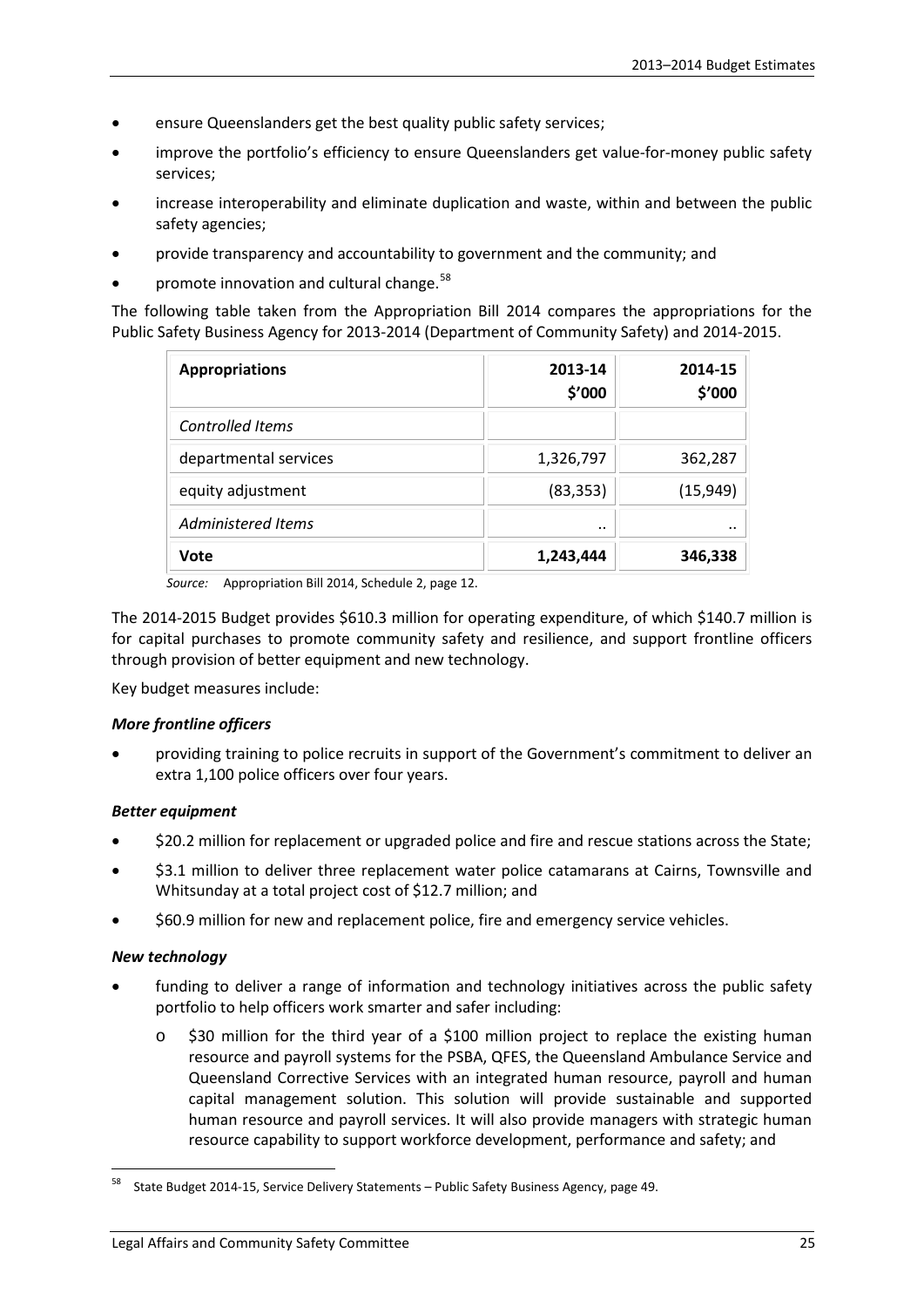o \$18.5 million to continue the delivery of a mobile service capability and expand the mobile device fleet during the upcoming G20 Leaders' Summit in November 2014. The mobile devices will enhance officer and community safety by providing real time access to information for officers in the field and free up officer capacity to respond to demands for service.

#### *Safe communities*

- allocating resources to support the delivery of security and public safety services for the 2014 G20 World Leaders' Summit;
- progressing legislative amendments to the *Child Protection (Offender Reporting) Act 2004* to ensure more stringent reporting conditions for offenders; and
- leading a review, in partnership with the QPS, to streamline the Working with Children (Blue Card) suitability checks scheme in line with recommendations from the *Queensland Child Protection Commission of Inquiry (Carmody) Report*. [59](#page-31-0)

The following table outlines a comparison of the Public Safety Business Agency budgets for 2013- 2014 and 2014-2015.<sup>[60](#page-31-1)</sup>

| Agency                                             | 2013-14<br>\$'000 | 2014-15<br>\$'000 |
|----------------------------------------------------|-------------------|-------------------|
| <b>Public Safety Business Agency</b><br>controlled | 699,426           | 610,265           |

*Source*: State Budget 2014-15, Service Delivery Statements – Queensland Police Service; Queensland Fire and Emergency Services; Public Safety Business Agency; and Office of Inspector-General Emergency Management, page 52.

#### **4.4 Office of the Inspector-General Emergency Management**

The IGEM was established as a separate statutory authority under amendments to the *Disaster Management Act 2003* on 1 July 2014. The IGEM is tasked with providing assurance and advice that enables confidence in Queensland's emergency management arrangements.<sup>[61](#page-31-2)</sup> In 2013-2014, its activities were undertaken within QFES.<sup>[62](#page-31-3)</sup>

The strategic objectives of the IGEM, as identified in its *2014-18 Strategic Plan*, are to:

- provide independent assurance and advice about emergency management arrangements in Queensland;
- provide authoritative reporting that is used by the emergency management sector to fulfil accountabilities and improve outcomes for the community;
- drive a culture of excellence across the emergency management sector by connecting stakeholders, creating partnerships and marshalling expertise; and
- sustain a highly motivated, competent office that embraces change and is committed to delivering continuous improvement.<sup>[63](#page-31-4)</sup>

<span id="page-31-0"></span><sup>&</sup>lt;sup>59</sup> State Budget 2014-15, Service Delivery Statements – Public Safety Business Agency, page 50.<br><sup>60</sup> The table indicates the agency budget. It may not represent the actual appropriation. The figure for 2013-2014 is an

<span id="page-31-2"></span><span id="page-31-1"></span>adjusted budget figure.<br>
State Budget 2014-15, Service Delivery Statements – Office of the Inspector-General Emergency Management, page 69.<br>
State Budget 2014-15, Service Delivery Statements – Minister for Police, Fire and

<span id="page-31-3"></span>

<span id="page-31-4"></span>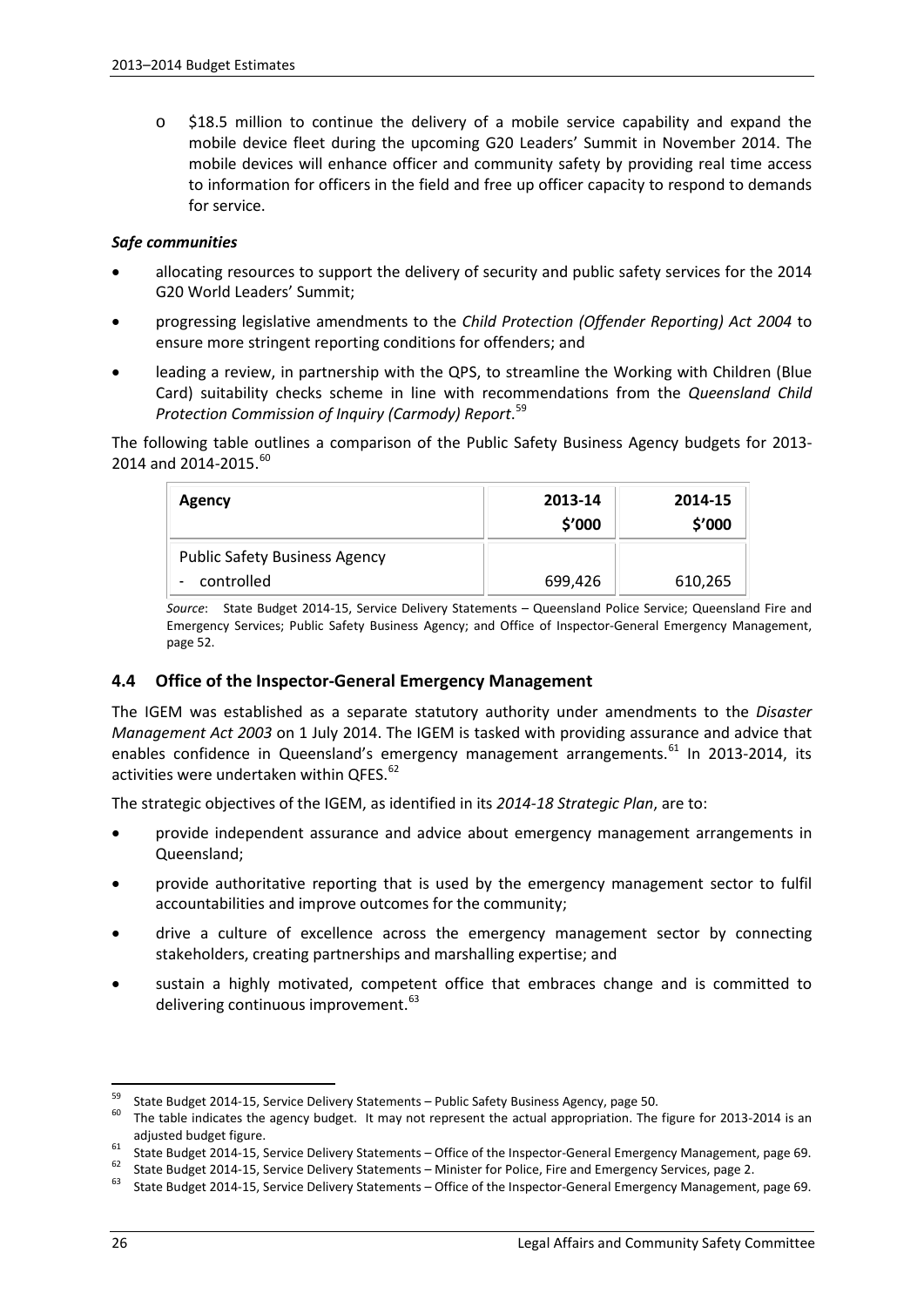The following table taken from the Appropriation Bill 2014 identifies the appropriations for Office of the Inspector-General Emergency Management for 2014-2015 (appropriations for IGEM functions in 2013-2014 were included within appropriations for QFES).

| <b>Appropriations</b>     | 2013-14<br>\$'000 | 2014-15<br>\$'000 |
|---------------------------|-------------------|-------------------|
| Controlled Items          |                   |                   |
| departmental services     |                   | 3,780             |
| equity adjustment         |                   |                   |
| <b>Administered Items</b> |                   |                   |
| Vote                      |                   | 3,780             |

*Source:* Appropriation Bill 2014, Schedule 2, page 12.

In 2014-2015, the IGEM will focus on progressing a range of strategies to advance the implementation of the recommendations of the PACSR. These strategies include:

- developing, implementing and validating outcome based standards across emergency prevention, preparedness, response and recovery in collaboration with stakeholders;
- providing rigorous oversight that maps and clearly defines accountabilities and shared responsibilities across emergency management;
- providing independent, evidence based advice about emergency management issues;
- setting a forward program of work to provide clear direction on areas of focus for stakeholders;
- designing and implementing a suite of assurance activities, tools and processes that are valued by stakeholders and enable transparent monitoring, evaluation and reporting against the emergency management assurance framework;
- undertaking targeted reviews and system analysis that identify risks and gaps, and prioritising improvements on the basis of community outcomes;
- collaborating with agencies to facilitate solutions and drive a culture of continuous improvement and excellence in emergency management;
- establishing trusted partnerships that promote innovation, interoperability and knowledge transfer across the emergency management sector;
- developing common language and platforms for engagement that connect stakeholders and enable timely and open communication; and
- ensuring lessons identified, research and good practice are contextualised for Queensland and integrated into emergency management standards and practice.<sup>[64](#page-32-0)</sup>

<span id="page-32-0"></span><sup>&</sup>lt;sup>64</sup> State Budget 2014-15, Service Delivery Statements – Office of the Inspector-General Emergency Management, page 69.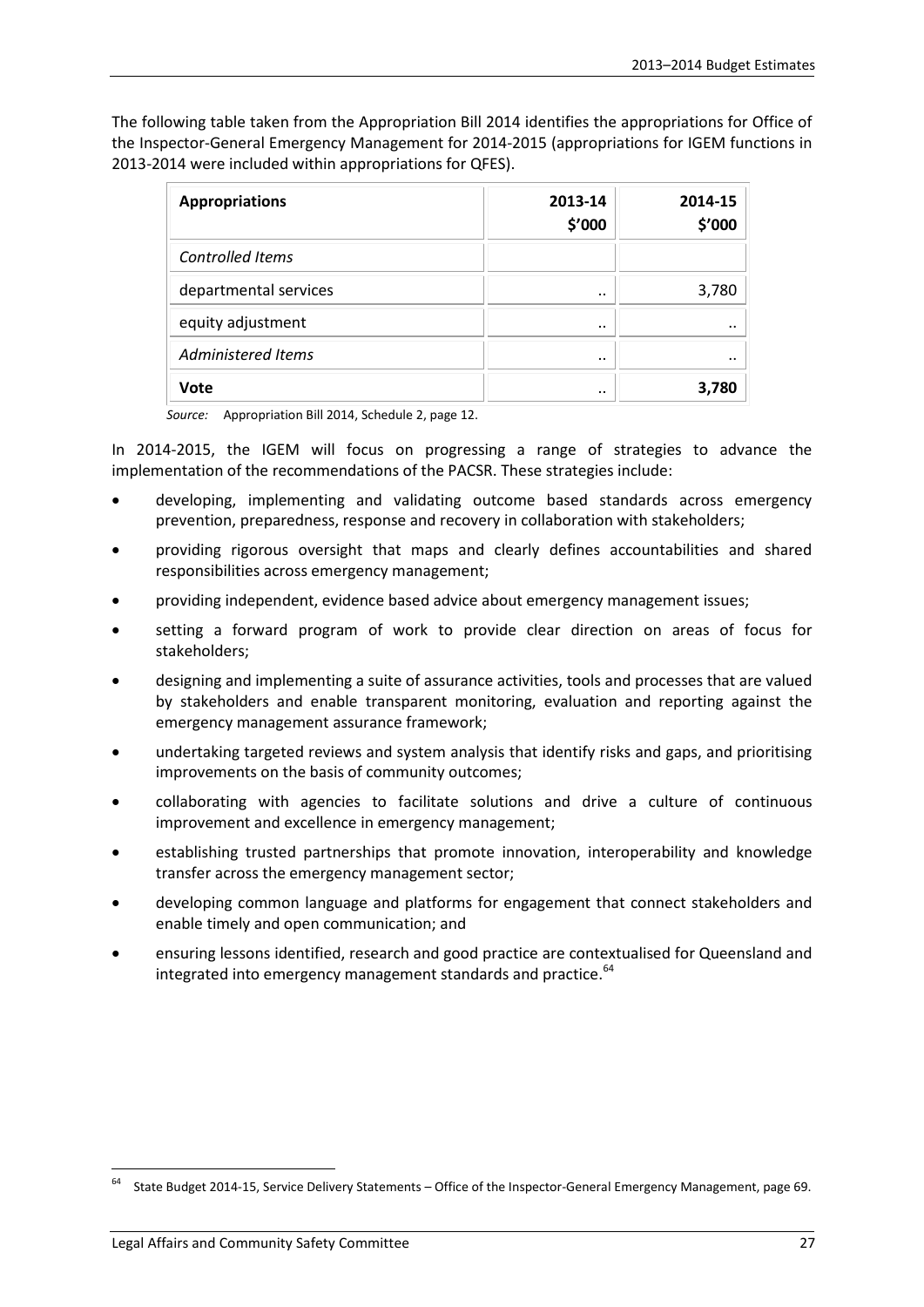In 2014-2015, budgeted Office of the Inspector-General Emergency Management expenses are estimated to be \$4.5 million (see table below).<sup>[65](#page-33-0)</sup> The agency budget for IGEM in 2013-2014 was included within the QFES budget estimate, and was not distinguished from other components of QFES expenditure.<sup>[66](#page-33-1)</sup>

| Agency                                                             | 2013-14<br>\$'000 | 2014-15<br>\$'000 |
|--------------------------------------------------------------------|-------------------|-------------------|
| The Office of the Inspector-General<br><b>Emergency Management</b> |                   |                   |
| controlled                                                         | $\cdots$          | 4.495             |

*Source*: State Budget 2014-15, Service Delivery Statements – Queensland Police Service; Queensland Fire and Emergency Services; Public Safety Business Agency; and Office of Inspector-General Emergency Management, page 71.

#### **4.5 Issues raised at the public hearing – Minister for Police, Fire and Emergency Services**

The Committee raised the following issues with the Minister for Police, Fire and Emergency Services:

- addressing the balance of offender rights and victim rights in the justice system, and the Government's commitment to getting 'tough on crime';
- structural changes to the Ministerial portfolio and component agencies as a result of the PACSR, including the establishment of the QFES, the PSBA and the IGEM;
- the government's response to PACSR concerns about the balance of effectiveness and efficiency measures employed in agency budgets and reporting, including a focus on continuous improvement of quality systems and ISO9000-compliant standards;
- the delivery of the Government's plan for revitalising frontline services and associated programs of renewal and transformation;
- the number of full-time equivalent (FTE) positions at stations or units across Queensland within each of the public safety agencies, including levels of graduate recruitment and staff separation since March 2012;
- the Government's commitment to providing 1,100 additional police officers over four years;
- use of police contracts of employment at different rank levels and associated costs and standard contract provisions;
- plans for future use of contract employment in the QPS;
- actions taken to improve the pay and conditions of Queensland firefighters;
- funding for facility, equipment and vehicle upgrades across the QPS and QFES;
- the roll-out of iPhones and iPads to support the QPS' mobile service capability and promote administrative efficiency;
- the commencement of the \$500 million government wireless network to support communication between all emergency services, including the roll-out of digital communication capabilities in time for the 2014 G20 World Summit;
- the expansion of CCTV networks and access to real time footage through mobile devices;

<span id="page-33-0"></span> $65$  The table indicates the agency budget. It may not represent the actual appropriation. The figure for 2013-2014 is an adjusted budget figure.<br><sup>66</sup> State Budget 2014-15, Service Delivery Statements – Office of the Inspector-General Emergency Management, page 71.

<span id="page-33-1"></span>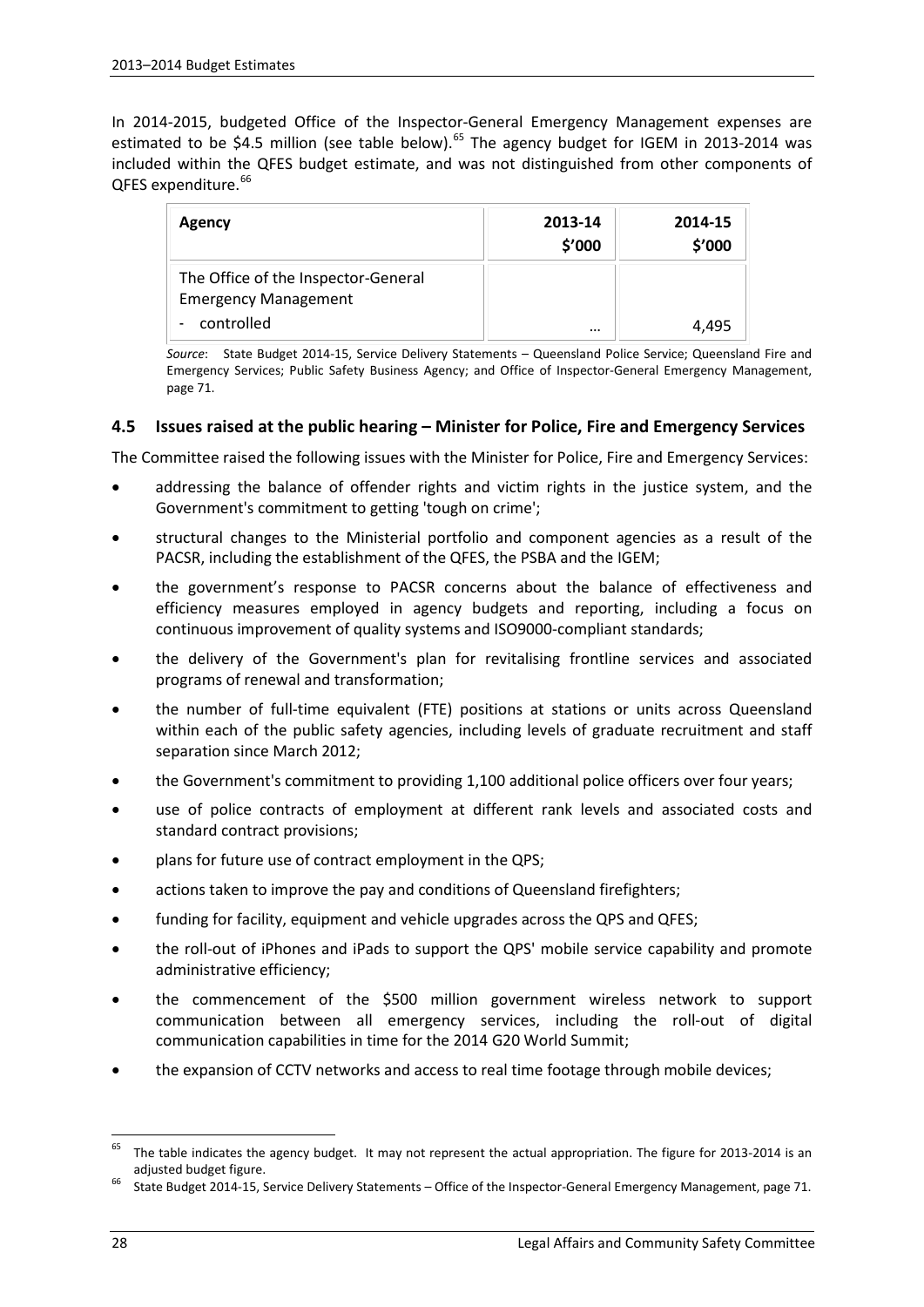- trends in the number and rate of offences reported across offence categories in Queensland over the last five financial years;
- the number of offences reported across offence categories in each Queensland police district during 2013-2014;
- the number and proportion of arrests resulting in custodial sentences across the different categories of offences;
- criteria for the statistical reporting of crime in Service Delivery Statements;
- localised trends in reported crime rates for Ipswich, Toowoomba, the Gold Coast and South Brisbane;
- the publication of local area crime statistics on the myPolice website and blogs;
- the allocation of police resources across initiatives conducted as part of the Government's four-year, \$20 million campaign to eliminate criminal motorcycle gangs (CMGs) in Queensland;
- the number of arrests, clear-ups, charges, convictions and sentences of imprisonment imposed in relation to CMGs under the VLAD laws, as compared to those recorded in relation to pre-existing laws;
- the number of applications for work licences that have been received and been subject to a security determination under the *Tattoo Parlours Act 2013*, and instances in which adverse security determinations were made;
- the proportional contribution of CMGs to organised crime;
- the proceeds of crime being seized from CMGs as compared to proceeds from fraud and other types of organised crime;
- the overall number of prosecutions under new legislation for 124 offences including the VLAD laws;
- available resources for the timely investigation of high profile people and elected officials;
- the Government's commitment to taskforce policing and the establishment of policing hubs or rapid actions patrols, as part of a revised service delivery model;
- the establishment and activities of Operation Resolute and its component taskforces -Taskforce Maxima and Taskforce Takeback;
- the scope and initiatives of Taskforce Maxima and its focus on the illegal activities of CMGs, including the pursuit of unexplained wealth;
- the scope and initiatives of Taskforce Takeback and its focus on a highly visible and zero tolerance approach to public disorder on the Gold Coast;
- police measures in response to recent high profile murders in the Brisbane CBD;
- efforts to reassure the international student community about public safety in Brisbane and Queensland;
- the staffing and operations of the Railway Squad and its dedicated, visible uniform police presence on the commuter network;
- the implementation of a permanent CBD police beat crew in Ipswich;
- the number of infringement notices issued and the total value of fines issued by the QPS over each of the last five financial years;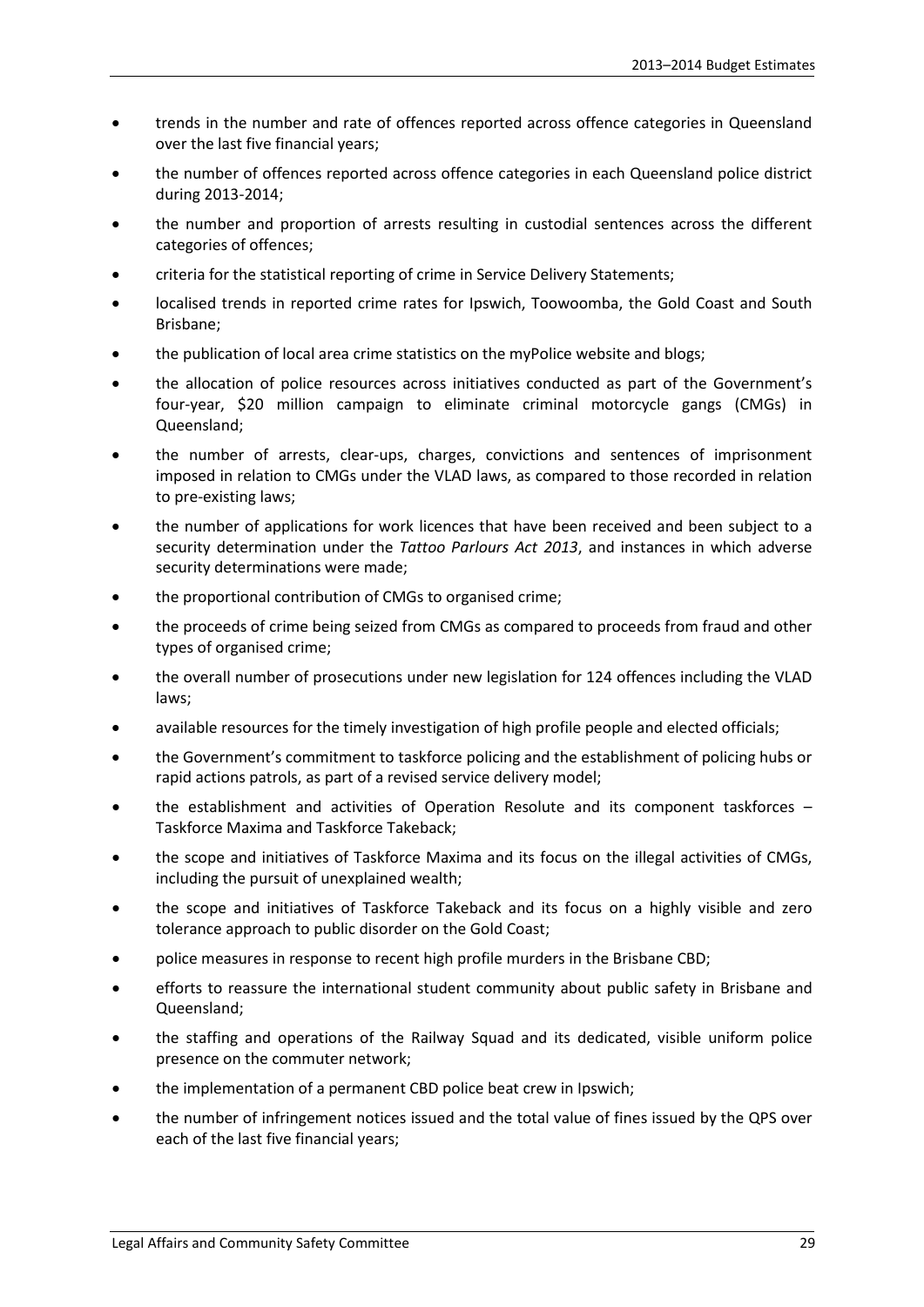- the implementation of the Safer Streets Action Plan and introduction of anti-hooning laws and associated motor vehicle impoundments;
- the 'Go Fast, Lose Your Car' public education campaign and new hoon telephone hotline and online reporting system;
- the introduction of anti-weapons legislation to address the trade in illegal weapons;
- the introduction of tougher penalties targeting drug traffickers and amendments to the *Drugs Misuse Act 1986* and Drugs Misuse Regulation 1987;
- QPS operations to close down illegal drug operations and related promotional exercises to encourage drug laboratory awareness;
- the seizure of clandestine drug laboratories across Queensland, including the 2013 execution of Operation Kilo Faction;
- changes to reporting conditions for child sex offenders under amendments to the *Child Protection (Offender Reporting) Act 2004*, including new minimum quarterly reporting requirements and expanded informational detail about biometric reporting capabilities;
- statistical evidence regarding the impact of reporting periods on child sex offender recidivism and the implications with regards to recent reforms;
- the introduction of a kiosk reporting system trial and other technology-based options to manage the increased frequency of required child sex offender reporting;
- coordination with State and Federal agencies through the national reporting scheme for child sex offenders;
- the impact of structural reforms resulting from the government's response to the Carmody Inquiry recommendations, including the transfer of responsibility for the Blue Card system to the PSBA from 1 July 2014;
- outcomes from Operation Unite and its activities to address alcohol and drug related violence;
- resourcing and increased powers and protection for police to support the QPS' role in implementing the Safe Night Out Strategy, including the strengthening of offences and penalties for acts of violence against police officers;
- QPS initiatives under the Safe Night Out Strategy, including high-visibility policing in Safe Night Precincts, the exercise of strengthened move-on powers and banning notices, sharing of police banning information across ID scanner networks, and increased penalties for violence against police officers;
- the introduction of legislation addressing suburban out of control parties, including changes in noise abatement provisions, and monitoring and educational efforts surrounding Facebook parties;
- the efforts of police liaison officers in engaging with diverse cultural groups in local Queensland communities through forums and information sharing;
- funding and support for Crime Stoppers, Neighbourhood Watch and community policing bodies across the State;
- trends in the rate of crimes committed against society's most vulnerable groups;
- the allocation of police resources to improve the sense of safety and security of seniors, Aboriginal Torres Strait Islanders, people in the disability sector, and other vulnerable groups;
- the operation of Mobile in Moreton initiative, to provide education to seniors and people with disabilities about how to get out in their community and their rights as users of pathways and roads;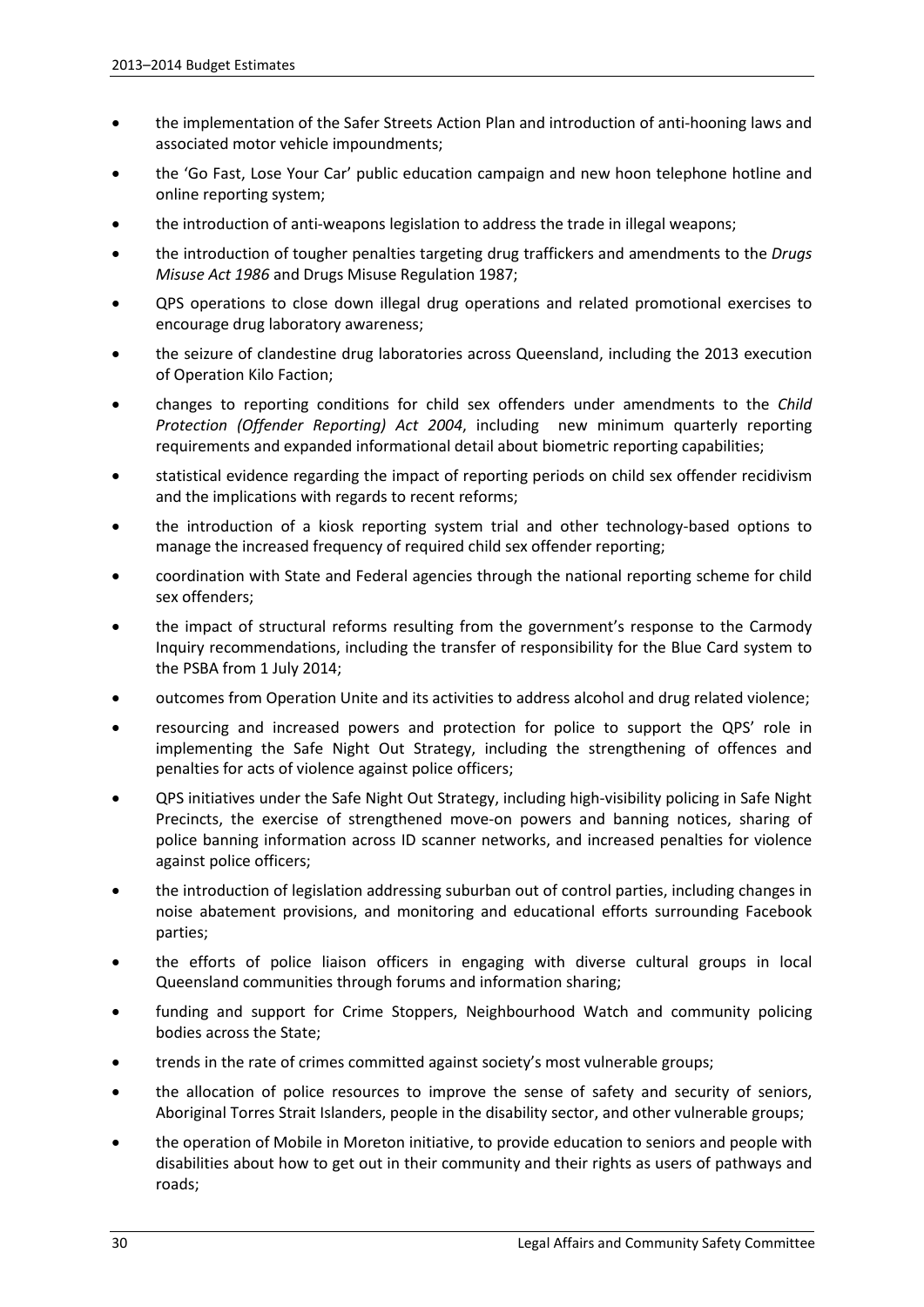- the introduction of a new SES mobile app and operation of mobile Policelink reporting technology;
- the coordination of the response of over 300 SES workers to be deployed for the 2014 G20 World Summit;
- the Government's commitment to revitalising frontline emergency services in South East Queensland, including initiatives in Toowoomba, the Darling Downs, the Gold Coast and the Ipswich-Somerset region;
- QFES's scheduled building inspection program and community engagement to ensure fire safety compliance, including assistance with practice evacuations and disaster season education and information;
- response times for structural fires over the last three financial years and reasons for an apparent increase in the time taken to respond;
- the incidence of understaffing at fire stations in Queensland; and
- partnership arrangements between the Regional College of Disaster Management and the Australian Emergency Management Institute for the delivery of specialist training.

#### *Queensland Police Service*

- the QPS's engagement of taskforce policing and case and place approaches to service delivery;
- the focus on boundary-less policing and communication and cooperation with local, State and Federal agencies;
- resourcing of the State Crime Command's initial assessment team and the prioritisation of investigations;
- the process for referral of investigations to specialist teams based on areas of expertise;
- the operational separation between the Minister and the QPS, and required documentation of any Ministerial directives;
- the availability of resourcing to support QPS involvement in and contribution to parliamentary consideration of proposed laws for Queensland;
- the participation of the QPS in the inquiry into the Child Protection (Offender Reporting) Amendment Bill 2013;
- the current statistical picture of crime in Queensland and the recorded decline in overall crime levels across the state in 2013-2014;
- variance in reported crime statistics, including the impacts of settling periods and collection or reporting methodologies;
- sources of discrepancy between aggregations of individual offences and overall offence totals in the reporting of statistics on myPolice blogs, including informational restrictions, abbreviations and other factors;
- the impact of Operation Resolute on crime levels on the Gold Coast;
- the impact of Taskforce Takeback on participation in CMGs, including evidence of reduced participation and evidence of reduced participation and uptake of opportunities for gang disassociation;
- the activities of the Major Organised Crime Squad and its investigative branches in targeting serious criminal offences and organised crime, including involvement in high level drug trafficking and production;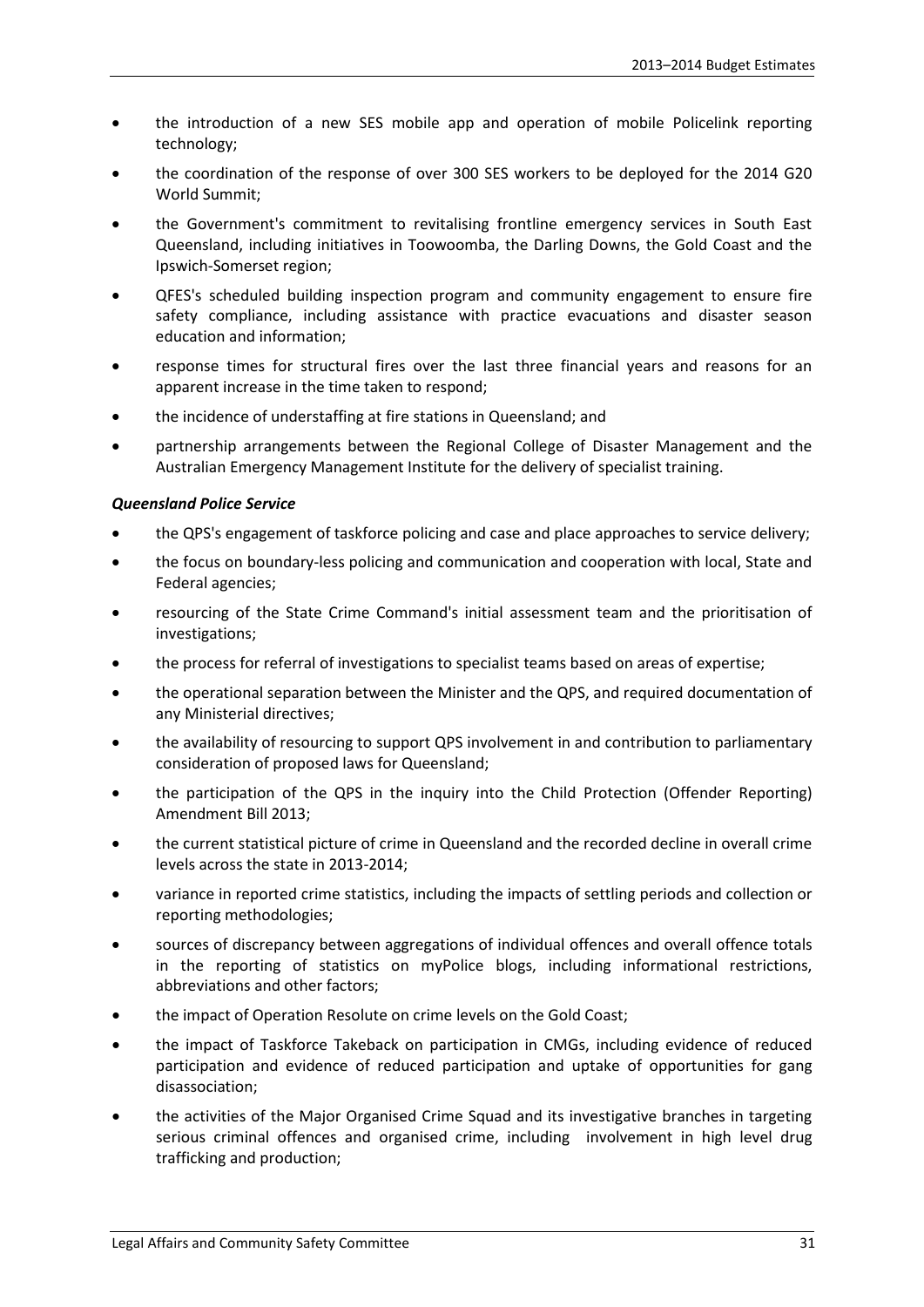- the closure of Operation Kilo Faction, ending a long term covert operation and netting \$26 million in drugs and the seizure of \$6 million in property;
- the closure of Operation Kilo Zurich, disrupting a hydroponic cannabis operation worth an estimated \$18 million;
- the reform of the child sex offender reporting framework and the rationale behind the shift to higher frequency reporting over a shorter duration minimum reporting period, in concert with Police Commissioner powers to vary reporting conditions on a discretionary basis;
- the availability of police resources to monitor the increasing number of offenders on the child sex offender register;
- increased detection and reporting of domestic violence;
- links between unemployment and other social problems and the incidence of domestic violence;
- review of administrative requirements associated with domestic violence case management as part of a broader review of the *Domestic and Family Violence Strategy 2009-2013*;
- an update on progress towards the development of a new draft Domestic and Family Violence Strategy;
- the role of the QPS in implementing the Safe Night Out Strategy;
- training for frontline staff working in 'Safe Night Precincts' under the Safe Night Out Strategy, including management of 'Sober Safe Cells' and training in dealing with people affected by substance abuse and mental health issues;
- changes in the homicide rate and variations in reporting associated with the timing of the finalisation of matters;
- police measures in response to recent high-profile murders in Brisbane CBD;
- police mobilisation and intra-organisational cooperation on high profile cases, such as the Baden Clay murder investigation;
- the activities of the State Drug Squad and Synthetic Drug Operations Unit;
- operation of the Roadside Drug Testing Unit and rates of positive detection;
- the QPS' high visibility road safety policing operations and participation in national seasonal road safety campaigns;
- the establishment of the Road Policing Command, and results from the operation of the Traffic Camera Program and road safety campaigns;
- staffing of police taskforces;
- the operation of Taskforce Integrate in South Brisbane, Ipswich and surrounding areas of South East Queensland, and the use of the taskforce as a template for other State operations;
- efforts to communicate safety messages to international visitors, including the Safer Sunnybank Project;
- the operation of a Rapid Action and Patrol Group from a dedicated hub facility at Varsity Lakes, to deliver a borderless policing response;
- the use of CCTV on the Gold Coast in CBD areas;
- the operation of the Gold Coast police helicopter, and planned introduction of a police helicopter based in the Greater Brisbane area;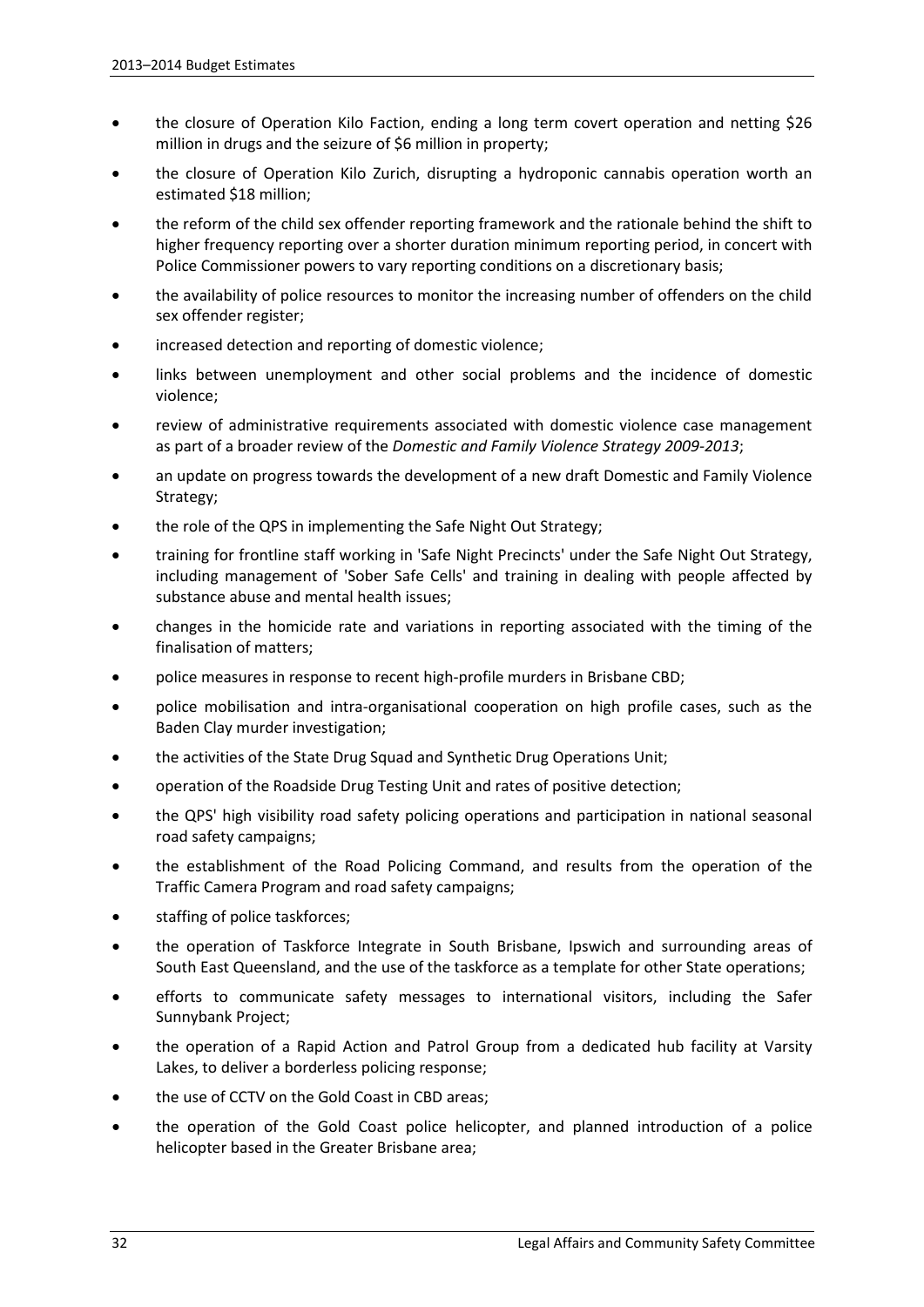- the roll-out of the multi-agency Safer Streets Taskforce in Cairns, in cooperation with State and national departments and three tiers of government;
- the impact of targeted, multi-agency police taskforce efforts in reducing break and enters in Townsville;
- police relationships with local communities and organisations;
- the operation of non-urgent, call-for-service Policelink facilities across the State;
- the establishment of a Police Citizens Youth Club in Aurukun and community engagement with elders and local government to promote youth opportunities;
- the appointment of officers to run youth programs in Weipa and a dedicated officer to deal with child abuse and related issues in the community;
- the introduction of the Indigenous Cadetship Program at the QPS Academy; and
- resourcing of the Stock Squad to support policing in rural areas.

#### *Queensland Fire and Emergency Service*

- new portfolio arrangements and the organisational structure of QFES;
- QFES's constituent organisational units and services, including Queensland's fire and rescue firefighters, emergency management specialists, the Rural Fire Service, the State Emergency Service (SES), and support for volunteer associations including the coast guard and volunteer marine rescue;
- QFES capital works program, including the completion of a new fire and rescue station at Clifton and development of a new station for Pittsworth, and associated vehicle fleet improvements;
- the replacement of the auxiliary fire and rescue station at Mareeba;
- the new SES headquarters in Cairns;
- the upgrade of operational vehicle capabilities in Toowoomba and the Darling Downs, including the development and construction of a new command support trailer to enhance incident management and the installation of thermal imaging cameras on all fire appliances;
- a trial engagement of the Ergon digital radio network with Rural Fire Service volunteers in Warwick, to examine opportunities to enhance radio communications;
- the installation of additional water tanks and water points for firefighting purposes in the Darling Downs and the Western Downs, in collaboration with the Toowoomba Regional Council;
- the delivery of more flood boats to Dalby, Warwick and Miles to support SES groups;
- QFES's role in supporting disaster management at local, district and statewide levels, including the appointment of community liaison officers to help develop engagement initiatives and deliver disaster preparedness messages;
- the provision of disaster management training to local governments and key stakeholders to enhance their preparedness and response capabilities;
- the promotion of proactive hazard risk assessment, and support of local planning and hazard mitigation activities;
- Operation Cool Burn and its contribution to bushfire preparedness;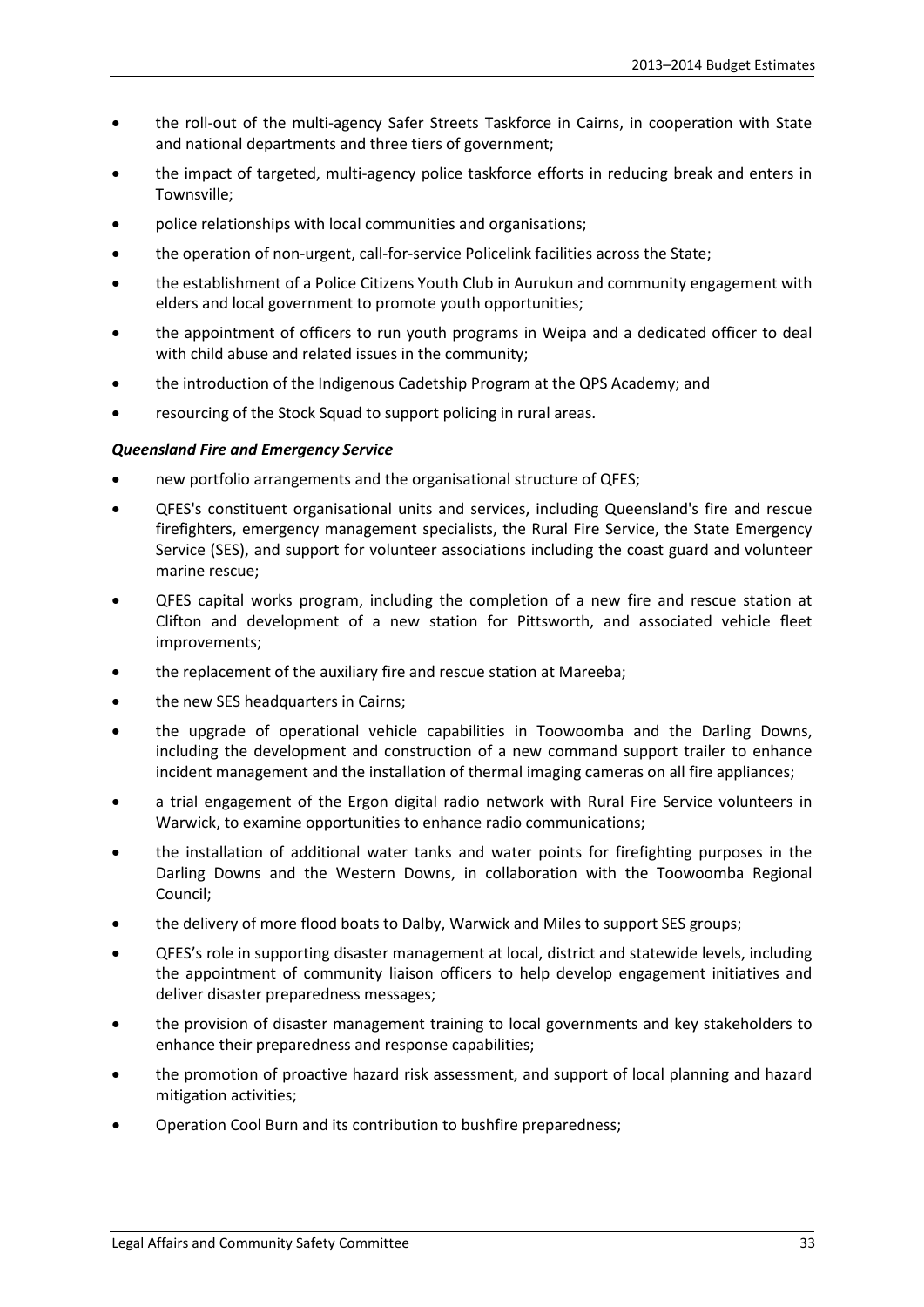- letterbox drops and disaster preparedness promotional activities within the Toowoomba Regional Council area, including consultation and collaboration with stakeholders to encourage hazard mitigation efforts;
- QFES's building inspection and active disaster management exercise regimes;
- the Rural Fire Service's Volunteer Community Educator Program, and its important role within the incident command system of keeping communities informed about fire movements and timeframes;
- the signing of an Auxiliary Firefighter Charter between the Government, QFES and the Queensland Auxiliary Firefighters Association, to formalise the working partnership with auxiliary firefighters across Queensland;
- the impacts of system-initiated false alarms, as highlighted in the PACSR as a major service inefficiency;
- the commitment of resources to the investigation of promising national and international false alarm management programs and associated costs;
- a recorded decrease in the average number of unwanted alarms per signalling device; and
- the delivery of specialist training through the Regional College of Disaster Management.

#### *Public Safety Business Agency*

- the formation of the PSBA in administrative orders in November 2013, and its subsequent full establishment on 1 July 2014;
- the PSBA's provision of operational services, including the Queensland Government Air Service, State Government Security, and the Blue Card system;
- the agency's focus on the development of the portfolio performance framework and cost attribution model;
- PSBA mapping of portfolio operations and business processes in terms of inputs, outputs, actions, outcomes and measurable parameters;
- the realignment of ICT business processes with ISO accreditation and application of best practice international standards;
- the review and rationalisation of human resources selection, recruitment, discipline and other processes across the portfolio agencies;
- current testing of the internal resource allocation model within the QPS;
- the development of service catalogues to facilitate consistent, standard accredited service delivery;
- the provision of procurement services and PSBA purchase delegations and appropriations for asset purchases; and
- PSBA engagement and cooperation with the Queensland Audit Office.

#### *Office of the Inspector-General Emergency Management*

- the establishment of the IGEM on 1 July 2014 through changes to the *Disaster Management Act 2003*;
- IGEM's mission of enabling confidence in emergency and disaster management arrangements across the State;
- IGEM's main functions of designing and implementing quality assurance frameworks, standards and reviews, and associated strategic planning processes;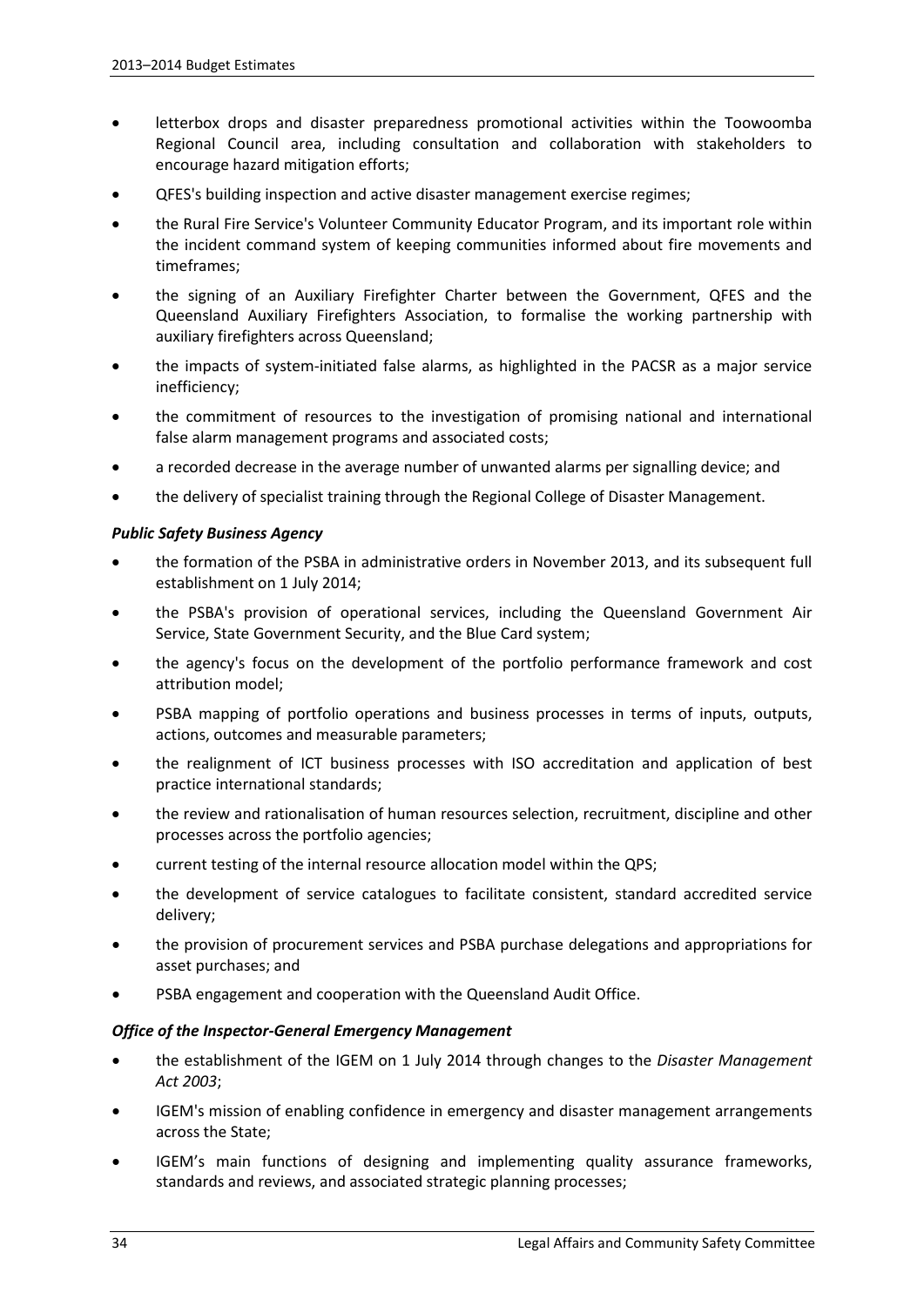- IGEM's engagement to broad stakeholder consultation across local and State Government departments and agencies to draw on established knowledge and expertise in effective performance reviews;
- collaborative efforts to promote cultures of excellence across the sector;
- the development of the emergency management assurance framework, including formulation of purpose or unit-specific outcome-based statements and core principles by practitioners within the sector during IGEM workshops;
- the planned introduction of assurance activities in three tiers or degrees of assessment, beginning with simple self-assessments through to more formal audit activities; and
- scheduled annual assessments of disaster management plans.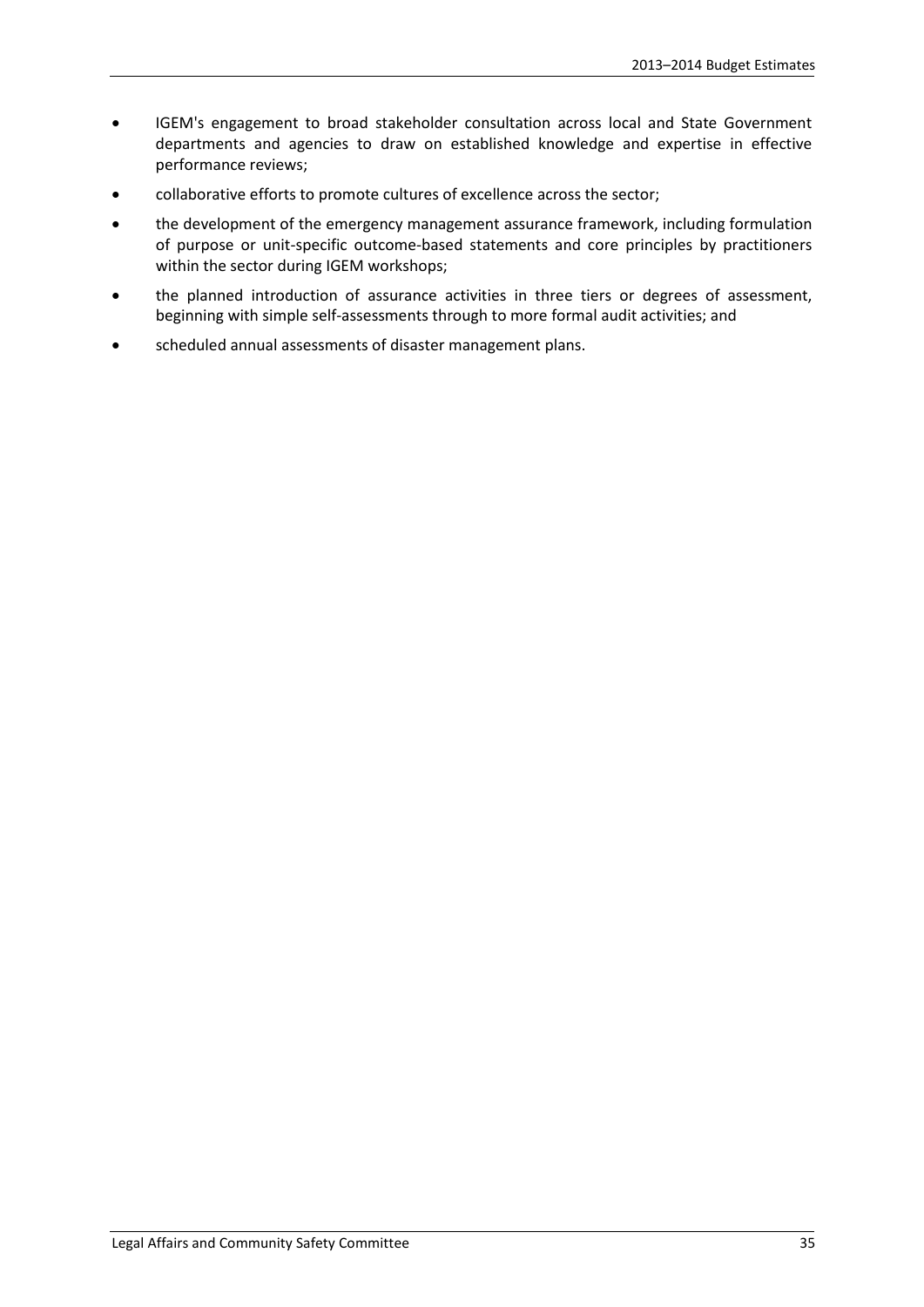## **STATEMENT OF RESERVATION**

## **LEGAL AFFAIRS AND COMMUNITY SAFETY COMMITTEE (LACSC) CONSIDERATION OF THE 2014/2015 PORTFOLIO BUDGET ESTIMATES**

This statement of reservation is submitted by the Member for Rockhampton on behalf of the Labor Opposition.

## **GENERAL COMMENTS ON ESTIMATES PROCESS**

The Opposition members note that the improvements in the Estimates process introduced in 2011 as a result of the new committee system were eroded in the consideration of the 2012-13 Budget Estimates, were further eroded in the consideration of the 2013-14 Budget Estimates, and have now been totally undermined by the consideration of the 2014-15 Budget Estimates.

The decision to hold portfolio Estimates hearings over two days has reduced the capacity of both Government and non-government members to adequately scrutinise the Budget for 2014-15. The decision of the Legal Affairs and Community Safety Committee to change the allocation of time between government and nongovernment members further eroded the capacity of non-government members to properly scrutinise the budget and the Departments.

Another issue of concern was again the time allocated for questions by the Committee. This year, as was the case both last year and the year before, there was no consistent time period allowed for questions and answers by both nongovernment and government members. An analysis of the time actually allocated to non-government members for questions and answers indicate that only marginally over one third of the time on 15 July 2014 was given to non-government members, the balance being given to government members. I refer to the breakdown of time and question allocation document previously distributed to Committee members by way of illustration.

A perusal of the Estimates Committee transcript for the LACSC illustrates that, although a greater proportion of questions were allocated to non-government members, this was because very short answers were provided by the Attorney-General to non-government questions, so that further questions had to be asked to attempt to elicit comprehensible answers. This is reflected in the number of 'sets' of questions that government and non-government members had – 58 to 32 respectively. Conversely, fulsome responses were provided to Government questions.

Standing Order 181 (e) provides that a member who is not a member of the portfolio committee may, with the committee's leave, ask questions. The Committee granted leave to the Member for Yeerongpilly and the Leader of the Opposition to participate and ask questions throughout the hearing. However, questions were allocated only to members of the Committee. This meant that, during the Attorney-General's appearance before the Committee, the Leader of the Opposition wasn't allocated any additional time or questions. The other non-government members were required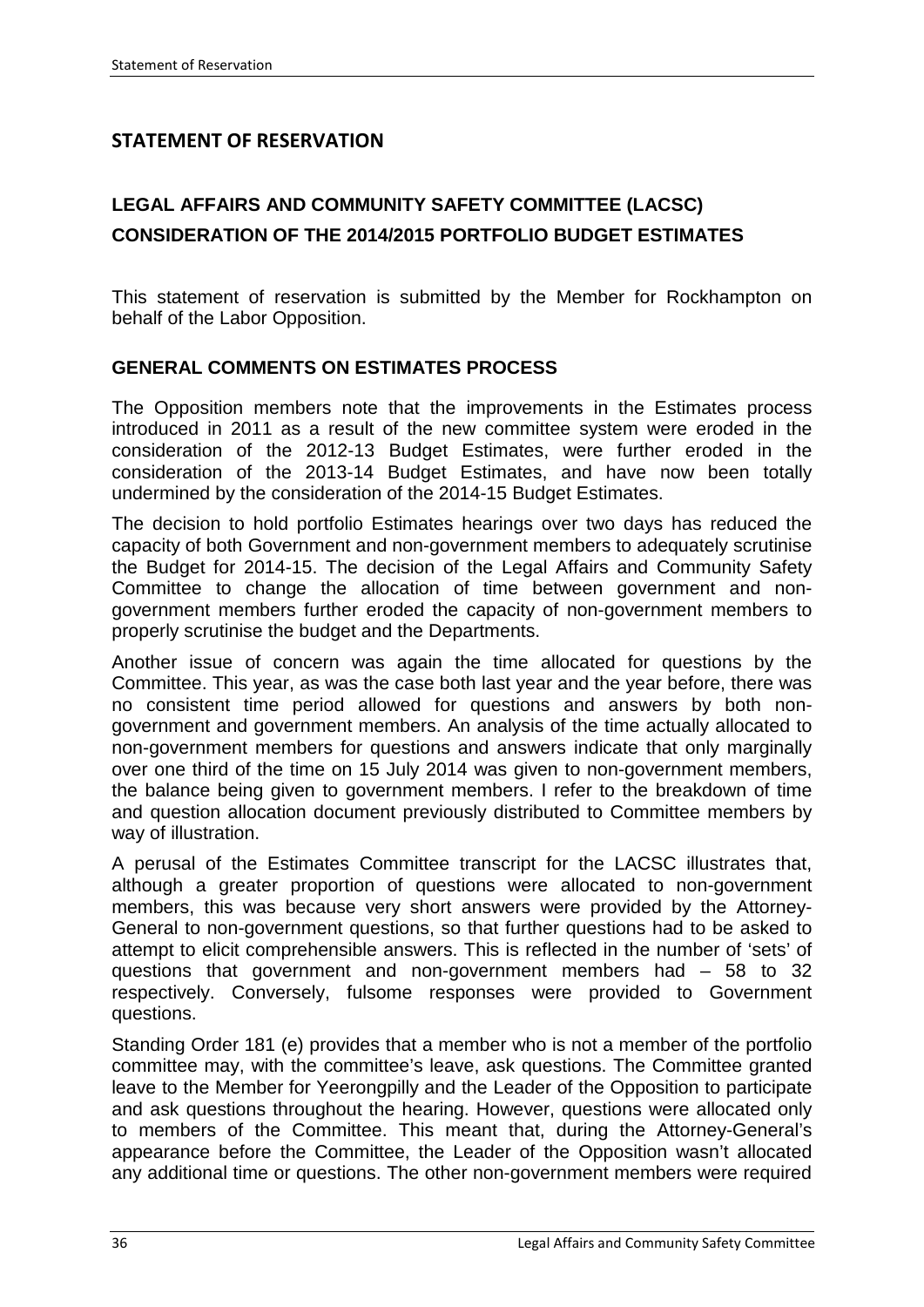to forego their questions and to defer to the Leader of the Opposition in order for her to be able to ask any questions of the Attorney-General.

The procedure adopted is explained by the following excerpt from page 52 of the Transcript:

*I* just might make a statement. What I am doing, just for the information of the *Leader of the Opposition, is I am offering questions to each member. Now I will offer the next question to the member for Nicklin. I understand you are deferring your questions to the opposition. That is your choice. I will ask the member for Rockhampton if he wishes to ask a question. If he wishes to defer to the Leader of the Opposition, that is his choice. That is the position and that is the fair position.*

However, this decision wasn't implemented throughout the hearing, and appeared to change. For example, at page 58 the following exchange took place:

*CHAIR: Member for Rockhampton.* 

*Mr BYRNE: I defer.* 

*CHAIR: No, you cannot defer. I have offered you the opportunity to ask a question.*

What was apparent to all observers of the proceedings was that the Committee went to great lengths to protect the Attorney-General from any proper scrutiny by nongovernment members.

However, it was pleasing to see that, after my comments last year that the answers to the questions on notice asked by non-government members were evasive at times, and did not fully address the questions that were asked, there was some improvement this year in the quality and content of the answers provided.

However, this did not carry over into responses to questions taken on notice. Avoidance by the Attorney-General was clearly evident, which is disappointing considering that the questions can merely be re-asked at a later date. The Attorney-General would be better placed to answer what was clearly the intent of the question rather than wasting the Committee's time with evasive non-answers.

If the purpose of Portfolio Budget Estimates is to allow scrutiny of the finances of the portfolio by the Committee, evasiveness by the responsible Minister does not contribute to the openness and transparency in government that the Premier has pledged for the people of Queensland.

## **DEPARTMENT OF JUSTICE AND ATTORNEY-GENERAL**

## *Crime and Corruption Commission (CCC)*

In response to questions from the committee, both the Attorney-General and the Chair of the Crime and Corruption Commission (CCC), Dr Ken Levy, provided information about funding for the CCC. The Attorney-General purported to illustrate the effectiveness of increased funding to the CCC by pointing to crime statistics mentioned by the Police Commissioner in a newspaper article. The Attorney-General's reference to '*reductions of 10 per cent of crime across all crime (my emphasis) in Queensland'* has since been qualified by the Commissioner.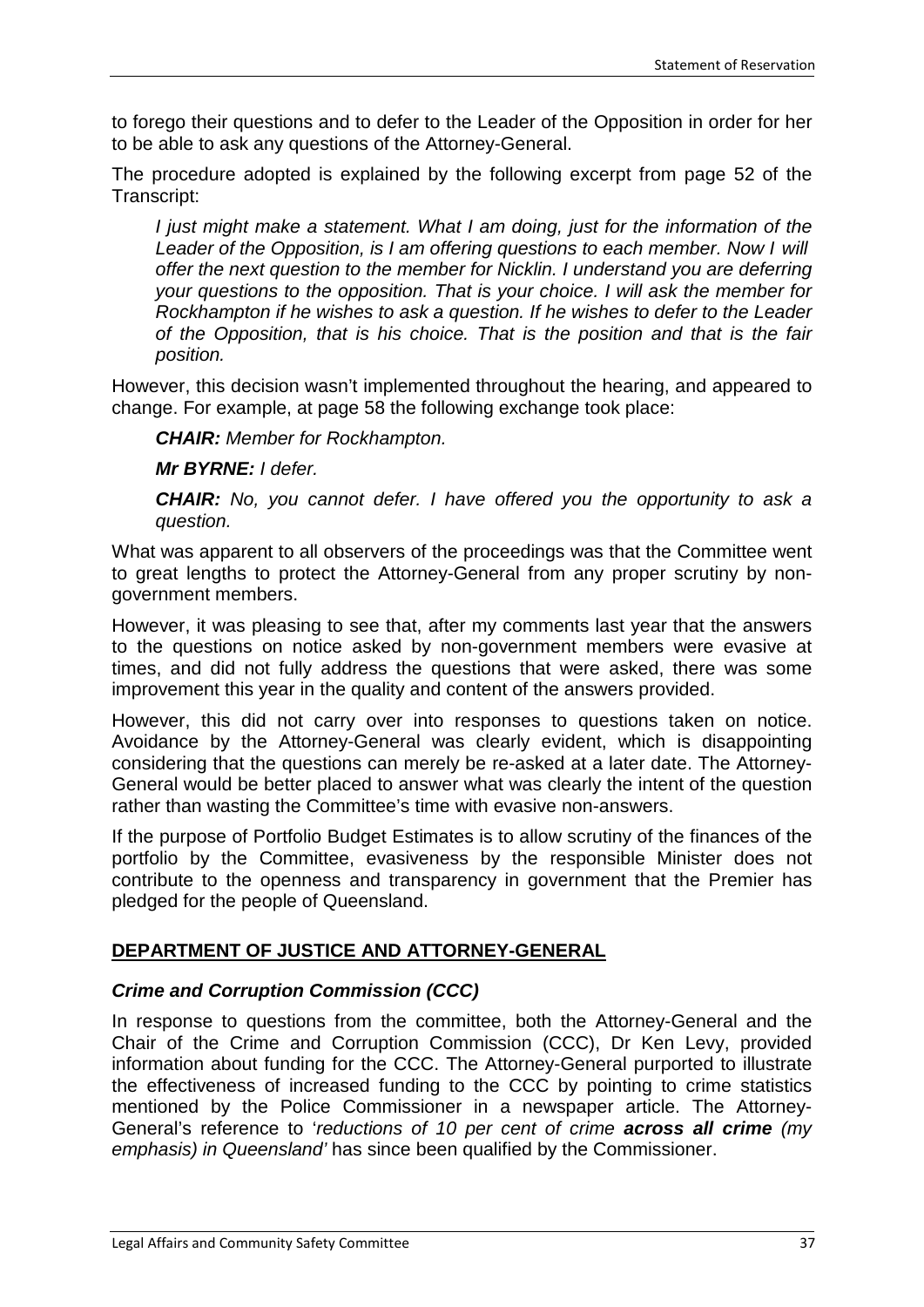As the Commissioner has explained, those figures were for 'reported offences, which excludes what are described as 'other offences'. These have increased by 10.4 per cent. An analysis of Queensland Police Service statistics shows that the crime rate in Queensland '**across all crime'** has only dropped 2.1 per cent in the past financial year, which is part of a long-term downward trend in crime.

In fact, the 2.1 per cent reduction is a small reduction following a similar rise of 2 per cent the previous financial year under the Newman Government. This merely brings Queensland back to the same position it was in in terms of crime statistics as when the Newman Government took office.

Questioning by both me and the member for Nicklin related to the amount of proceeds of crime funds restrained by the CCC. There was a significant shortfall in the target of \$18M for the financial year. In fact, the projected budget of \$15M detailed in the budget papers was also not met and only \$13.8M was achieved, a shortfall of 23 per cent.

Non-government members have raised the issue of a failure to ensure that adequate staff and resources were provided to the then CMC when the amendments were made to the criminal proceeds confiscation legislation. We raised the issue with staff of the CMC at the public hearing on the Bill, and were disturbed to learn that no additional funding had been provided at that time.

Whilst it is refreshing to hear from the Acting CCC Chair that some progress has now been made, the long-term planning failure by the Attorney-General has resulted in exactly the situation that I predicted at the time that Bill was being debated, and a shortfall of almost a quarter of the budgeted amount is a serious blight on the Attorney-General's capacity to handle his portfolio.

## *Anti-Discrimination Commission*

I was interested to hear that the Anti-Discrimination Commissioner had made a submission to the Federal Attorney-General's review of section 18C of the *Racial Discrimination Act*. His submission was based on the Queensland vilification laws introduced by the previous government, because in his view those laws are very strong and balanced. It was his recommendation that if changes are made to section 18C they are based upon Queensland's vilification laws.

## *Boot Camps*

In response to a question I asked about when the decision was made to award the contract for the Early Intervention Boot Camp at Hervey Bay to Hard Yakka, the Attorney-General stated that it was made a short time before the announcement was made on 21 August 2013.

The Attorney-General was unable to adequately explain the basis on which he awarded the contract to Hard Yakka, or the basis on which he ignored the Evaluation Panel's assessment of the capacity of Hard Yakka to deliver a boot camp. He reiterated the reasons provided by the Director-General for some concerns about the group recommended by the evaluation panel contained in his email which had previously been tabled in Parliament, however he was unable to provide any explanation at all as to why he then ignored the next eight groups ranked higher than Hard Yakka by the Evaluation Panel.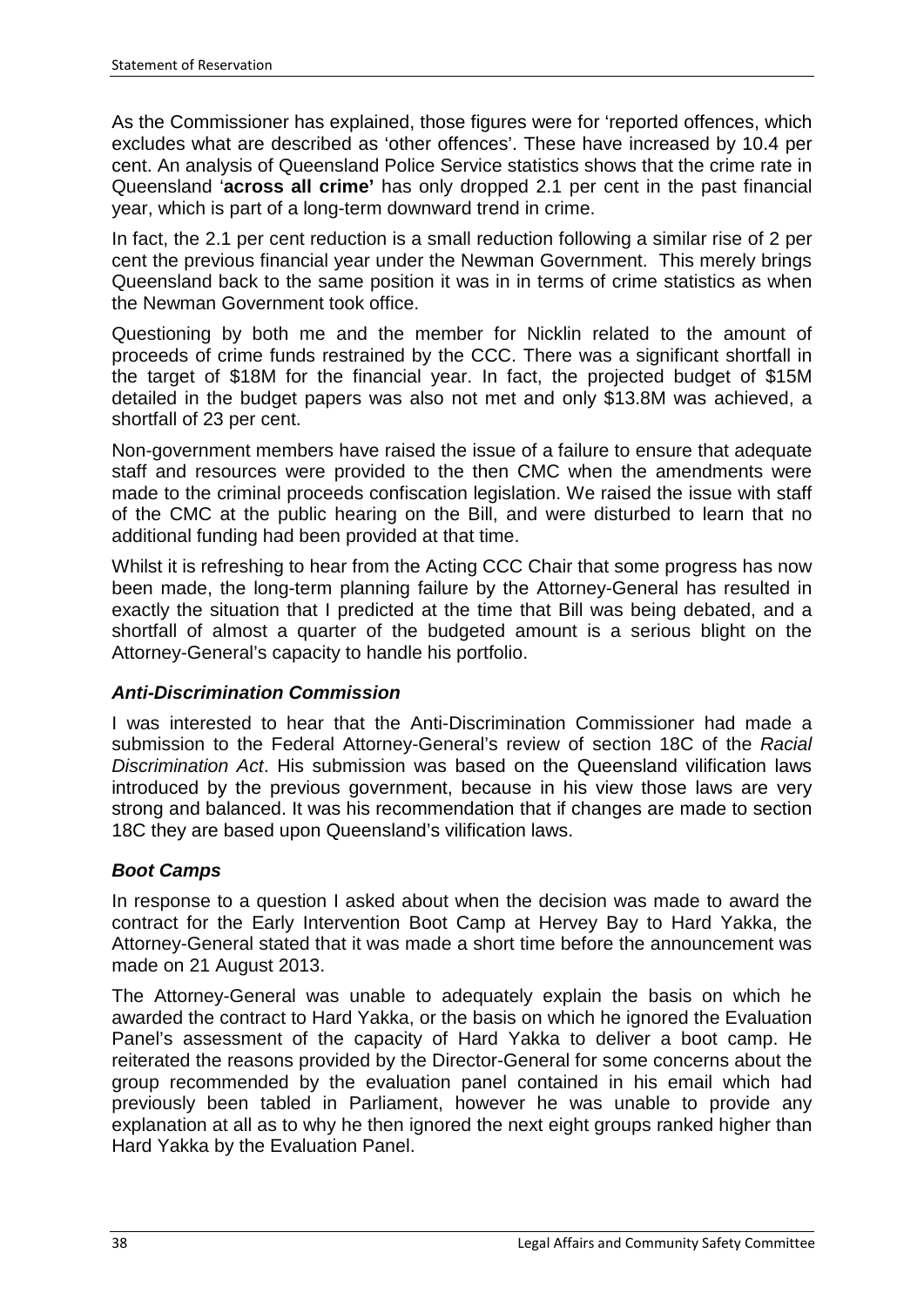Another thing that the Attorney-General was unable to explain was his decision to disregard the PCYC, the group recommended by the Evaluation Panel to operate the Hervey Bay Early Intervention YBC, because of the 'appearance of a potential (conflict) of interest' in the fact that a police officer was on the panel, but that, even though this was equally the case for the Rockhampton YBC, the decision on that boot camp was not beset by a similar concern.

The Attorney had also said that experience in operating boot camps was one of the decisive factors in awarding the contracts. Yet he was unable to explain why he chose Hard Yakka when, under the requirement in the expression of interest of 'evidence of the outcomes achieved from previous programs', the evaluation work sheet from the panel for Hard Yakka rated them as zero where other offerors were rated at four to five in that criterion.

The Attorney-General was unable to provide a Statement of Reasons for his decision to award a tender to a group that had been assessed by his own Department as tenth out of the possible twelve who submitted expressions of interest. The Attorney was also unable to advise how many times he has overturned the recommendations of tender evaluation boards within his department since he has been the minister.

This question was taken on notice, however the Attorney-General evaded providing advice to the Committee on the basis that the boot camps were assessed on an expression of interest basis, rather than a tender basis. The attempts by the Attorney to avoid providing answers on matters that show his incompetence and bungling reached dizzying heights during the consideration of the 2014-15 Portfolio Budget Estimates.

The Attorney-General had also detailed what he described as the success of the Early Intervention and Sentenced Youth Boot Camps (YBC) in Queensland. However, the figures quoted during the hearing were distinctly at odds with the figures provided in response to Questions on Notice (QONs) asked by the nongovernment members prior to the Estimates hearing. The answer to QON No. 20 advised that, as of 30 June 2014, 119 young people had commenced one of the four YBC programs across Queensland. By the date of the hearing, it appears that another two had commenced, as the figure quoted by the Attorney-General was 121.

The answer then went on to advise that 28 young people had commenced the Cairns/Townsville Sentenced YBC program, and that of these young people, one requested a variation to their order and was returned to court for re-sentencing. As at 1 July 2014, there had been no proven offences committed by sentenced boot camp order young people, however, as the answer then went on to explain, courts sentence a young person to a boot camp order for a minimum of three months, up to a maximum of six months. Consequently, none of the young offenders sentenced had completed their court order at this time.

It was therefore rather disingenuous of the Attorney-General to claim in his response to me during the hearing that '*the sentence youth boot camp is providing an 83 per cent success rate in reducing reoffending'*. This was recorded at page 23 of the transcript.

In fact, what the Attorney-General failed to mention was that, prior to young people who had specifically been sentenced to a YBC order undertaking the Lincoln Springs boot camp, 10 voluntary participants from Cleveland Youth Detention centre had completed the boot camp. As the Attorney-General was well aware because he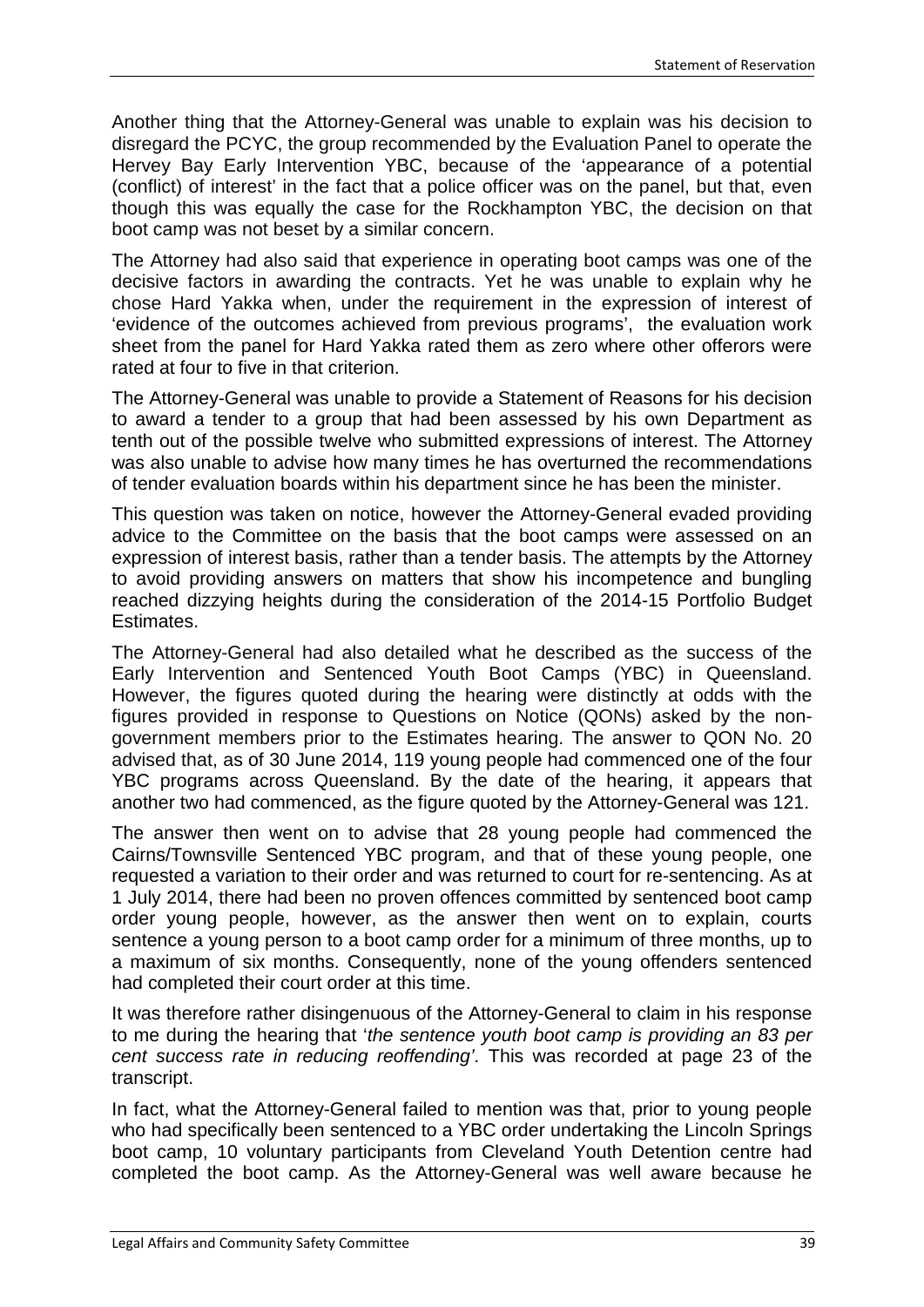provided the information in response to the Question on Notice, **of those ten participants**, (at that stage the only people who had actually completed the Sentenced Youth Boot Camp), '*eight voluntary participants of the Sentenced YBC program … had proven offences since completing the program*.'

Those young people entered the boot camp at Lincoln Springs in late December 2013 and early January 2014. The boot camp is at least three months' duration. This means that, after completing the boot camp in late March/early April, 80 per cent of the young people had '*proven offences*' by 30 June 2014 – within two or three months of completing the boot camp.

It is difficult, based on these figures, to ascertain the basis on which the Attorney-General made the claim to the Committee that '*The programs are working'.*

## *Alcohol Fuelled Violence*

Questioning from the government members of the Committee provided the Attorney-General with the opportunity to again espouse the benefits of the government's Safe Night Out Strategy. This strategy has little support from stakeholders other than the liquor and hotel industries. In fact, the LACSC hearing held on 24 July 2014 saw most of the stakeholders give evidence to the Committee of the significant failings of the bill from their perspective. This is reflected in the majority of submissions received by the Committee.

## *Court Transcription Services*

The Leader of the Opposition asked the Attorney-General questions relating to the outsourcing of court transcription services. When the Attorney-General announced that Auscript had been selected to provide the service, he also announced that the expected savings for the Department was \$6 million per annum.

These expected savings were not realised. In response to question on notice No. 17 for estimates, the Attorney advised that the actual saving was in fact \$2.4 million in its first full year of operation. The Attorney also advised that the Department of Justice and Attorney-General was on track to save a notional \$1.2 million as a result of no longer having to maintain office space.

The Attorney also advised the Committee that he was unaware, at the time he awarded the contract, that Peter Wyatt, his company Auscript and another company that Peter is a director of, InterRISK, had all donated money to the LNP. InterRisk and Peter Wyatt each donated \$5000 and Auscript donated \$2000, which are detailed in the return lodged by the Liberal National Party of Australia in the 1<sup>st</sup> half year 2012.

The response to QON No. 17 also advises that the cost of purchasing a transcript for a full day's hearing in a civil matter in the Supreme Court rose from \$1,267.90 to \$2,189.88 in the financial year 2013-13 from when it was provided by the State Reporting Bureau and when it was provided by Auscript. This means that the cost for litigants has almost doubled under the outsourced model.

## *Workplace Health and Safety*

The Leader of the Opposition also asked the Attorney-General about the decrease in the number of workplace health and safety inspectors employed by the DJAG. The answer to question on notice No. 14 advises that there are 17 fewer inspectors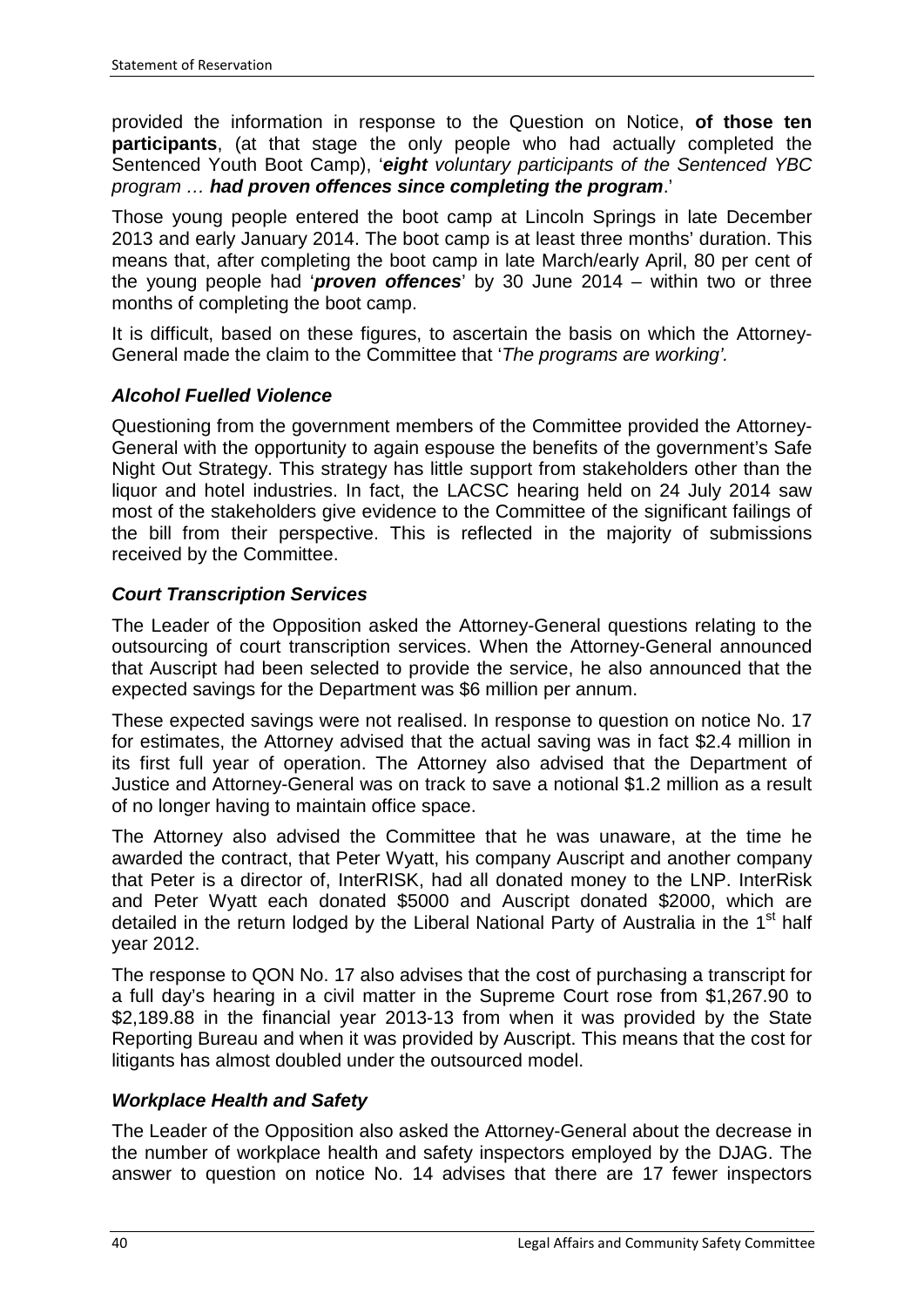employed in Queensland comparing June 2014 with June 2012. The Attorney-General went on to advise that '*we have changed the law saying that militant union thugs have to give 24 hours' notice.'*

The use of such offensive, value-laden and provocative language by the Attorney-General showed a lack of maturity on his part that shows why he unsuitable to hold the high office of Attorney-General in the Queensland government. His attitude to questions asked about any industrial or workplace health and safety issue by the Leader of the Opposition was an insult to the Committee and to the Estimates process.

## *Industrial Relations*

The Opposition is disappointed the Attorney-General repeatedly refused to reveal the true cost of the Queensland Government of implementing, defending and eventually repealing their anti-democratic union ballot legislation.

The Attorney-General's ideological attempt to place unfair and unconstitutional restrictions on industrial organisations using their funds to participate in public debate cost Queensland taxpayers significant resources – an amount that the Attorney-General refused to reveal in answer to Question on Notice No.15 and again under questioning at the hearing. This is despite very specific requests about internal and external costs being asked of him and despite the duty of the Attorney-General to answer the Question on Notice to the Committee.

Queenslanders have been denied information on how much the Government spent on internal resources and policy work, the implementation and enforcement of the legislation and preparation for and legal costs in defence of the court challenge to the legislation.

#### *Workers' Compensation*

The opposition is also disappointed with the lack of evidence-based information being provided to the Committee on the issue of changes to the Workers' Compensation scheme. In trying to defend the Government's radical changes to the Queensland's Workers' Compensation Scheme, claims were made by the Attorney-General that the scheme was at risk of being unsustainable. That claim is simply not evidenced in the very extensive investigation undertaken by the Parliamentary Finance and Administration Committee. The Committee, dominated by LNP MPs, unanimously recommended in the inquiry report that the Government should not make the drastic changes the Attorney-General subsequently introduced, namely the imposition of a 5% WPI threshold that will deny about half of injured workers in Queensland access to their legal rights.

## *Criminal Organisation Laws*

Questioning of the Attorney-General in relation to criminal organisations failed to elicit any meaningful responses. I asked the Attorney-General how many bikies in Queensland are wearing pink jumpsuits, in accordance with the policy announced by the Newman Government. He took the question on notice, but then failed to respond, merely advising that because the figure fluctuates, he was unable to provide a response.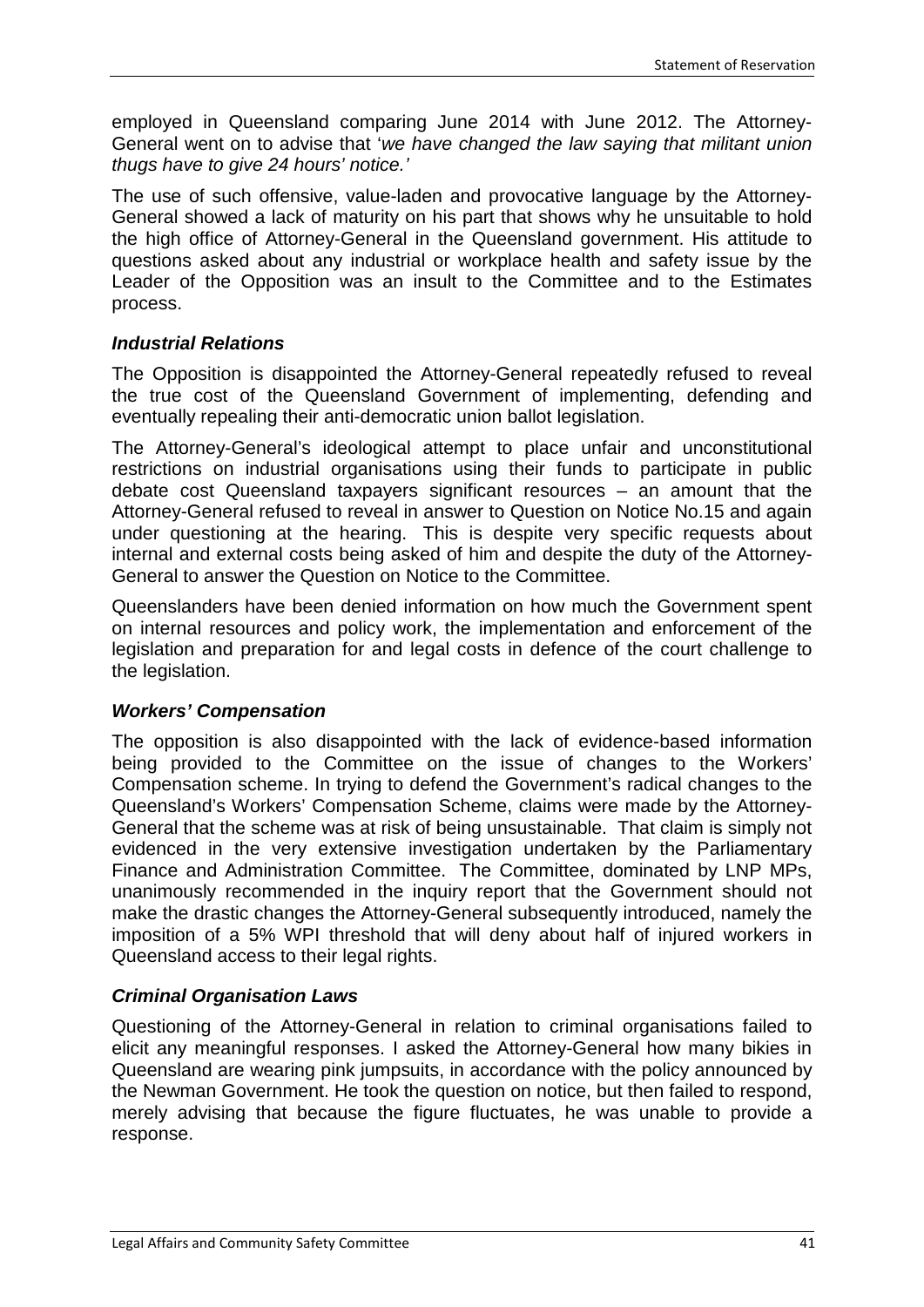The following week, after the Premier announced that the decision for bikie prisoners to wear pink jumpsuits was one of the more significant mistakes made by the Newman Government and would be reversed, the Premier's Facebook page advised that there were in fact two such prisoners. The reversal of a decision that affects two people looks more like a policy failure than a policy change from my perspective.

Then later, when the Attorney-General was asked about a February briefing note received under an RTI application that stated that, since November 2013, Queensland Corrective Services has requested advice from the Queensland Police Service in relation to the criminal organisation participant status of 40 prisoners, with only one being confirmed as such to date.

When I asked whether that reflected concerns with the legislation, the Attorney-General started to discuss the stalling of charges under the VLAD and association laws pending the determination of the High Court challenge, and failed to respond to the question asked.

## *Prostitution Licensing Authority*

Judge Boyce, the Chair of the Prostitution Licensing Authority, gave evidence before the committee. He was asked a question by the Member for Ipswich which was based on the premise that because of the high incidence of illegal prostitution which the member stopped short of describing as 'flourishing', that legal brothels '*might be having difficulty in making their organisations profitable'.* This is recorded at page 65 of the transcript.

If this is of such significance to the legal brothel industry as the Member for Ipswich suggested at the Estimates Hearing, it would be incumbent on the member to produce some evidence to the Committee, which might then undertake some inquiry into the matter to determine how significant the issue that the Member for Ipswich raised is.

## **POLICE AND COMMUNITY SAFETY**

#### *Crime statistics*

The Opposition identified major inconsistencies with the reporting of the Queensland crime statistics as they appeared on the MyPolice Website <http://mypolice.qld.gov.au/> which has been viewed 34 million times. The statistical errors throughout the website have created a real potential to mislead the public as to the true picture of crime in Queensland.

The website publishes crime graphs, including offence numbers for members of the public to compare police regions, districts and division on a yearly or monthly period. The website breaks down offence categories for the same purpose and the data is extracted from the government's Open Data portal.

The error in the website was identified by calculating the total offences for a year and comparing this total with the total amount recorded by adding each individual category of offence. On each and every occasion, the number purported to be the total was less than the actual number of offences.

To help resolve the issue, the Minister was asked to provide the monthly crime statistics to compare them with the number of offences as they appeared on the MyPolice website.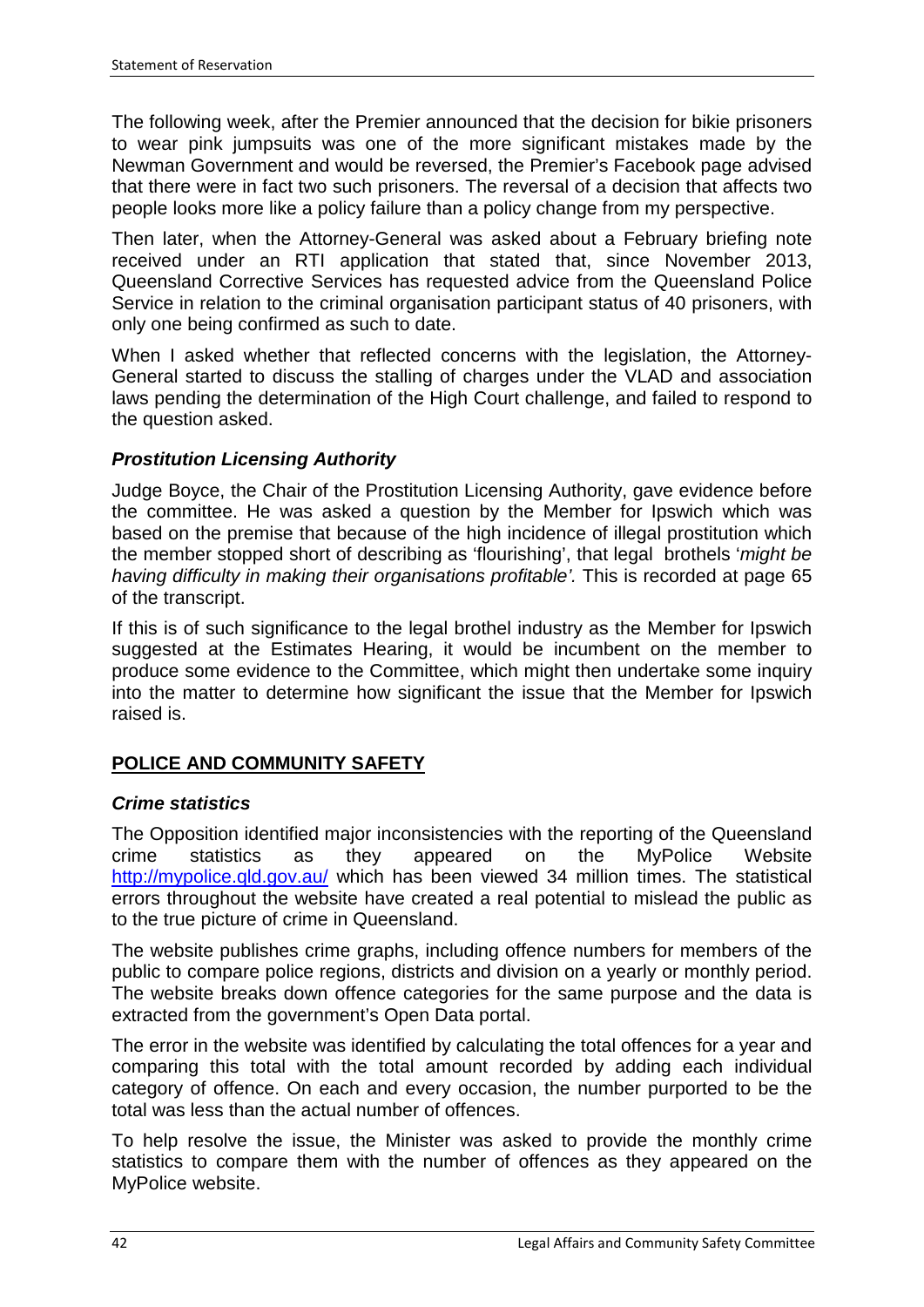It was identified that the Gold Coast for May 2014 was recorded on the website has having 3010 offences. The Minister's answer indicated that 3939 offences were recorded. That is nearly a 32% increase in actual offences committed on the Gold Coast than was being recorded on the MyPolice website.

The Opposition pointed out in the hearing that the yearly totals as recorded on the MyPolice website were also significantly under-reported and had the potential to mislead the public.

The Minister took the question on notice to provide an explanation to the Committee.

The Minister acknowledged the error and provided the following explanation:

*"The difference between the two graphs with one showing 3,952 offences (the correct figure at the time of updating) and the other 3,010 is due to a coding error.*

*"The graph showing a total of 3,010 offences is only showing a subset of total offences. The subset of offences are assault, sexual offences, robbery, arson, other property damage, unlawful use of motor vehicle, other theft (excl. unlawful entry), drug offences and good order offences.*

*"The source of this error has been identified and rectified."*

The MyPolice website has been fixed and it truly paints a very different picture as to the true picture of crime in Queensland.

By comparing the total number of offences recorded on the MyPolice website for 2013 and 2014 on the day of the Estimates hearing and the date the website was fixed, the number of offences increased by 67% for 2014 and by 40% for 2013. The following table illustrates the increased crime rates as depicted on MyPolice.

Crime Statistics from the MyPolice Website- variance

|      | Thursday, July 17,<br>2014 | Tuesday, July 22,<br>2014 | Variance |
|------|----------------------------|---------------------------|----------|
| 2013 | 309,729                    | 434,911                   | 40%      |
| 2014 | 128,569                    | 215,095                   | 67%      |

The media and the public have previously relied on the data sourced from the MyPolice website, as identified by the following article appearing on the Brisbane Times website: [http://www.brisbanetimes.com.au/queensland/crime-statistics-tell](http://www.brisbanetimes.com.au/queensland/crime-statistics-tell-varying-stories-on-antigang-laws-20140611-zs4fa.html)[varying-stories-on-antigang-laws-20140611-zs4fa.html](http://www.brisbanetimes.com.au/queensland/crime-statistics-tell-varying-stories-on-antigang-laws-20140611-zs4fa.html)

The government no longer publishes the Annual Statistical Review, which could have provided an accurate picture of crime in Queensland. Also, continued publication of the review would prevent some of the controversy surrounding the revelations about the crime statistics, as reported recently by the ABC where the LNP government is being accused of cherry picking crime statistics: [http://www.abc.net.au/news/2014-07-26/newman-government-accused-of-cherry](http://www.abc.net.au/news/2014-07-26/newman-government-accused-of-cherry-picking-on-crime-rate-stats/5626414)[picking-on-crime-rate-stats/5626414](http://www.abc.net.au/news/2014-07-26/newman-government-accused-of-cherry-picking-on-crime-rate-stats/5626414)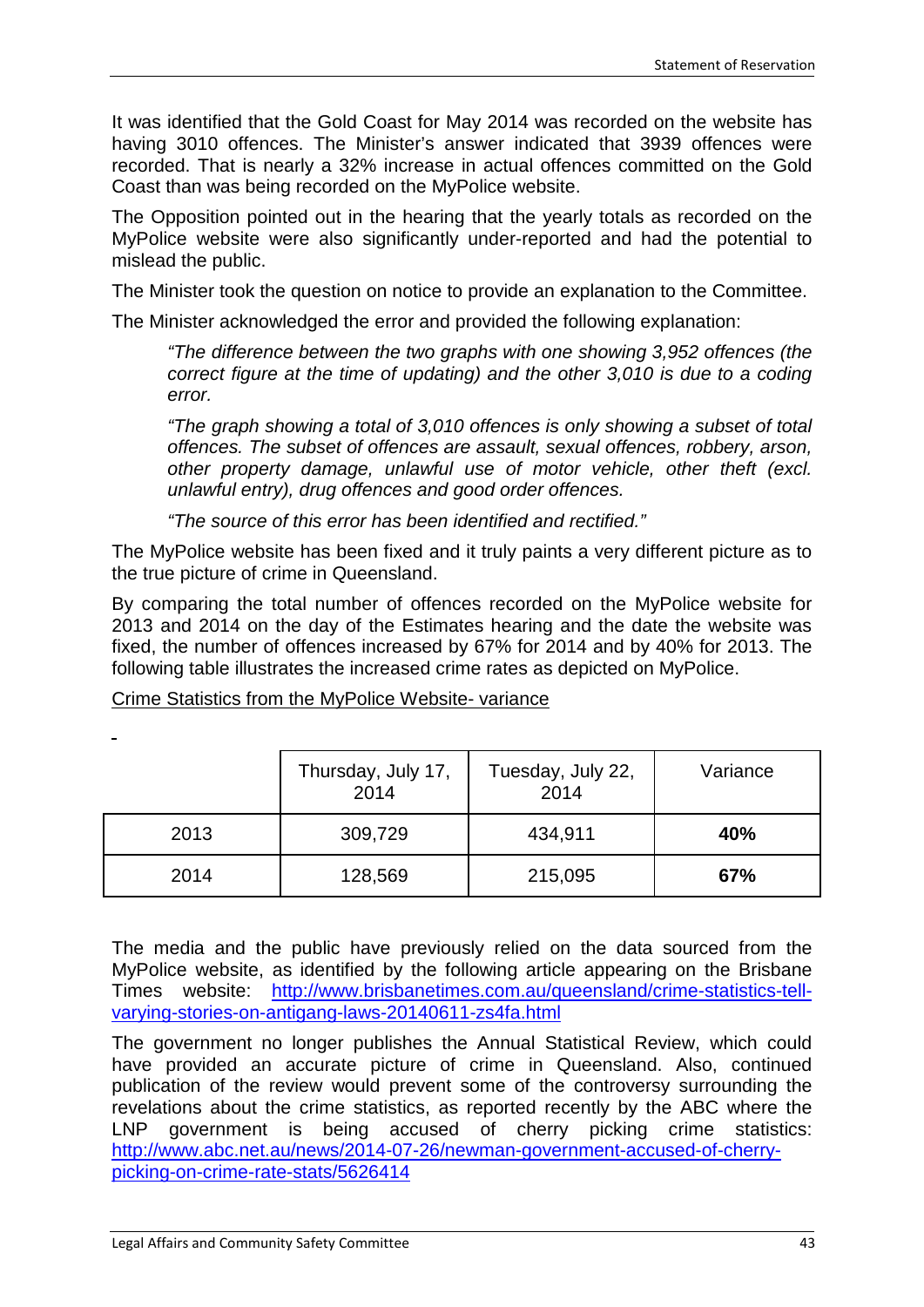#### *Homicide rate*

In the 2011-12, 2012-13 and 2013-14 budget papers, the Homicide rate in Queensland was represented as 2 per every 100,000 of the population.

The 2014-15 budget papers stated the Homicide rate in Queensland had doubled in the last year. This is a significant increase given the Homicide rate was stable for each of the last three years and the method for calculating estimates in the budget papers has not changed.

The Minister was unable to provide any valid reason for the recording of a doubling of the Homicide rate in the government's budget papers, suggesting it may have to do with offences committed the previous year but solved this year.

The Commissioner stated that: "The figures that I have in front of me suggest that a decrease was reported in the rate of homicide offences, being 23 per cent for this period as opposed to the period reported in the SDS, which equates to 10 offences in terms of raw numbers."

In the end, the question related to the Homicide rate was taken on notice as the Chair of the Committee made the remark: "I want to follow on from what the member for Rockhampton raised. One thing that we found in our inquiry process is the data seems to be all over the place".

The answer provided on notice by the Minister explained the discrepancy as being caused by a rounding error.

The answer provided by the Minister stated:

*"The 2014-15 SDS recorded the 2013-14 estimated actual rate of reported homicides as 4 per 100,000 people.*

*"This was derived by rounding the rate for each quarter (1), to get a figure for 9 months of the financial year (3) and then extrapolating to get an estimated actual rate for the full financial year (4).*

*"When the quarterly figures are not rounded, the estimated actual rate is 2.5.*

*"I can advise that the actual reported rate of homicides per 100,000 people in the full 2013-14 financial year was 2 (data extracted as at 9 July 2014). That compares to a rate of 3 in 2012-13. That represents a rate decrease of 24%."*

This means that the rate as depicted in the budget papers is incorrect and the rate in the previous budget paper of 2012-13 is also incorrect.

The Opposition believes that it is becoming increasingly difficult to determine the level of success achieved across the portfolio when the performance measures contained in the government's own budget papers are inaccurate and misleading.

Clearly the statistical information the Minister approved before publishing requires further analysis and is difficult to rely on for the purpose of the Estimates hearings.

#### *VLAD laws*

During the Estimates hearing, witnesses provided evidence that 40 offenders have had the circumstances of aggravation applied to them under the Vicious Lawless Association Disestablishment Act. We heard that of these 40 persons, only 11 are considered members of criminal motorcycle gangs and the remaining form part of other alleged criminal enterprises.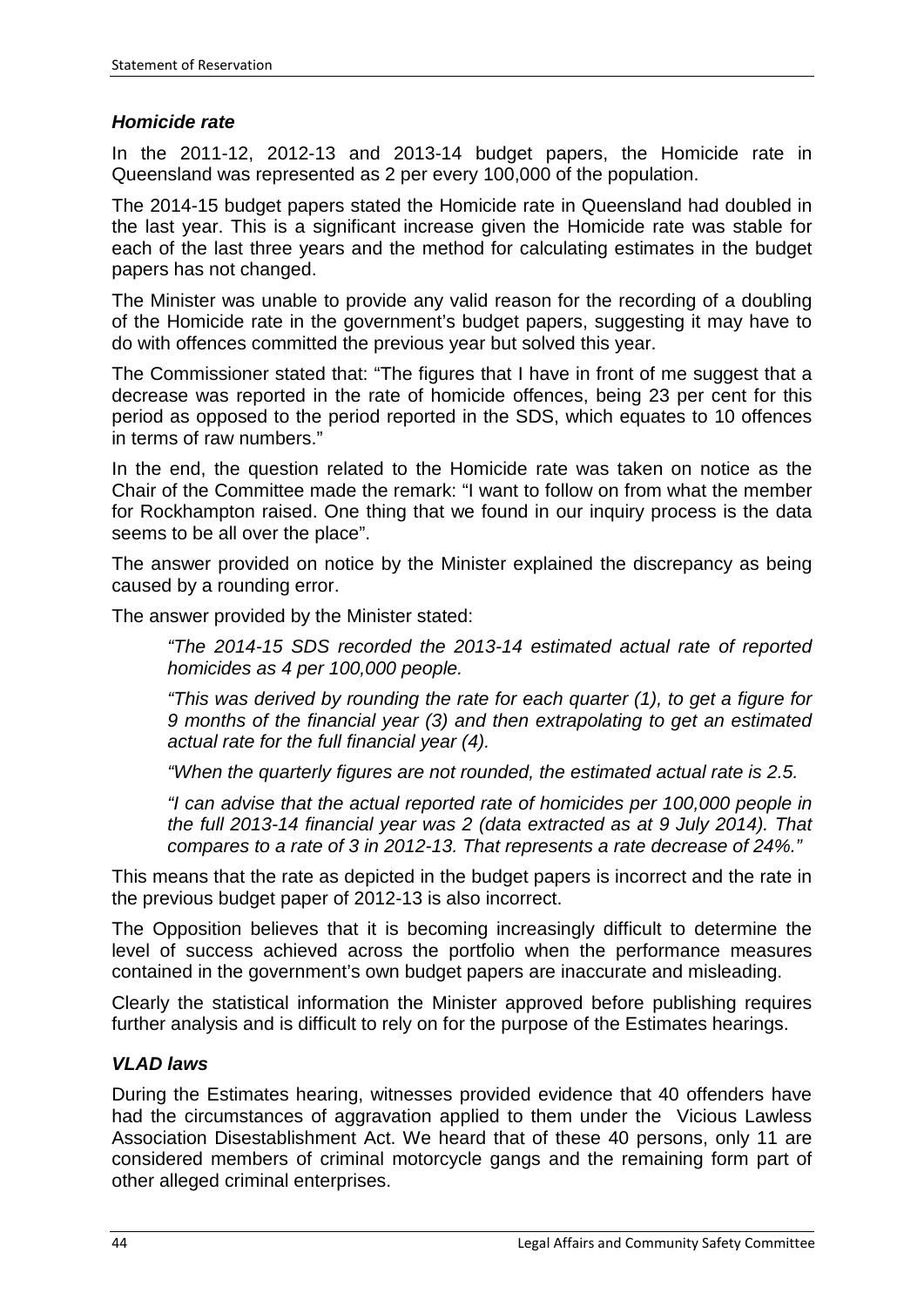Minister Dempsey, in relation to VLAD, stated: "… 40 on 66 charges where the criminal participant has been alleged as a vicious lawless association associate under the *Vicious Lawless Association Disestablishment Act 2013.*"

Deputy Commissioner Pointing stated: "Forty are attributed to the Vicious Lawless Association Disestablishment Act. Now, of course there are no new offences under that act. Under the VLAD, it is simply a sentencing regime or a circumstance of aggravation."

The number of 40 offenders subject to the VLAD laws is different to the figure the Minister provided in the Estimates Questions on Notice number 16. The number provided by the Minister in that answer is 53 offenders, which is a considerable difference to the number provided in the Estimates hearing.

For the information of the Committee, the answer indicated that 13 offenders have had the allegation that they were a vicious lawless associate withdrawn at court. Some of these offenders have since pleaded guilty and been sentenced to fines, escaping the mandatory 15-year sentences under the VLAD laws.

The Opposition raises this issue to illustrate the large percentage of allegations being withdrawn and to highlight again the statistics being provided by the government through the Estimates process require scrutiny to accurately analyse the performance measures.

## *Sex offenders*

The Opposition has previously placed on the record our concerns with the reduction in the number of years that child sex offenders are required to be on the child sex register. The LNP government's *Child Protection (Offender Reporting) and Other Legislation Amendment Bill 2014* saw mandatory reporting for a convicted child rapist go from 15 years down to 5 years for a first offence and from mandatory life reporting to 10 years for a second rape of a child.

The Opposition supports the increase in yearly reporting to police to more frequent reporting, including through the use of technologies.

Commissioner Stewart gave evidence indicating the reoffending rates of child sex offenders. He told the committee: "The proportion of reoffending is shown to be around 14 per cent to 16 per cent in the first five years after release, four per cent to six per cent at 10 years after release and three per cent to five per cent after 20 years after release. The pattern of reoffending is consistent with recidivist child-sexoffender behaviour in Queensland."

The Opposition remains concerned that, according to the government's own information, some offenders will reoffend in that 5 to 20-year period and not be identified because they have slipped off the register. That the LNP government is willing to risk a reoffending rate of 4 to 6 per cent in the 5 to 10 years after release means they can no longer claim that Queensland is the safest place to raise a family, as the other states have the former government's nationally uniform reporting requirements in place.

#### *Domestic violence statistics*

The increase in applications for domestic violence orders and breaches of domestic violence is a worrying trend and all governments must continually improve policing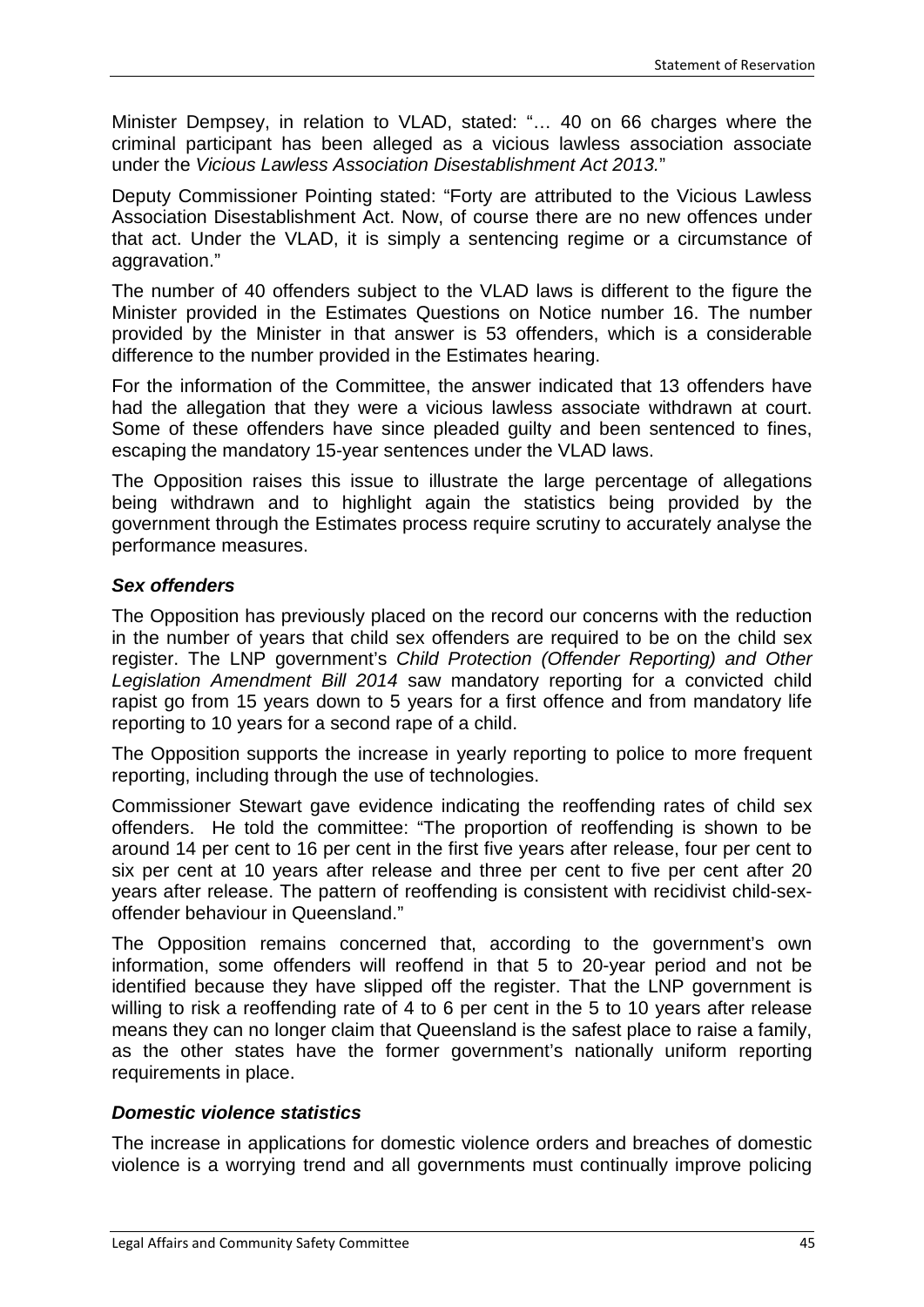responses to domestic violence. Importantly, it must be recognised that social and community factors play a role in domestic violence matters which requires a whole of government response, not necessarily a policing response.

When asked about the increase in domestic violence, Minister Dempsey gave a strange explanation when he indicated: "In relation to domestic violence, simply because of there being more police out there, there are more occasions on which police are attending more domestic violence than ever before. What I also want to say is that the occurrences of, as we mentioned before, murders, rapes and sexual offences in relation to domestic violence are down severely as well."

Evidence from the Gold Coast Crime forum and the Minister's own parliamentary question on notice have indicated domestic violence is on the rise, not going "down severely" as indicated by the Minister.

With regard to the social factors relating to domestic violence, including the employment rate, the Commissioner indicated that: "It is an unfortunate fact that the Queensland Police Service is dealing with the consequence of a whole range of social issues that are the causal factors of domestic violence. We work very hard with many of the other stakeholders, particularly domestic violence support centres and legal centres, to try to ameliorate the impact of domestic violence in this state. It is true that there has been a trend of recent years to see a rise in the rate of reports of domestic violence."

The Minister then sought to play politics over this important issue and tried to indicate that the former government was responsible. He implied that police have been unable to attend domestic violence offences because of police numbers, which is recorded in the following exchange:

*Mr DEMPSEY: I say to the member for Rockhampton, if we had not been in such dire straits with the financial situation that was left by the Labor government how many more officers, how many more jobs would police have been able to be out there assisting their communities, how many more resources would be going out to the community sector in relation to domestic violence and so forth? It is all right for him to scream about one angle and then blame, but he has to remember his history when he comes to this committee—through you, Mr Chair.*

*Mr BYRNE: You are saying there is no connection between unemployment and domestic violence?*

*Mr DEMPSEY: You can give it, but you cannot take it.*

*Mr BYRNE: Is that the statement?*

Thankfully, the Commissioner stepped in to indicate that it has never been the case within the Queensland Police Service that domestic violence victims had been given a lower priority and that they have always taken priority over any other outstanding jobs requiring attention. I commend the Commissioner for the following statement and the effort his officers are putting in to reduce domestic violence, given the role they play in the overall social and other contributing factors.

Commissioner Stewart said:

*"If I may be given the opportunity to comment, Chair, and thank you for that opportunity, and again thanks, Mr Byrne, for the question. I know how*